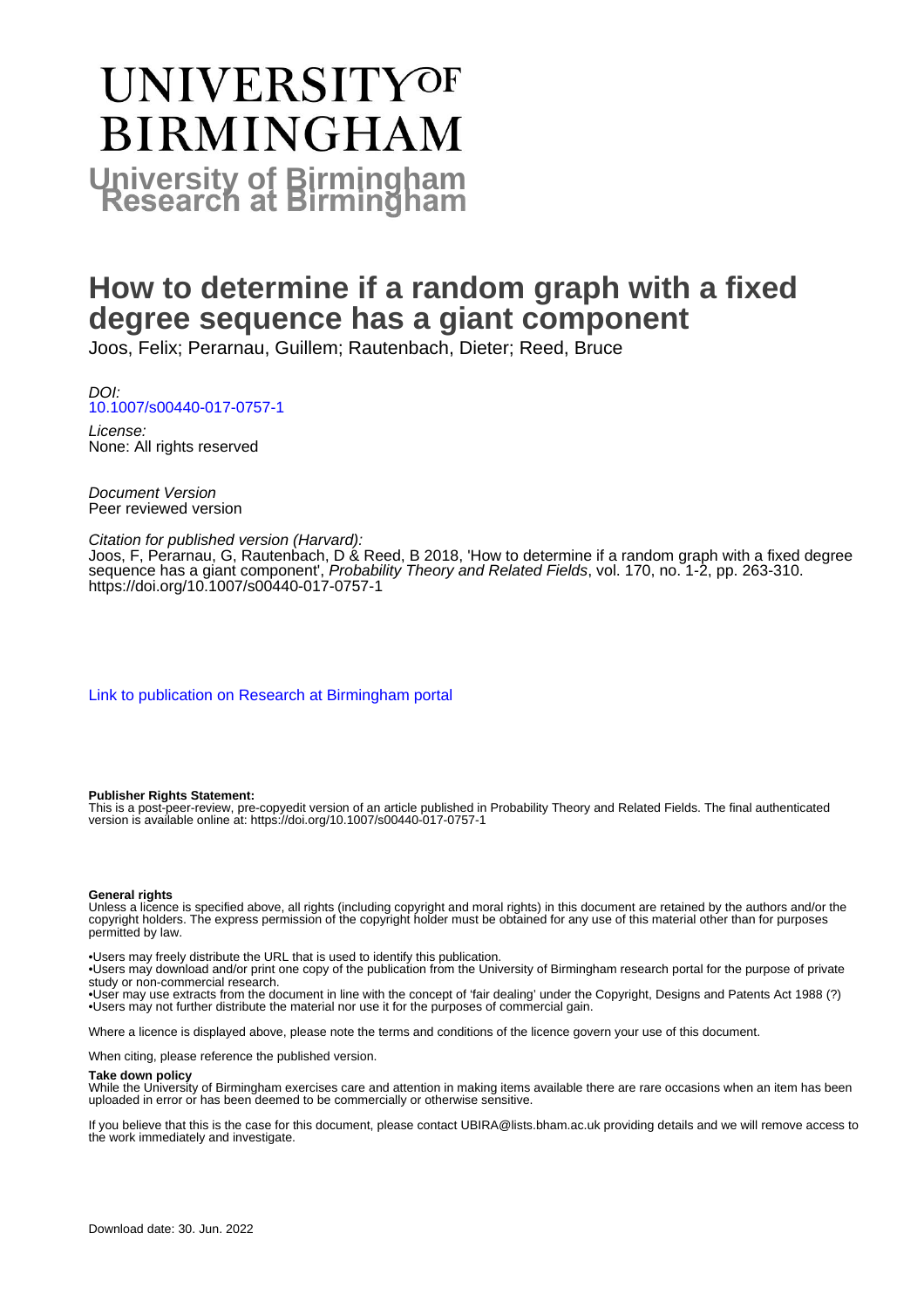# How to determine if a random graph with a fixed degree sequence has a giant component

Felix Joos<sup>∗</sup> Guillem Perarnau† Dieter Rautenbach‡ Bruce Reed§

January 8, 2017

#### Abstract

For a fixed degree sequence  $\mathcal{D} = (d_1, ..., d_n)$ , let  $G(\mathcal{D})$  be a uniformly chosen (simple) graph on  $\{1, ..., n\}$  where the vertex *i* has degree  $d_i$ . In this paper we determine whether  $G(\mathcal{D})$  has a giant component with high probability, essentially imposing no conditions on D. We simply insist that the sum of the degrees in D which are not 2 is at least  $\lambda(n)$  for some function  $\lambda$  going to infinity with n. This is a relatively minor technical condition, and when  $\mathcal D$  does not satisfy it, both the probability that  $G(\mathcal D)$  has a giant component and the probability that  $G(\mathcal{D})$  has no giant component are bounded away from 1.

## 1 Introduction

The traditional Erdős-Rényi model of a random network is of little use in modelling the type of complex networks which modern researchers study. Such a graph can be constructed by adding edges one by one such that in every step, every pair of non-adjacent vertices is equally likely to be connected by the new edge. However, 21st century networks are of diverse nature and usually exhibit inhomogeneity among their nodes and correlations among their edges. For example, we observe empirically in the web that certain authoritative pages will have many more links entering them than typical ones. This motivates the study, for a fixed degree sequence  $\mathcal{D} = (d_1, ..., d_n)$ , of a uniformly chosen simple graph  $G(\mathcal{D})$  on  $\{1, ..., n\}$  where the vertex *i* has degree  $d_i$ . In this paper, we study the existence of a giant component in  $G(\mathcal{D})$ .

A heuristic argument suggests that a giant component will exist provided that the sum of the squares of the degrees is larger than twice the sum of the degrees. In 1995, Molloy and Reed essentially proved this to be the case provided that the degree sequence under consideration satisfied certain technical conditions [24]. This work has attracted considerable attention and has been applied to random models of a wide range of complex networks such as the World Wide Web or biological systems operating at a sub-molecular level [1, 2, 4, 27, 28]. Furthermore, many authors have obtained related results which formalize the Molloy-Reed heuristic argument under different sets of technical conditions [5, 16, 18, 21, 25].

<sup>∗</sup>School of Mathematics, University of Birmingham, Birmingham, B15 2TT, UK. E-mail: f.joos@bham.ac.uk. This coauthor was supported by the EPSRC, grant no. EP/M009408/1.

<sup>†</sup>School of Mathematics, University of Birmingham, Birmingham, B15 2TT, UK. E-mail: p.melliug@gmail.com. This coauthor was supported by the European Research Council, ERC Grant Agreement no. 306349.

<sup>‡</sup> Institute of Optimization and Operations Research, Ulm University, Ulm, Germany. E-mail: dieter.rautenbach@uni-ulm.de

<sup>§</sup>CNRS, France; Kawarabayashi Large Graph Project, NII, Japan; IMPA, Brasil; E-mail: breed@sophia.inria.fr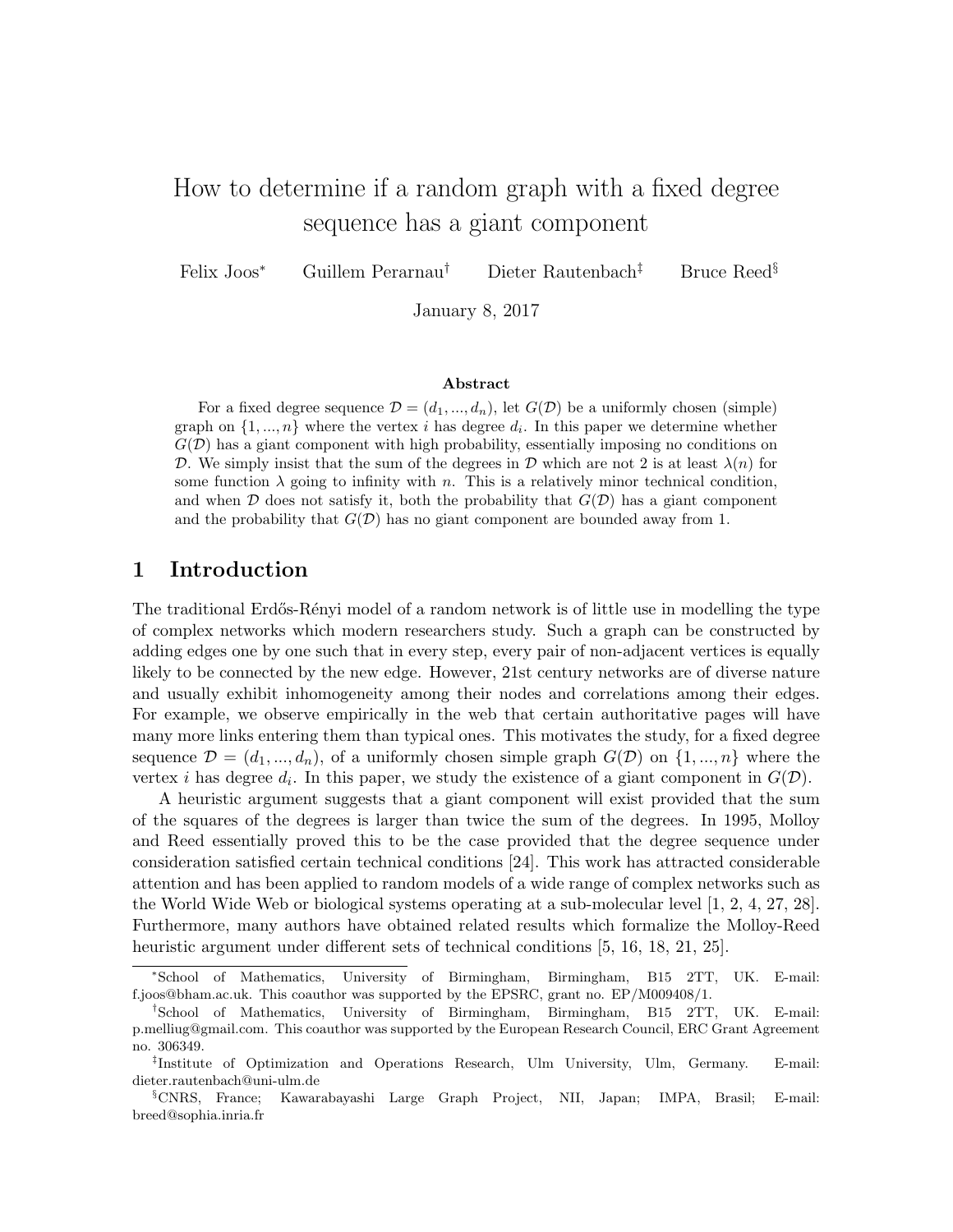Unfortunately, these technical conditions do not allow the application of such results to many degree sequences that describe real-world networks. While these conditions are of different nature, here we exemplify their limitations with a well-known example, scale-free networks. A network is scale-free if its degree distribution follows a power-law, governed by a specific exponent. It is well-known that many real-world networks are scale-free and one of the main research topic in this area is to determine the exponent of a particular network. It has been observed that many scale-free networks have a fat-tailed power-law degree distribution with exponent between 2 and 3. This is the case of the World Wide Web, where the exponent is between 2.15 and 2.2 [9], or the Movie Actor network, with exponent 2.3 [3]. In scale-free networks with exponents between 2 and 3, the vertices of high degree (called hubs) have a crucial role in several of the network properties such as in the "small-world" phenomenon. However, one of the many technical conditions under the previous results on the existence of a giant component in  $G(\mathcal{D})$  hold, is that the vertices of high degree do not have a large impact on the structure of the graph. (In particular, it is required that there is no mass of edges in vertices of non-constant degree.) Hence, often these results cannot be directly applied to realworld networks where hubs are present and for each particular network ad-hoc approaches are needed (see e.g. the Aiello-Chung-Lu model for the case of scale-free networks [1]).

Another problem is that all the previous results apply to a sequence of degree sequences  $(\mathcal{D}_n)_{n\geq 1}$  satisfying various technical conditions instead of a single degree sequence  $\mathcal{D}$ . Finally, all the previous results on the existence of a giant component in  $G(\mathcal{D})$  do not cover degree sequences where most of the vertices have degree 2.

In this paper we characterize when  $G(D)$  has a giant component for *every* feasible<sup>1</sup> degree sequence  $\mathcal D$  of length n. We only require that the sum of the degrees in the sequence which are not 2 is at least  $\lambda(n)$  for some arbitrary function  $\lambda$  going to infinity with n. Besides the fact that it is a relatively minor technical condition, we also show that if it is not satisfied, both the probability that  $G(\mathcal{D})$  has a giant component and the probability that  $G(\mathcal{D})$  has no giant component are bounded away from 1.

It turns out that the heuristic argument which was used in [24] to describe the existence of a giant component in  $G(\mathcal{D})$  for degree sequences satisfying some technical conditions and that was generalized in the subsequent papers [5, 16, 18, 21, 25], actually suggests the wrong answer for general degree sequences. Precisely, if we let  $S$  be a smallest set such that (i) no vertex outside of S has degree bigger than a vertex in  $S$ , and (ii) the sum of the squares of the degrees of the vertices outside of  $S$  is at most twice the sum of their degrees, then whether or not a giant component exists depends on the sum of the degrees of the vertices in S, not on the sum of the squares of the degrees of the vertices in  $S$  as suggested by this heuristic argument

This new unified criterion on the existence of a giant component in  $G(\mathcal{D})$  is valid for every sequence  $\mathcal D$  and implies all the previous results on the topic both for arbitrary degree sequences [5, 18, 24] or for particular models [1].

#### 1.1 The Molloy-Reed Approach

Let us first describe the result of Molloy and Reed [24]. For every  $1 \leq i \leq n$ , one can explore the component containing a specific initial vertex i of a graph on  $\{1, ..., n\}$  via breadth-first search. Initially we have  $d_i$  "open" edges out of i. Upon exposing the other endpoint j of such an open edge, it is no longer open, but we gain  $d_i - 1$  open edges out of j. Thus, the number of open edges has increased by  $d_i - 2$  (note that this is negative if  $d_i = 1$ ).

 ${}^{1}$ A degree sequence is feasible if there is a graph with the given degree sequence.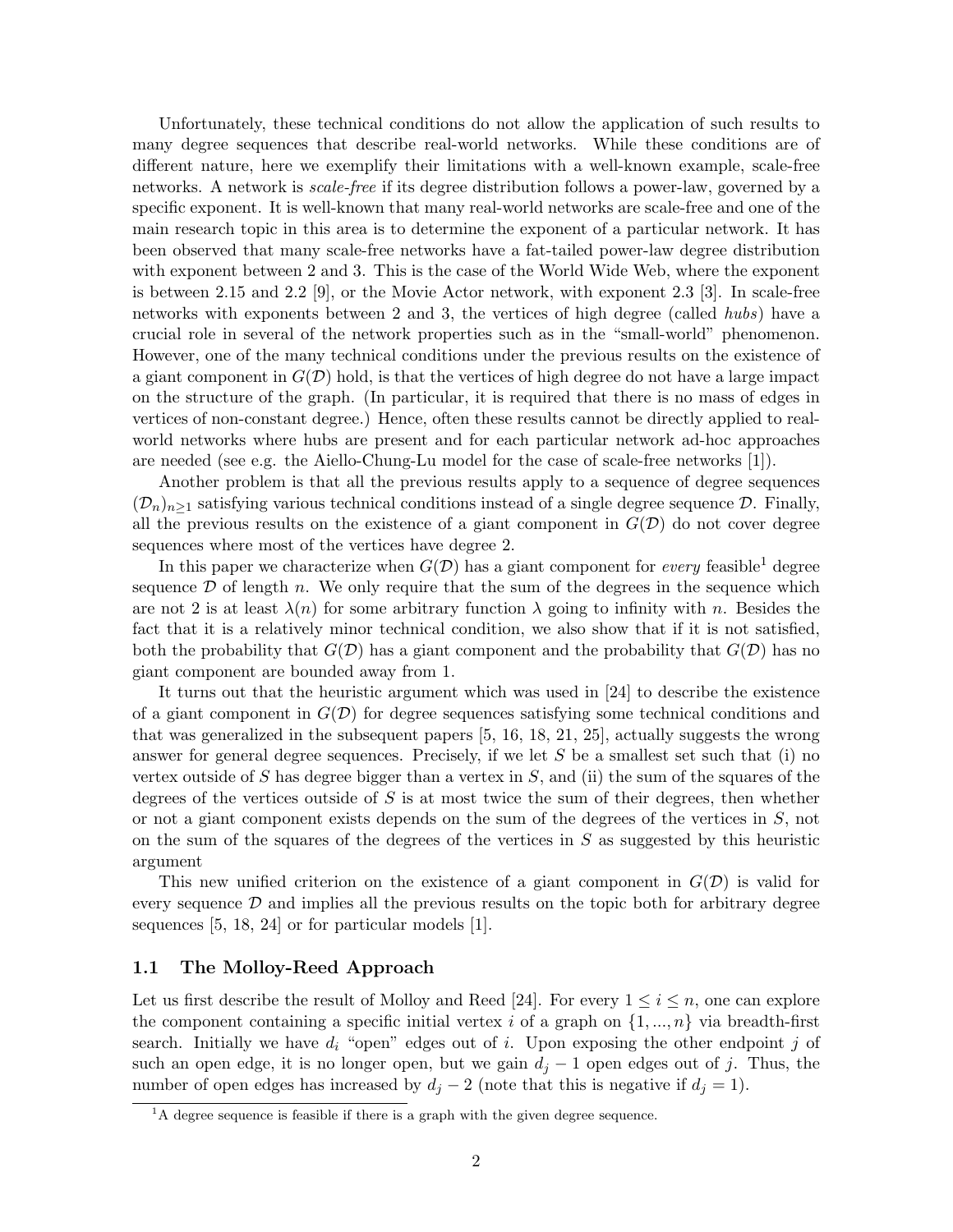One can generate the random graph  $G(\mathcal{D})$  for  $\mathcal{D} = (d_1, ..., d_n)$  and carry out this exploration at the same time, by choosing each vertex as  $j$  with the appropriate probability.

Intuitively speaking, the probability we pick a specific vertex  $j$  as the other endpoint of the first exposed edge is proportional to its degree. So, the expected increase in the number of open edges in the first step is equal to  $\frac{\sum_{k\in\{1,\ldots,n\},k\neq i}d_k(d_k-2)}{d_k}$  $\frac{\sum_{k\in\{1,\ldots,n\},k\neq i}a_k(a_k-2)}{\sum_{k\in\{1,\ldots,n\},k\neq i}d_k}$ . Thus, it is positive essentially if and only if the sum of the squares of the degrees exceeds twice the sum of the degrees.

Suppose that this expected increase remains the same until we have exposed a linear number of vertices. It seems intuitively clear that if the expected increase is less than 0, then the probability that initial vertex i is in a linear order component is  $o(1)$ , and hence the probability that  $G(\mathcal{D})$  has no linear order component is  $1-o(1)$ . If for some positive constant  $\epsilon$ , the expected increase is at least  $\epsilon$ , then there is some  $\gamma = \gamma(\epsilon) > 0$  such that the probability that *i* is in a component with at least  $\gamma n$  vertices exceeds  $\gamma$ .

In [24], Molloy and Reed proved, subject to certain technical conditions which required them to discuss sequences of degree sequences rather than one single degree sequence, that we essentially have that (i) if  $\frac{\sum_{k=1}^{n} d_k(d_k-2)}{\sum_{k=1}^{n} d_k} > \epsilon$  for some  $\epsilon > 0$ , then the probability that  $G(\mathcal{D})$ has a giant component is  $1 - o(1)$ , and (ii) if  $\frac{\sum_{k=1}^{n} d_k(d_k-2)}{\sum_{k=1}^{n} d_k} < -\epsilon$  for some  $\epsilon > 0$ , then the probability that  $G(\mathcal{D})$  has no giant component is  $1-o(1)$ . We present their precise result and some of its generalizations later in this introductory section.

#### 1.2 Our Refinement

It turns out that, absent the imposed technical conditions, the expected increase may change drastically during the exploration process. Consider for example the situation in which  $n = k^2$ for some large odd integer k,  $d_1 = d_2 = ... = d_{n-1} = 1$  and  $d_n = 2k$ . Then  $\frac{\sum_{k=1}^{n} d_k(d_k-2)}{\sum_{k=1}^{n} d_k}$  $\frac{4k^2-4k-(n-1)}{2k+n-1} \approx 3$ , and so the Molloy-Reed approach would suggest that with probability  $1-o(1)$  there is a giant component. However, with probability 1,  $G(\mathcal{D})$  is the disjoint union of a star with 2k leaves and  $\frac{n-2k-1}{2}$  components of order 2 and hence it has no giant component. The problem is that as soon as we explore vertex  $n$ , the expected increase drops from roughly 3 to −1, so it does not stay positive throughout (the beginning of) the process.

Thus, we see that the Molloy-Reed criterion cannot be extended for general degree sequences. To find a variant which applies to arbitrary degree sequences, we need to characterize those for which the expected increase remains positive for a sufficiently long time.

Intuitively, since the probability that we explore a vertex is essentially proportional to its degree, in lower bounding the length of the period during which the expected increase remains positive, we could assume that the exploration process picks at each step a highest degree vertex that has not been explored yet. Moreover, note that vertices of degree 2 have a neutral role in the exploration process as exposing such a vertex does not change the number of open edges, provided we assume that our component locally looks like a tree (which turns out to be a good approximation around the critical window). These observations suggest that we should focus on the following invariants of D defined by considering a permutation  $\pi$  of the vertices that satisfies  $d_{\pi_1} \leq \ldots \leq d_{\pi_n}$ :

- 
$$
j_{\mathcal{D}} = \min \left( \left\{ j : j \in [n] \text{ and } \sum_{i=1}^{j} d_{\pi_i} (d_{\pi_i} - 2) > 0 \right\} \cup \left\{ n \right\} \right),
$$
  
-  $R_{\mathcal{D}} = \sum_{i=j_{\mathcal{D}}}^{n} d_{\pi_i}$ , and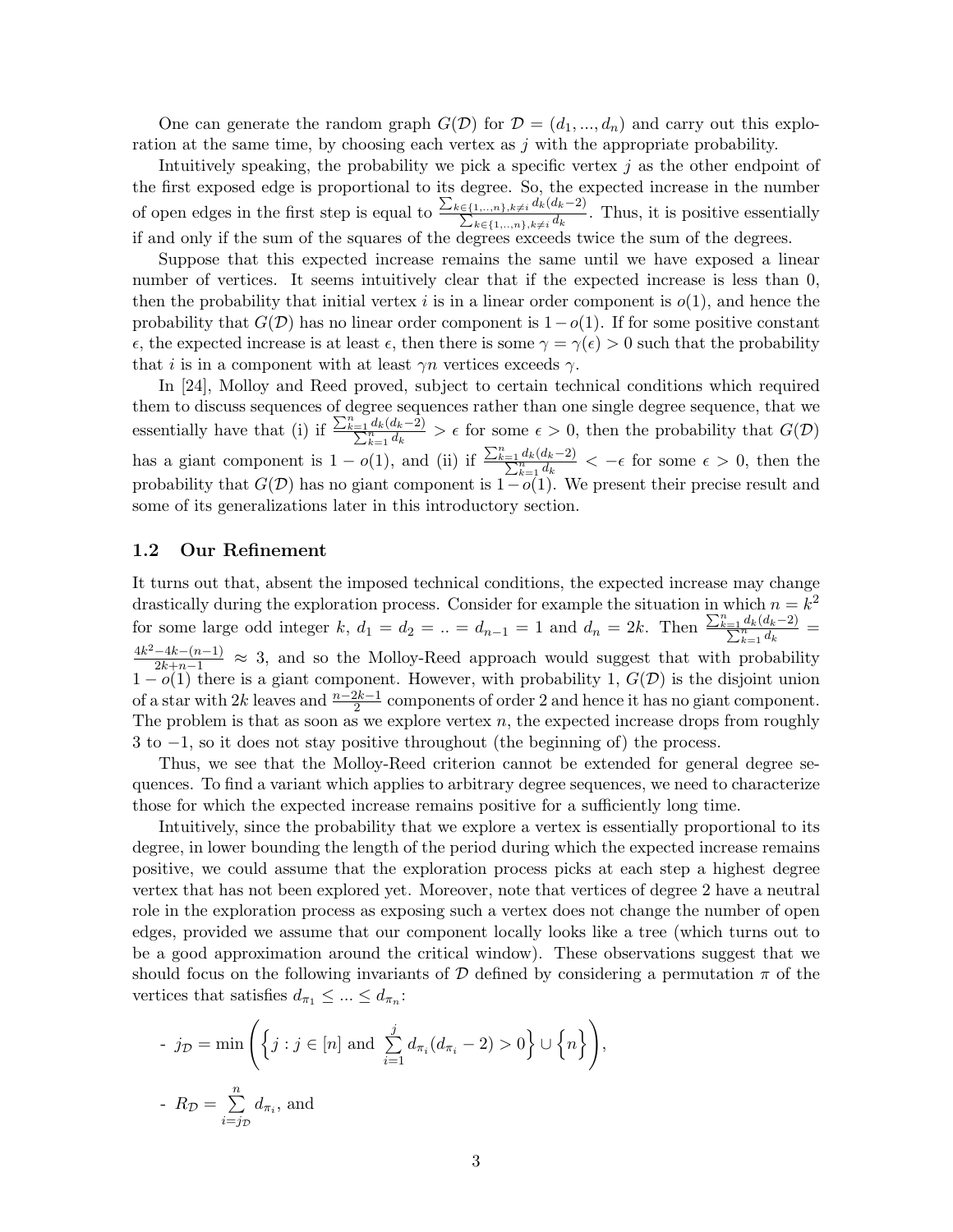$$
M_{\mathcal{D}} = \sum_{i \in [n]: d_i \neq 2} d_i.
$$

We emphasize that these invariants are determined by the multiset of the degrees given by  $\mathcal D$ and are independent from the choice of  $\pi$  subject to  $d_{\pi_1} \leq \ldots \leq d_{\pi_n}$ .

Our intuition further suggests that in the exploration process, the expected increase in the number of open edges will be positive until we have explored  $R<sub>D</sub>$  edges and will then become negative. Thus, we might expect to explore a component with about  $R_{\mathcal{D}}$  edges, and indeed we can show this is the case.

This allows us to prove our main result which is that whether  $G(\mathcal{D})$  has a giant component essentially depends on whether  $R_{\mathcal{D}}$  is of the same order as  $M_{\mathcal{D}}$  or not. There is however a caveat, this is not true if essentially all vertices have degree 2.

For any function  $\lambda : \mathbb{N} \to \mathbb{N}$ , we say a degree sequence  $\mathcal{D}$  is  $\lambda$ -well-behaved or simply well-behaved if  $M_{\mathcal{D}}$  is at least  $\lambda(n)$ . Our main results hold for any function  $\lambda \to \infty$  as  $n \to \infty$ .

**Theorem 1.** For any function  $\delta \to 0$  as  $n \to \infty$ , for every  $\gamma > 0$ , if D is a well-behaved feasible degree sequence with  $R_{\mathcal{D}} \leq \delta(n)M_{\mathcal{D}}$ , then the probability that  $G(\mathcal{D})$  has a component of order at least  $\gamma n$  is  $o(1)$ .

**Theorem 2.** For any positive constant  $\epsilon$ , there is a  $\gamma > 0$ , such that if D is a well-behaved feasible degree sequence with  $R_{\mathcal{D}} \geq \epsilon M_{\mathcal{D}}$ , then the probability that  $G(\mathcal{D})$  has a component of order at least  $\gamma n$  is  $1 - o(1)$ .

As we shall see momentarily, previous results in this field apply to sequences of degree sequences, and required that both the proportion of elements of a given degree and the average degree of an element of the degree sequences in the sequence approaches a limit in some smooth way. We can easily deduce results for *every* sequence of (feasible) degree sequences from the two theorems above, and from our results on degree sequences which are not well-behaved, presented in the next section.

We denote by  $\mathfrak{D} = (\mathcal{D}_n)_{n>1}$  a sequence of degree sequences where  $\mathcal{D}_n$  has length n. We say that  $\mathfrak D$  is well-behaved if for every b, there is an  $n_b$  such that for all  $n > n_b$ , we have  $M_{\mathcal{D}_n} > b$ ;  $\mathfrak{D}$  is lower bounded if for some  $\epsilon > 0$ , there is an  $n_{\epsilon}$  such that for all  $n > n_{\epsilon}$ , we have  $R_{\mathcal{D}_n} \geq \epsilon M_{\mathcal{D}_n}$ ; and  $\mathfrak{D}$  is upper bounded if for every  $\epsilon > 0$ , there is an  $n_{\epsilon}$  such that for all  $n > n_{\epsilon}$ , we have  $R_{\mathcal{D}_n} \leq \epsilon M_{\mathcal{D}_n}$ .

The following is an immediate consequence of Theorem 1 and 2, and Theorem 6, which will be presented in the next section.

**Theorem 3.** For any well-behaved lower bounded sequence of feasible degree sequences  $\mathfrak{D}$ , there is a  $\gamma > 0$  such that the probability that  $G(\mathcal{D}_n)$  has a component of order at least  $\gamma n$  is  $1 - o(1)$ .

For any well-behaved upper bounded sequence of feasible degree sequences D and every  $\gamma > 0$ , the probability that  $G(\mathcal{D}_n)$  has a component of order at least  $\gamma n$  is  $o(1)$ .

If a sequence of feasible degree sequences  $\mathfrak D$  is either not well behaved or neither upper bounded nor lower bounded, then for every sufficiently small positive  $\gamma$ , there is a  $0 < \delta < 1$ such that there are both arbitrarily large n for which the probability that  $G(\mathcal{D}_n)$  has a component of order at least  $\gamma$ n is at least  $\delta$ , and arbitrarily large n for which the probability that  $G(\mathcal{D}_n)$  has a component of order at least  $\gamma n$  is at most  $1-\delta$ .

### 1.3 The Special Role of Vertices of Degree 2

At first glance, it may be surprising that the existence of a giant component depends on the ratio between  $R_{\mathcal{D}}$  and  $M_{\mathcal{D}}$  rather than the ratio between  $R_{\mathcal{D}}$  and  $\sum_{i=1}^{n} d_i$ . It may also be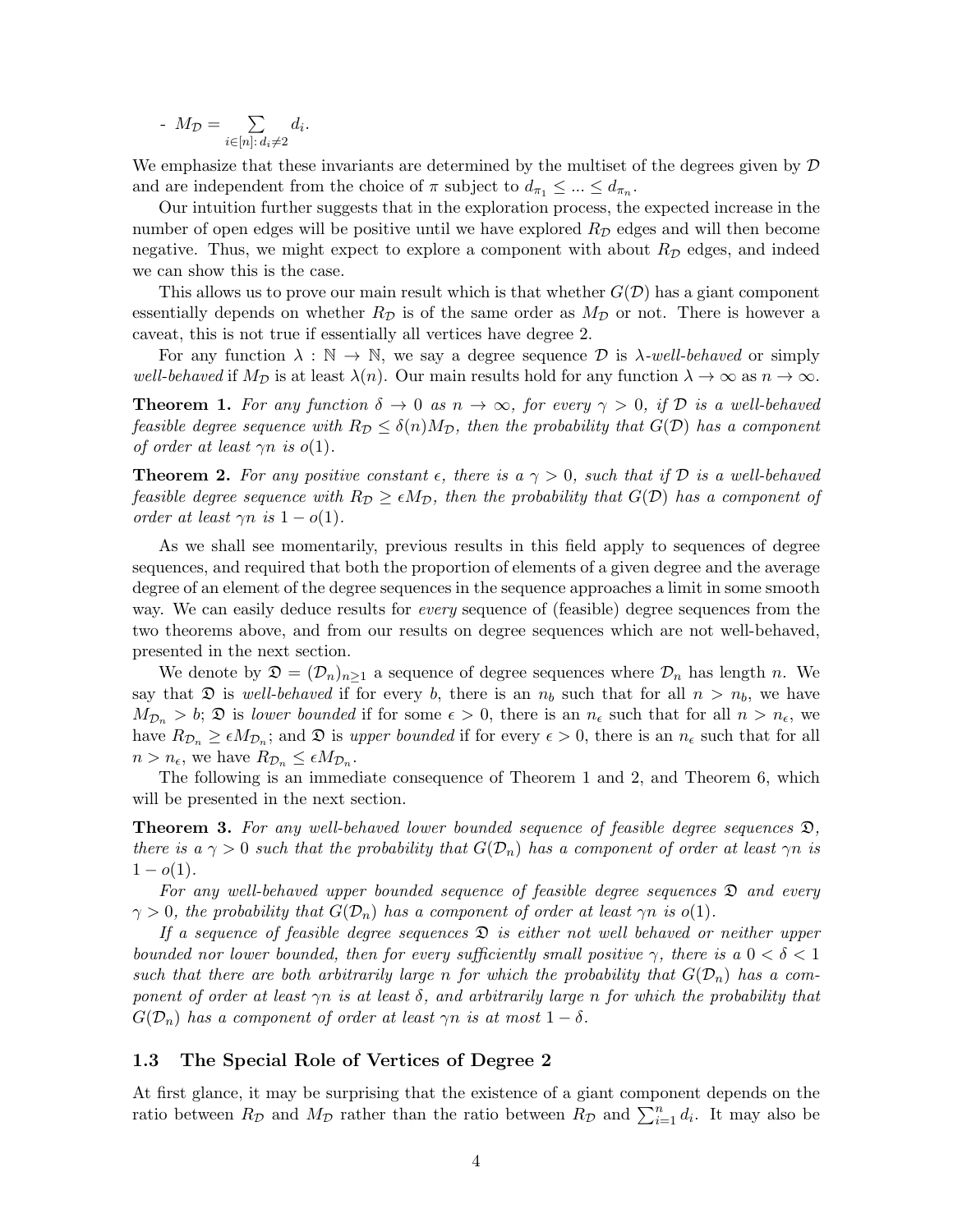unclear why we have to treat differently degree sequences where the sum of the degrees which are not 2 is bounded.

To clarify why our results are stated as they are, we now highlight the special role of vertices of degree 2.

The non-cyclic components<sup>2</sup> of  $G(\mathcal{D})$  can be obtained by subdividing the edges of a multigraph  $H(\mathcal{D})$  none of whose vertices have degree 2 so that every loop is subdivided at least twice, and all but at most one edge of every set of parallel edges is subdivided at least once. Note that  $H(\mathcal{D})$  can be obtained from  $G(\mathcal{D})$  by deleting all cyclic components and suppressing all vertices of degree 2.<sup>3</sup> Clearly,  $H(\mathcal{D})$  is uniquely determined by  $G(\mathcal{D})$ . Moreover, the degree sequence of  $H(\mathcal{D})$  is precisely that of  $G(\mathcal{D})$  without the vertices of degree 2.

The number of vertices of a non-cyclic component of  $G(\mathcal{D})$  equals the sum of the number of vertices of the corresponding component of  $H(D)$  and the number of vertices of degree 2 used in subdividing its edges. Intuitively, the second term in this sum depends on the proportion of the edges in the corresponding component of  $H(D)$ . Subject to the caveat mentioned above and discussed below, if the number of vertices of degree 2 in  $G(\mathcal{D})$  is much larger than the size<sup>4</sup> of  $H(\mathcal{D})$ , then the probability that  $G(\mathcal{D})$  has a giant component is essentially the same as the probability  $H(\mathcal{D})$  has a component containing a positive fraction of its edges. The same is true, although not as immediately obvious, even if the number of vertices of degree 2 is not this large.

**Theorem 4.** For every  $\gamma > 0$ , there exists a  $\rho > 0$  such that for every well-behaved feasible degree sequence D, the probability that  $G(D)$  has a component of order at least  $\gamma n$  and  $H(D)$ has no component of size at least  $\rho M_{\mathcal{D}}$  is  $o(1)$ .

**Theorem 5.** For every  $\rho > 0$ , there exists a  $\gamma > 0$  such that for every well-behaved feasible degree sequence D, the probability that  $G(\mathcal{D})$  has no component of order at least  $\gamma n$  and  $H(\mathcal{D})$ has a component of size at least  $\rho M_{\mathcal{D}}$  is  $o(1)$ .

As we mentioned above, degree sequences which are not well behaved behave differently from well-behaved degree sequences. For instance, suppose that  $M_{\mathcal{D}} = 0$ . Then  $H(\mathcal{D})$  is empty and  $G(\mathcal{D})$  is a uniformly chosen disjoint union of cycles. In this case it is known that the probability of having a giant component is bounded away both from 0 and 1. Indeed, the latter statement also holds whenever  $M_{\mathcal{D}}$  is at most b for any constant b.

**Theorem 6.** For every  $b \ge 0$  and every  $0 < \gamma < \frac{1}{8}$ , there exist a positive integer  $n_{b,\gamma}$  and a  $0 < \delta < 1$  such that if  $n > n_{b,\gamma}$  and  $\mathcal D$  is a degree sequence with  $M_{\mathcal D} \leq b$ , then the probability that there is a component of order at least  $\gamma n$  in  $G(\mathcal{D})$  lies between  $\delta$  and  $1-\delta$ .

This theorem both explains why we concentrate on well-behaved degree sequences and sets out how degree sequences which are not well-behaved actually behave (badly obviously). Combining it with Theorem 1 and 2, it immediately implies Theorem 3. We omit the straightforward details.

 $^{2}$ A component is *cyclic* if it is a cycle and *non-cyclic* if it is not.

<sup>&</sup>lt;sup>3</sup>Here and throughout the paper, when we say we suppress a vertex u of degree 2, this means we delete u and we add an edge between its neighbours. Observe that this may create loops and multiple edges, so the resulting object might not be a simple graph.

<sup>&</sup>lt;sup>4</sup>As it is standard, we use *order* and *size* to denote the number of vertices and the number of edges of a graph, respectively.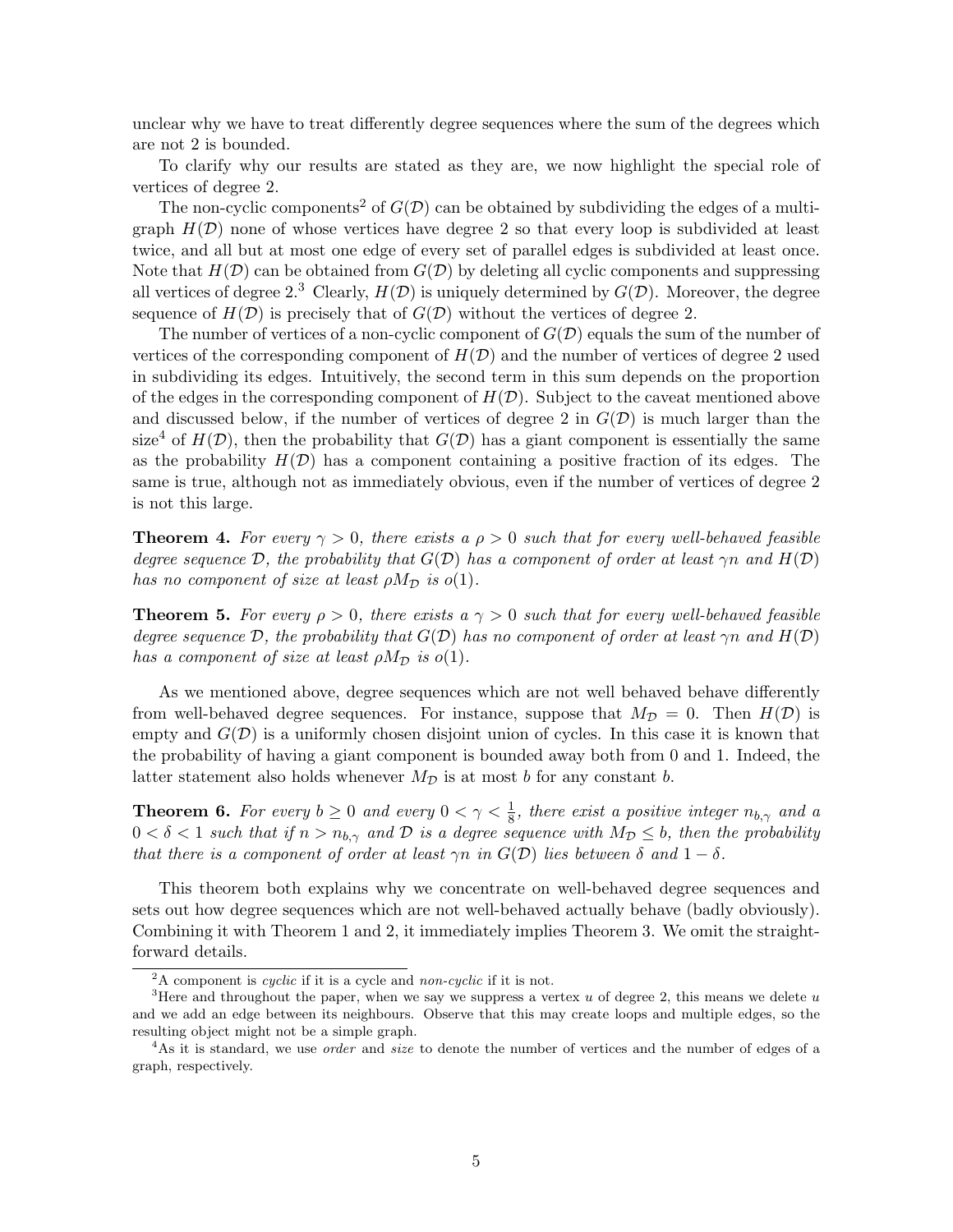#### 1.4 Previous Results

The study of the existence of a giant component in random graphs with an arbitrary prescribed degree sequence<sup>5</sup>, started with the result of Molloy and Reed [24]. Although they define the concept of asymptotic degree sequences, we will state all the previous results in terms of sequences of degree sequences  $\mathfrak{D} = (\mathcal{D}_n)_{n>1}$ . Using a symmetry argument, one can easily translate results for sequences of degree sequences to asymptotic degree sequences, and vice versa. For every  $\mathcal{D}_n = (d_1^{(n)})$  $\mathcal{A}_1^{(n)}, \ldots, \mathcal{A}_n^{(n)}$ , we define  $n_i = n_i(n) = |\{j \in [n]: d_j^{(n)} = i\}|$ . Recall that we only consider degree sequences such that  $n_0 = 0$ .

Before stating their result, we need to introduce a number of properties of sequences of degree sequences. A sequence of degree sequences  $\mathfrak D$  is

- feasible, if for every  $n \geq 1$ , there exists at least one simple graph on n vertices with degree sequence  $\mathcal{D}_n$ .
- smooth, if for every nonnegative integer  $i \geq 0$ , there exists  $\lambda_i \in [0,1]$  such that  $\lim_{n\to\infty}\frac{n_i}{n}=\lambda_i.$
- sparse, if there exists  $\lambda \in (0, \infty)$  such that  $\lim_{n \to \infty} \sum_{i \geq 1} \frac{in_i}{n} = \lambda$ .
- f-bounded, for some function  $f : \mathbb{N} \to \mathbb{R}$ , if  $n_i = 0$  for every  $i > f(n)$ .

In particular, observe that random graphs  $G(\mathcal{D}_n)$  arising from a sparse sequence of degree sequences  $\mathfrak D$  have a linear number of edges, provided that n is large enough. Given that  $\mathfrak D$  is smooth, we define the following parameter

$$
Q(\mathfrak{D}) = \sum_{i \geq 1} i(i-2)\lambda_i.
$$

Note that  $Q(\mathfrak{D})$  is very close to the notion of initial expected increase described in Section 1.1. We say a sequence of degree sequences  $\mathfrak D$  satisfies the **MR**-conditions if

- (a.1) it is feasible, smooth and sparse,
- (a.2) it is  $n^{1/4-\epsilon}$ -bounded, for some  $\epsilon > 0$ ,
- (a.3) for every  $i \geq 1$ ,  $\frac{i(i-2)n_i}{n}$  converges uniformly to  $i(i-2)\lambda_i$ , and
- (a.4)  $\lim_{n\to\infty}\sum_{i\geq 1}i(i-2)\frac{n_i}{n}$  exists and converges uniformly to  $\sum_{i\geq 1}i(i-2)\lambda_i$ .

For a precise statement of the uniform convergence on conditions  $(a.3)$ – $(a.4)$ , we refer the reader to [24]. Note that these conditions imply that  $\lambda = \sum_{i \geq 1} i \lambda_i$ .

Now we can precisely state the result of Molloy and Reed [24].

**Theorem 7** (Molloy and Reed [24]). Let  $\mathfrak{D} = (\mathcal{D}_n)_{n>1}$  be a sequence of degree sequences that satisfies the **MR**-conditions. Then,

- 1. if  $Q(\mathfrak{D}) > 0$ , then there exists a constant  $c_1 > 0$  such that the probability that  $G(\mathcal{D}_n)$ has a component of order at least  $c_1n$  is  $1 - o(1)$ .
- 2. if  $Q(\mathfrak{D}) < 0$  and the sequence is  $n^{1/8-\epsilon}$ -bounded for some  $\epsilon > 0$ , then for every constant  $c_2 > 0$ , the probability that  $G(\mathcal{D}_n)$  has no component of order at least  $c_2n$  is  $1 - o(1)$ .

<sup>&</sup>lt;sup>5</sup>Random graphs with special degree sequences had been studied earlier (see, e.g. [22, 33]).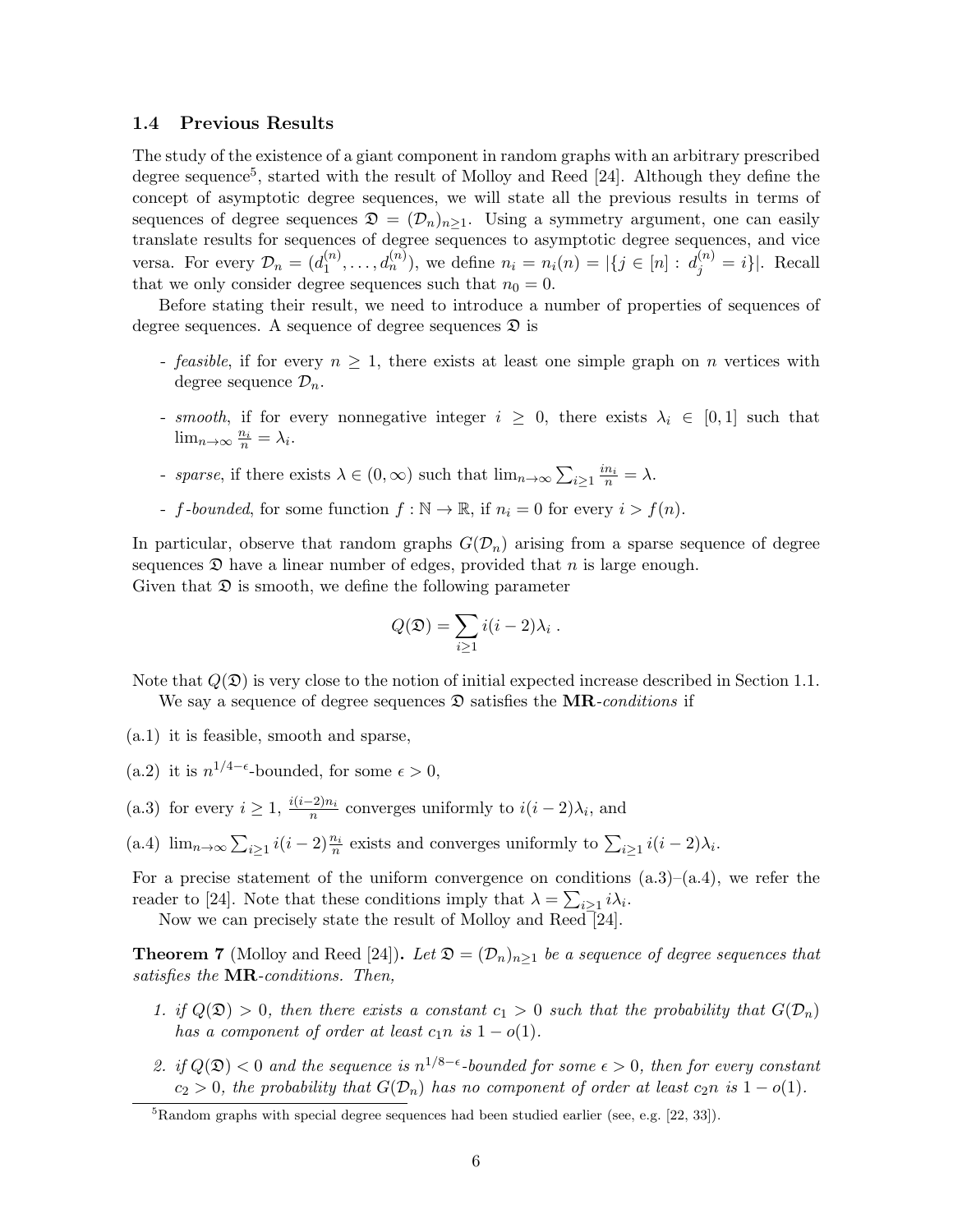Note that the case  $\lambda_2 = 1$  is not considered in Theorem 7, since  $\lambda_2 = 1$  implies  $Q(\mathfrak{D}) = 0$ .

Theorem 7 has been generalized to other sequences of degree sequences, which in particular include the case  $Q(\mathfrak{D}) = 0$ . In Section 8, we show that Theorem 3 implies all the criteria for the existence of a giant component in  $G(\mathcal{D}_n)$  introduced below.<sup>6</sup>

We say a sequence of degree sequences  $\mathfrak D$  satisfies the **JL**-conditions if

(b.1) is feasible, smooth, and sparse,

(b.2) 
$$
\sum_{i\geq 1} i^2 n_i = O(n)
$$
, and

$$
(b.3) \lambda_1 > 0.
$$

Observe that if  $\mathfrak D$  satisfies the **JL**-conditions, then, by (b.2), it is also  $O(n^{1/2})$ -bounded. Moreover, they also imply that  $\lambda = \sum_{i \geq 1} i \lambda_i$ . Janson and Luczak in [18] showed that one can prove a variant of Theorem 7 obtained by replacing the **MR**-conditions by the **JL**-conditions.<sup>7</sup> They also note that if  $\lambda_2 = 1$ , then the criterion based on  $Q(\mathfrak{D})$  does not apply. Our results completely describe the case  $\lambda_2 = 1$ .

We say a sequence of degree sequence  $\mathfrak D$  satisfies the **BR**-conditions if

(c.1) it is feasible, smooth and sparse,

(c.2) 
$$
\sum_{i\geq 3} \lambda_i > 0
$$
, and

(c.3)  $\lambda = \sum_{i \geq 1} i \lambda_i$ .

Bollobás and Riordan in [5] proved a version of Theorem 7 for sequences of degree sequences obtained by replacing the **MR**-conditions by the **BR**-conditions.<sup>8</sup>

Theorem 7 and its extensions provide easy-to-use criteria for the existence of a giant component and have been widely used by many researchers in the area of complex networks [2, 4, 27. However, the technical conditions on  $\mathfrak D$  to which they can be applied, restrict its applicability, seem to be artificial and are only required due to the nature of the proofs. It turns out to be the case that many real-world networks do not satisfy these conditions. For this reason, researchers have developed both ad-hoc approaches for proving results for specific types of degree sequences and variants of the Molloy-Reed result which require different sets of technical conditions to be satisfied.

An early example of an ad-hoc approach is the work of Aiello, Chung and Lu on Power-Law Random Graphs [1]. They introduce a model depending on two parameters  $\alpha, \beta$ 0 that define a degree sequence satisfying  $n_i = \lfloor e^{\alpha} i^{-\beta} \rfloor$ . One should think about these parameters as follows:  $\alpha$  is typically large and determines the order of the graph (we always have  $\alpha = \Theta(\log n)$ , and  $\beta$  is a fixed constant that determines the power-decay of the degree distribution. Among other results, the authors prove that there exists  $\beta_0 > 0$ , such that if  $\beta > \beta_0$  the probability that there is a component of linear order is  $o(1)$  and if  $\beta < \beta_0$  the probability there is a component of linear order is  $1 - o(1)$ . Here, the previous conditions are only satisfied for certain values of  $\beta$  and the authors need to do additional work to determine when a giant component exists for other values of  $\beta$ . In Section 8 we will show how Theorem 3

 $6$ Note that some of these results give a more precise description on the order of the largest component. Our results only deal with the existential question.

<sup>&</sup>lt;sup>7</sup>Their result gives convergence in probability of the proportion of vertices in the giant component and they also consider the case  $Q(\mathfrak{D})=0$ .

<sup>&</sup>lt;sup>8</sup>They also proved some results on the distribution of the order of the largest component and also consider the case  $Q(\mathfrak{D})=0$ .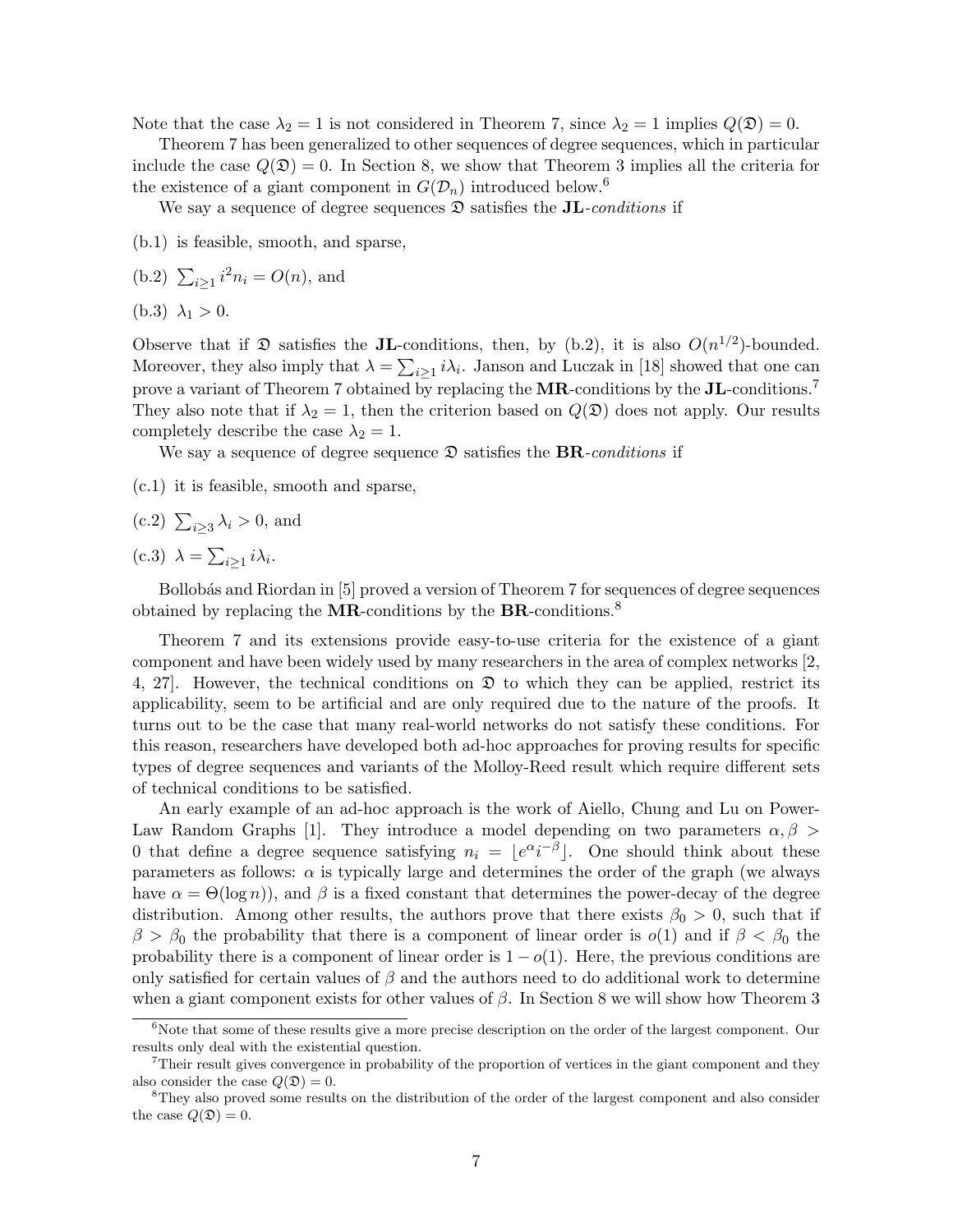also implies Aiello-Chung-Lu results on the existence of a giant component in the model of Power-Law Random Graphs.

#### 1.5 Future Directions

Beginning with the early results of Molloy and Reed, the study of the giant component in random graphs with prescribed degree sequence has attracted a lot of attention. Directions of study include determining the asymptotic order of the largest component in the subcritical regime or estimating the order of the second largest component in both regimes [5, 16, 18, 20, 21, 25, 30]. It would be interesting to extend these known results to arbitrary degree sequences.

For example, Theorem 1 and 2 precisely describe the appearance of a giant component when the degree sequence is well-behaved. While bounds on the constant  $\gamma$  in terms of  $\delta$ and  $\epsilon$  respectively, may follow from their respective proofs, these bounds are probably not of the right order of magnitude. Molloy and Reed in [25], precisely determined this dependence for sequences of degree sequences that satisfy the **MR**-conditions. Precise constants are also given in [5, 14, 18]. We wonder whether it is possible to determine the precise dependence on the parameters for arbitrary degree sequences. It is likely that our methods can be used to find this dependence and to determine the order of the second largest component when a giant one exists.

Another direction is the study of site and bond percolation in  $G(\mathcal{D})$  for arbitrary degree sequences D. This problem has been already approached for sequences of degree sequences that satisfy certain conditions similar to the ones presented in Section 1.4 [5, 13, 17, 30].

Motivated by some applications in peer-to-peer networks (see, e.g. [6]), one can study efficient sampling of the random graph  $G(\mathcal{D})$ . Cooper et al. [8] showed that the switching chain rapidly mixes for d-regular graphs for every  $3 \leq d \leq n-1$ . Greenhill [15] recently extended this result to  $G(\mathcal{D})$ , but, due to some technical reasons, this result only holds if the maximum degree in  $\mathcal D$  is small enough.

Many other basic properties of  $G(\mathcal{D})$ , such as determining its diameter [11, 31, 32] or the existence of giant cores [7, 10, 19], have already been studied for certain sequences of degree sequences. We believe that our method can help to extend these results to arbitrary degree sequences.

## 2 A Proof Sketch

#### 2.1 The Approach

The proofs of Theorem 4, 5 and 6 are simpler than the remaining proofs and we delay any discussion of these results to Section 6 and 7. By applying them, we see that in order to prove Theorem 1 and 2 it is enough to prove the following results:

**Theorem 8.** For any function  $\delta \to 0$  as  $n \to \infty$  and for every  $\gamma > 0$ , if D is a well-behaved degree sequence with  $R_{\mathcal{D}} \leq \delta(n) M_{\mathcal{D}}$ , then the probability that  $H(\mathcal{D})$  has a component of size at least  $\gamma M_{\mathcal{D}}$  is  $o(1)$ .

**Theorem 9.** For any positive constant  $\epsilon$ , there is a  $\gamma > 0$  such that if D is a well-behaved degree sequence with  $R_{\mathcal{D}} \geq \epsilon M_{\mathcal{D}}$ , then the probability that  $H(\mathcal{D})$  has a component of size at least  $\gamma M_{\mathcal{D}}$  is  $1 - o(1)$ .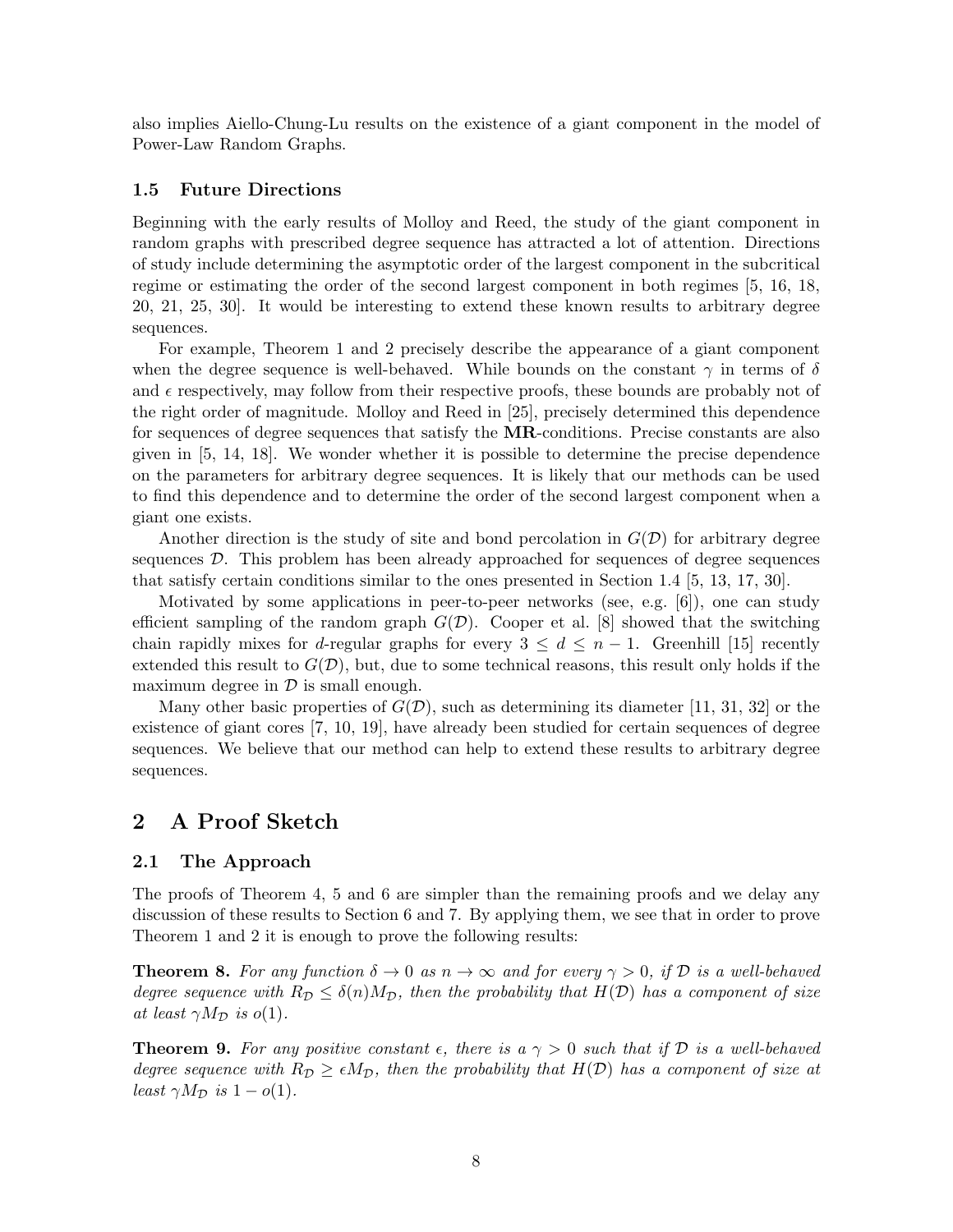The proofs of both theorems analyse an exploration process similar to the one discussed in Section 1.1 by combining probabilistic tools with a combinatorial switching argument. However, we will focus on the edges of  $H(D)$  rather than the ones of  $G(D)$ . Again, we will need to bound the expected increase of the number of open edges throughout the process and prove that the (random) increase is highly concentrated around its expected value. In order to do so, we will need to bound the probability that the next vertex of  $H(\mathcal{D})$  explored in the process, is a specific vertex  $w$ . One of the key applications of our combinatorial switching technique will be to estimate this probability and show that it is approximately proportional to the degree of w.

Crucial to this approach is that the degrees of the vertices explored throughout the process are not too high. Standard arguments for proving concentration of a random variable require that the change at each step is relatively small. This translates precisely to an upper bound on the maximum degree of the explored graph. Furthermore, without such a bound on the maximum degree, we cannot obtain good bounds on the probability that a certain vertex  $w$ is the next vertex explored in the process. So, a second key ingredient in our proofs will be a preprocessing step which allows us to handle the vertices of high degree, ensuring that we will not encounter them in our exploration process.

#### 2.2 The Exploration Process

We consider a variant of the exploration process where we start our exploration at a non-empty set  $S_0$  of vertices of  $H(\mathcal{D})$ , rather than at just one vertex.

Thus, we see that the exploration takes  $|V(H(D)) \setminus S_0|$  steps and produces sets

$$
S_0 \subset S_1 \subset S_2 \subset \ldots \subset S_{|V(H(\mathcal{D})) \setminus S_0|},
$$

where  $w_t = S_t \setminus S_{t-1}$  is either a neighbour of a vertex  $v_t$  of  $S_{t-1}$  or is a randomly chosen vertex in  $V(H(\mathcal{D})) \setminus S_{t-1}$  if there are no edges between  $S_{t-1}$  and  $V(H(\mathcal{D})) \setminus S_{t-1}$ .

To specify our exploration process precisely, we need to describe how we choose  $v_t$  and  $w_t$ . To aid in this process, for each vertex  $v \in V(H(\mathcal{D}))$  we will choose a uniformly random permutation of its adjacency list in  $G(\mathcal{D})$ . For this purpose, an *input* of our exploration process consists of a graph G equipped with an ordering of its adjacency lists for all vertices  $v \in V(H(\mathcal{D}))$ . Applying the method of deferred decisions (cf. Section 2.4 in [26]), we can generate these random linear orders as we go along with our process. We note that this yields, in a natural manner, an ordering of the non-loop edges of  $H(D)$  which have the vertex v as an endpoint. If there are no edges between  $S_{t-1}$  and  $V(H(\mathcal{D})) \setminus S_{t-1}$ , we choose each vertex of  $V(H(\mathcal{D})) \setminus S_{t-1}$  to be  $w_t$  with probability proportional to its degree. Otherwise we choose the smallest vertex  $v_t$  of  $S_{t-1}$  (with respect to the natural order in  $\{1,\ldots,n\}$ ), which has a neighbour in  $V(H(\mathcal{D})) \setminus S_{t-1}$ . We expose the edge of  $H(\mathcal{D})$  from  $v_t$  to  $V(H(\mathcal{D})) \setminus S_{t-1}$  which appears first in our random ordering and let  $w_t$  be its other endpoint. Furthermore, we expose all the edges of  $H(\mathcal{D})$  from  $w_t$  to  $S_{t-1} \setminus \{v_t\}$  as well as the loops incident to  $w_t$ . Finally, we expose the paths of  $G(\mathcal{D})$  corresponding to the edges of  $H(\mathcal{D})$  which we have just exposed and the position in the random permutation of the adjacency list of  $w_t$  in  $G(\mathcal{D})$  of the edges we have just exposed.

Thus, after t iterations of our exploration process we have exposed

- the subgraph of  $H(\mathcal{D})$  induced by  $S_t$ ,
- the paths of  $G(\mathcal{D})$  corresponding to the exposed edges of  $H(\mathcal{D})$ , and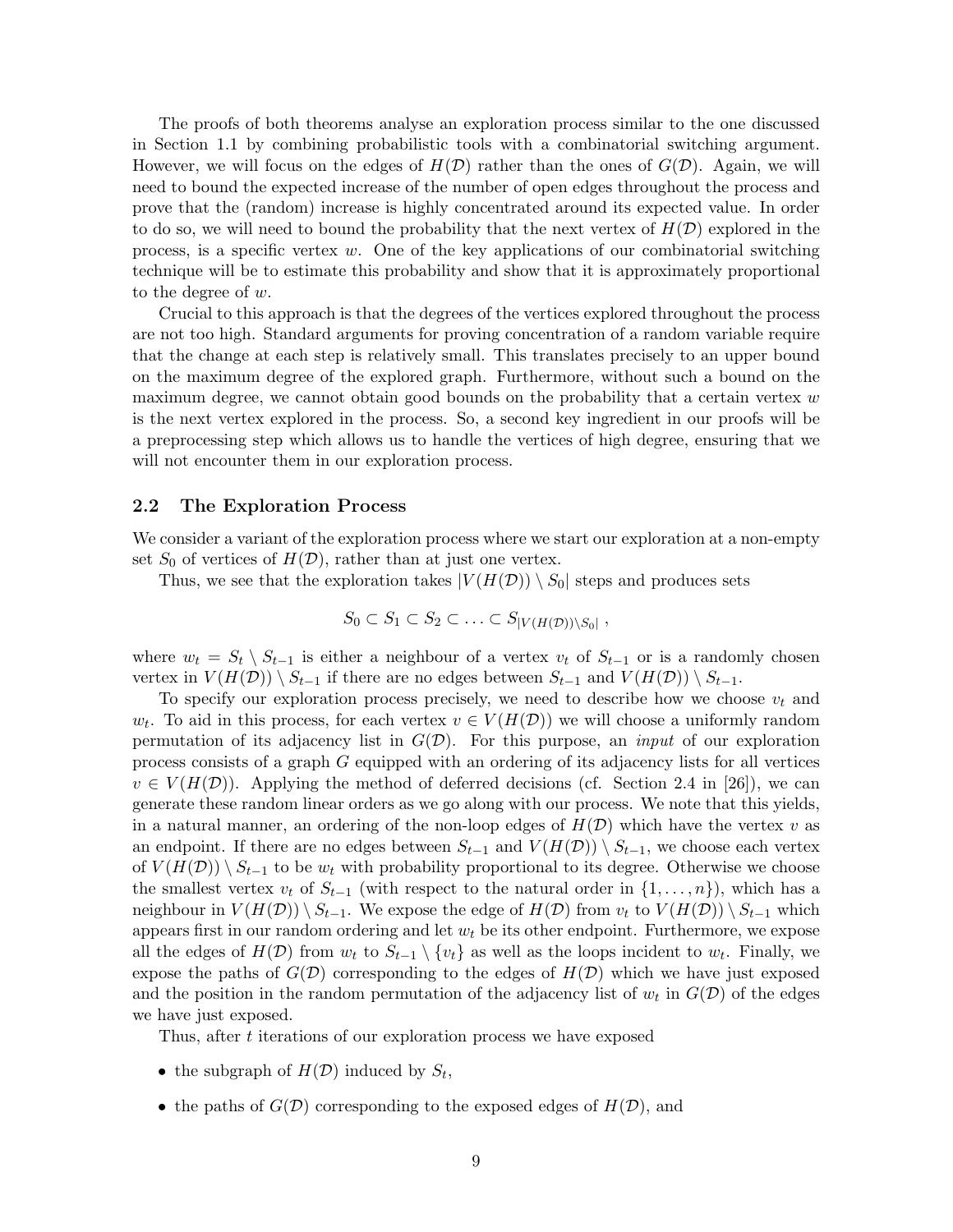• where each initial and final edge of such a path appears in the random permutation of the adjacency list of any of its endpoints which is also an endpoint of the path.

We refer to this set of information as the *configuration*  $\mathcal{C}_t$  at time t. A configuration can also be understood as a set of inputs. During our analysis of the exploration process, we will consider all the probabilities of events conditional on the current configuration.

An important parameter for our exploration process is the number  $X_t$  of edges of  $H(\mathcal{D})$ between  $S_t$  and  $V(H(\mathcal{D}))\backslash S_t$ . We note that if  $X_t = 0$ , then  $S_t$  is the union of some components of  $H(\mathcal{D})$  containing all of  $S_0$ . We note that if  $|S_0| = 1$ , then every  $X_t$  is a lower bound on the maximum size of a component of  $H(\mathcal{D})$  (not necessarily the one containing the vertex in  $S_0$ ).

We prove Theorem 8 by showing that under its hypotheses for every vertex v of  $H(\mathcal{D})$ , there is a set  $S_0 = S_0(v)$  containing v such that, given we start our exploration process with  $S_0$ , the probability that there is a t with  $X_t = 0$  for which the number of edges within  $S_t$ is at most  $\gamma M_{\mathcal{D}}$ , is  $1 - o(M_{\mathcal{D}}^{-1})$ . Since  $H(\mathcal{D})$  has at most  $2M_{\mathcal{D}}$  vertices, it follows that the probability that  $H(\mathcal{D})$  has a component of size at least  $\gamma M_{\mathcal{D}}$  is  $o(1)$ . The set  $S_0 \setminus \{v\}$  is a set of highest degree vertices the sum of whose degrees exceeds  $R_{\mathcal{D}}$ . By the definition of  $j_{\mathcal{D}}$ and  $R_{\mathcal{D}}$ , this implies that, unless  $X_0 = 0$ , the expectation of  $X_1 - X_0$  is negative. We show that, as the process continues, the expectation of  $X_t - X_{t-1}$  becomes even smaller. We can prove that the actual change of  $X_t$  is highly concentrated around its expectation and hence complete the proof, because  $S_0$  contains all the high degree vertices and so in the analysis of our exploration process we only have to deal with low degree vertices.

We prove (a slight strengthening of) Theorem 9 for graphs without large degree vertices by showing that under its hypotheses and setting  $S_0$  to be a random vertex v chosen with probability proportional to its degree, with probability  $1 - o(1)$ , there exists some t such that  $X_t \ge \gamma M_{\mathcal{D}}$  (and hence there is a component of  $H(\mathcal{D})$  of size at least  $\gamma M_{\mathcal{D}}$ ). Key to doing so is that the expected increase of  $X_t$  is a positive fraction of the increase in the sum of the degrees of the vertices in  $S_t$  until this sum approaches  $R_{\mathcal{D}}$ . To handle the high degree vertices, we expose the edges whose endpoints are in components containing a high degree vertex. If this number of edges is at least a constant fraction of  $M_{\mathcal{D}}$ , then we can show that in fact all the high degree vertices lie in one component, which therefore contains a constant fraction of the edges of  $H(\mathcal{D})$ . Otherwise, we show that the conditions of Theorem 9 (slightly relaxed) hold in the remainder of the graph, which has no high degree vertices, so we can apply (a slight strengthening of) Theorem 9 to find the desired component of  $H(\mathcal{D})$ .

# 3 Switching

As mentioned above, the key to extending our branching analysis to arbitrary well-behaved degree sequences is a combinatorial switching argument. In this section, we describe the type of switchings we consider and demonstrate the power of the technique.

Let  $H$  be a multigraph. We say a multigraph  $H'$  is obtained by *switching* from  $H$  on a pair of orientated and distinct edges uv and  $xy$  if  $H'$  can be obtained from  $H$  by deleting uv and xy as well as adding the edges ux and vy. Observe that switching ux and vy in  $H'$  yields H. Observe further that if H is simple and we want to ensure that  $H'$  is simple, then we must insist that  $u \neq x$ ,  $v \neq y$  and, unless  $u = y$  or  $v = x$ , the edges ux and vy are not edges of H.

Switching was introduced in the late 19th century by Petersen [29]. Much later, McKay [23] reintroduced the method to count graphs with prescribed degree sequences and, together with Wormald, used it in the study of random regular graphs. We refer the interested reader to the survey of Wormald on random regular graphs for a short introduction to the method [34].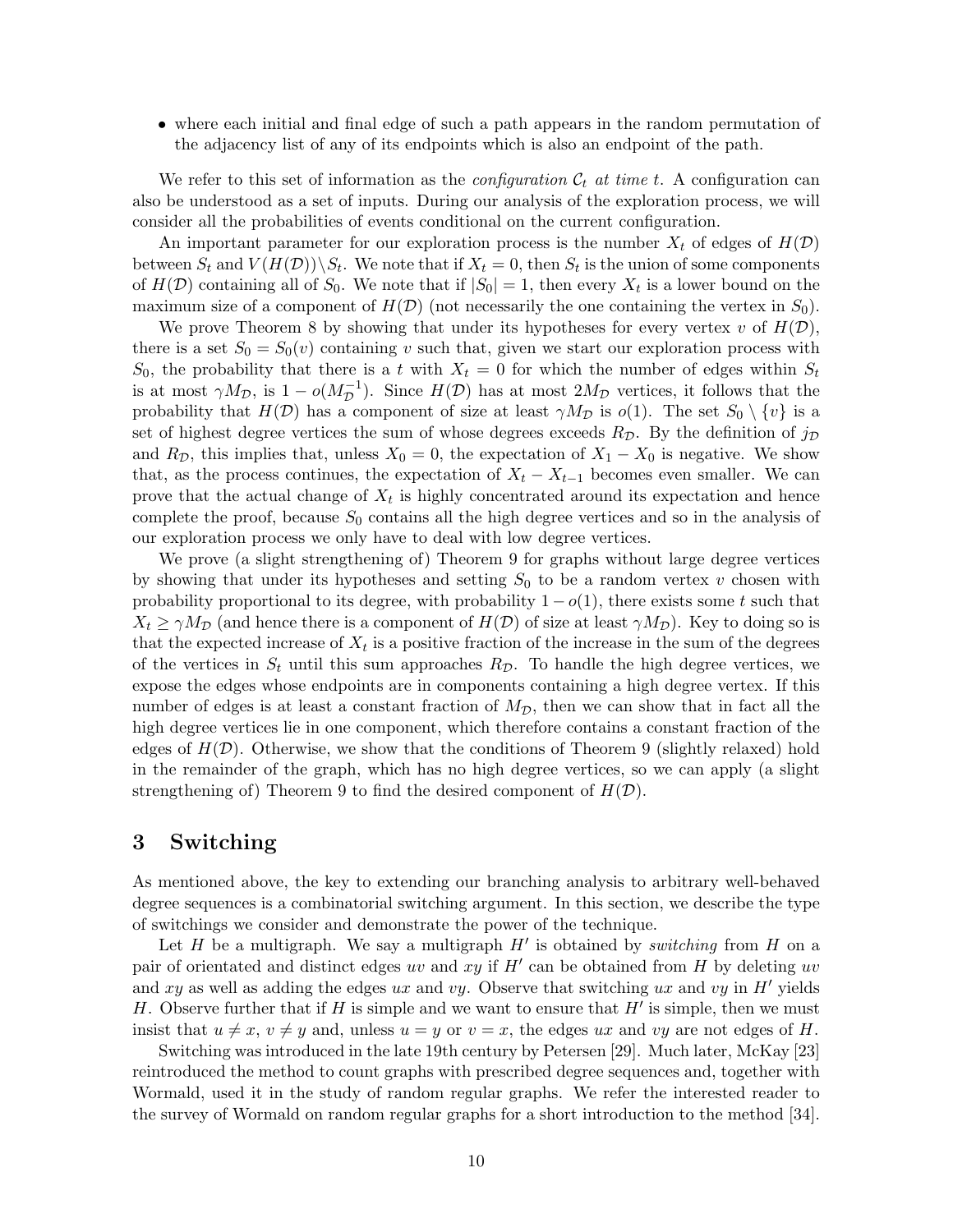In this paper we will consider standard switchings as well as a particular extension of them. This extension concerns pairs consisting of a simple graph  $G$  and the multigraph  $H_G$ obtained from G by deleting its cyclic components and suppressing the vertices of degree 2 in the non-cyclic ones. For certain switchings of  $H_G$  which yield  $H'$ , our extension constructs a simple graph G' from G such that  $H_{G'} = H'$ . We now describe for which switchings in  $H_G$ we can obtain such an  $H'$  and how we do so.

Our extension considers directed walks (either a path or a cycle) of G which correspond to (oriented) edges in  $H_G$ , (note that an edge of  $H_G$  corresponds to exactly two such directed walks, even if it is a loop and hence has only one orientation). We can switch on an ordered pair of such directed walks in G, corresponding to an ordered pair of orientated distinct edges  $e_1 = uv$  and  $e_2 = xy$  of  $H_G$ , such that none of the following hold:

- (i) there is an edge of G between u and x which forms neither  $e_1$  nor  $e_2$ , and the walk corresponding to  $e_1$  has one edge,
- (ii) there is an edge of G between v and y which forms neither  $e_1$  nor  $e_2$  and the walk corresponding to  $e_2$  has one edge,
- (iii)  $u = x$  and the directed walk corresponding to  $e_1$  has at most two edges, or
- (iv)  $v = y$  and the directed walk corresponding to  $e_2$  has at most two edges.

To do so, let  $u = w_0, w_1, \ldots, w_r = v$  be the directed walk corresponding to  $e_1$  and let  $x = z_0, z_1, \ldots, z_s = y$  be the directed walk corresponding to  $e_2$ . We delete the edges  $w_{r-1}v$ and  $xz_1$  and add the edges  $w_{r-1}x$  and  $vz_1$ .

We note that  $(i)$ - $(iv)$  ensure that we obtain a simple graph  $G'$ . Furthermore, we have that  $H_{G}$  is obtained from  $H_G$  by switching on uv and xy. We remark further that if we reverse both the ordering of the edges and the orientation of both edges, we always obtain the same graph  $G'$ ; that is, it is equivalent to switch the ordered pair  $(uv, xy)$  or the ordered pair  $(yx, vu)$ . Therefore, given two walks between u and v and between x and y (either paths or cycles) of G, we always consider the four following possible switches:  $(uv, xy)$ ,  $(uv, yx)$ ,  $(vu, xy)$  and  $(vu, yx)$ . We note that some of these choices might give rise to the same graph  $G'$ . However, we consider each of them as a valid switch since it will be simpler to count them considering these multiplicities.

Given any two disjoint sets of (multi)graphs  $A$  and  $B$ , we can build an auxiliary bipartite graph with vertex set  $\mathcal{A} \cup \mathcal{B}$  where we add an edge between  $H \in \mathcal{A}$  and  $H' \in \mathcal{B}$  for every (extended) switching that transforms  $H$  into  $H'$ , or equivalently,  $H'$  into  $H$ . We can also consider subgraphs of this auxiliary graph where we only add an edge if the switching satisfies some special property. Given a lower bound  $d_A$  on the degrees in A and an upper bound  $d_B$ on the degrees in B, we obtain immediately that  $|\mathcal{A}| \leq \frac{d\mathcal{B}}{d\mathcal{A}}|\mathcal{B}|$ . We frequently use this fact without explicitly referring to it.

To illustrate our method, we show here that if  $M_{\mathcal{D}}$  is large with respect to the number of vertices, then there exists a component containing most of the vertices.

**Lemma 10.** If  $M_{\mathcal{D}} \ge n \log \log n$ , then the probability that  $G(\mathcal{D})$  has a component of order  $(1 - o(1))n$  is  $1 - o(1)$ .

In proving the lemma, we will need the following straightforward result on 2-edge cuts of graphs. We defer its proof to the end of the section.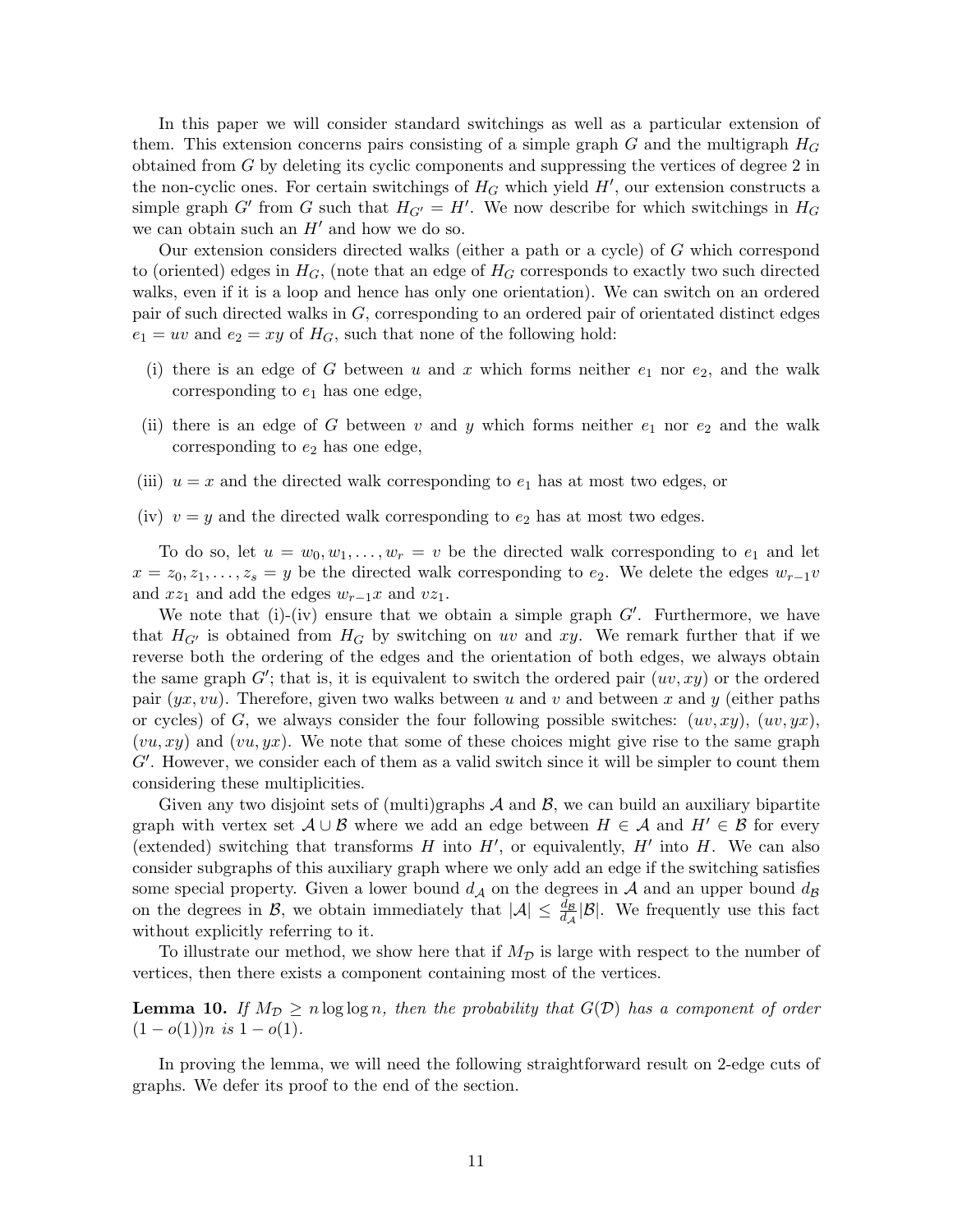

Figure 1: A graph G and its corresponding graph  $H_G$  before and after switching the directed walks corresponding to ordered pair of oriented edges uv and  $xy$  in  $H_G$ .

**Lemma 11.** The number of pairs of orientations of edges  $uv, xy$  in a graph  $G$  of order n such that by switching on uv and  $xy$  we obtain a graph with one more component than  $G$  is at most 8n 2 .

*Proof of Lemma 10.* We can assume n is large enough to satisfy an inequality stated below since the lemma makes a statement about asymptotic behaviour. Let  $K = \frac{1}{1 - \frac{1}{\sqrt{\log n}}}$  $\frac{1}{\log \log n}$ )n... For every integer  $k \geq 1$ , let  $\mathcal{F}_k$  be the event that  $G(\mathcal{D})$  has exactly k components and let  $\mathcal{F}'_k$ be the event that G is in  $\mathcal{F}_k$  and that all components of G have order at most K. Denote by  $\mathcal{F}' = \bigcup_{k \geq 2} \mathcal{F}'_k$ . Our goal is to show that  $\mathbb{P}[\mathcal{F}'] = o(1)$ . If so, with high probability G has a component of order larger than K. Observe that if one proves for some function  $f: \mathbb{N} \to \mathbb{R}^+$  with  $f(n) \to 0$  as  $n \to \infty$  that  $\mathbb{P}[\mathcal{F}_{k+1}] \leq f(n)\mathbb{P}[\mathcal{F}_k]$  for every  $k \geq 1$ , then  $\mathbb{P}[\mathcal{F}'] = \sum_{k\geq 1} \mathbb{P}[\mathcal{F}_{k+1}'] \leq f(n) \left( \sum_{k\geq 1} \mathbb{P}[\mathcal{F}_k] \right) = f(n) = o(1)$ . We adopt this approach with  $f(n) = \frac{16}{\sqrt{\log n}}$  $\frac{16}{\log \log n}$ .

Fix  $k \geq 1$ . Now suppose that there exist  $s^+$  and  $s^-$  such that for every G in  $\mathcal{F}_k$ , there are at most  $s^+$  switchings that transform G into a graph in  $\mathcal{F}'_{k+1}$ , and for every graph G in  $\mathcal{F}'_{k+1}$ , there are at least s<sup>-</sup> switchings that transform G into a graph in  $\mathcal{F}_k$ . Then,

$$
\mathbb{P}[\mathcal{F}_{k+1}']s^{-} \leq \mathbb{P}[\mathcal{F}_{k}]s^{+} .
$$

Let us now obtain some values for  $s^+$  and  $s^-$ . On the one hand, applying Lemma 11, we can choose

$$
s^+ = 8n^2.
$$

On the other hand, if G is in  $\mathcal{F}'_{k+1}$ , in order to merge two components it is enough to perform a switching between an oriented non-cut edge (at least  $M_{\mathcal{D}} - 2n \geq (\log \log n - 2)n$  choices) and any other oriented edge not in the same component as the first one (since G has minimum degree at least 1 and the largest component has order at most K, there are at least  $n - K$ choices). Since  $n$  is large, we can choose

$$
s^- = (\log \log n - 2)n \cdot (n - K) \ge \frac{\sqrt{\log \log n}}{2} n^2.
$$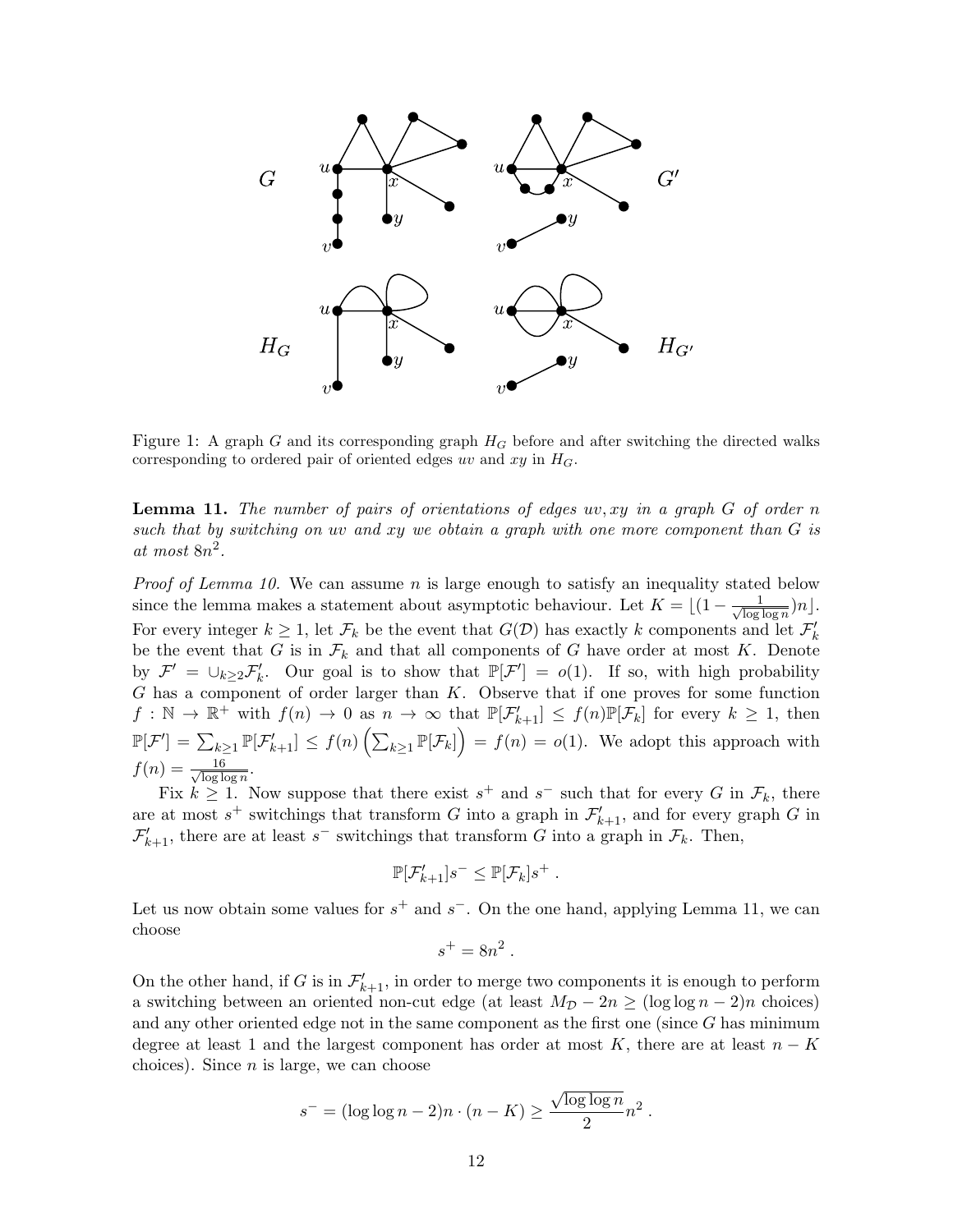From the previous bounds, we obtain the desired result

$$
\mathbb{P}[\mathcal{F}_{k+1}'] \le \frac{s^+}{s^-} \cdot \mathbb{P}[\mathcal{F}_k] \le \frac{16}{\sqrt{\log \log n}} \cdot \mathbb{P}[\mathcal{F}_k].
$$

 $\Box$ 

Proof of Lemma 11. Any such pair of oriented edges must lie in the same component and swapping on them within the component must yield a disconnected graph. So, as the function  $x \mapsto 4x^2$  is convex, we may assume that G is connected.

First, suppose that at least one of the oriented edges, say uv, is an edge cut of the graph. Then, if  $xy$  is not an edge cut of  $G$ , the switching does not disconnect the graph. Since there are at most  $n-1$  cut-edges, there are at most  $4(n-1)^2$  switchings using at least one (and hence two) oriented cut-edges.

Otherwise  $\{uv, xy\}$  is a proper 2-edge cut (that is, both  $G-uv$  and  $G-xy$  are connected). Consider an arbitrary spanning tree of  $G$ . This tree contains at least one edge of every 2-edge cut of G. Thus, select uv among these edges (exactly  $(n-1)$  choices). Observe now that, in order to construct the proper 2-edge cut, we need to select xy as a cut-edge in  $G - uv$  (at most  $(n-1)$  choices).

Therefore, in total there are at most  $8n^2$  switchings in G which disconnect it.

# 4 The Proof of Theorem 8

Theorem 8 follows immediately from the following result.

**Lemma 12.** For every sufficiently small  $\omega > 0$  and every degree sequence D such that  $R_D \leq$  $\omega M_{\mathcal{D}}$  and  $M_{\mathcal{D}}$  is sufficiently large in terms of  $\omega$ , for every vertex v of  $H(\mathcal{D})$ , the probability that v lies in a component of  $H(D)$  of size larger than  $\omega^{1/9}M_{\mathcal{D}}$  is less than  $e^{-M_{\mathcal{D}}^{1/4}}$ .

In order to prove this lemma, we analyse our random exploration process on  $H(\mathcal{D})$  using a set  $S_0$  of vertices including v and show that the probability that there is a t with  $X_t = 0$ and such that there are at most  $\omega^{1/9} M_{\mathcal{D}}$  edges in the graph induced by  $S_t$  in  $H(\mathcal{D})$ , is at least  $1 - e^{-M_D^{1/4}}$ .

Since it is difficult to keep track of  $X_t$ , we will instead focus on the random variable  $X_t'$ (defined below), which overestimates  $X_t$  until  $X_t = 0$ . Clearly,  $X_0$  is at most

$$
X'_0 = \sum_{u \in S_0} d(u) .
$$

Provided that  $X_{t-1} > 0$ , the edge  $v_t w_t$  is an edge of  $H(\mathcal{D})$ , and we can upper bound  $X_t$  by

$$
X'_{t} = X'_{0} + \sum_{i=1}^{t} (d(w_{i}) - 2).
$$

Observe that, provided that  $X_{t-1} > 0$ , the process  $X_t'$  coincides with  $X_t$  if the explored components are trees and  $S_0$  is a stable set. More importantly, we observe that if  $X_t' = 0$ , then there is a  $t' \leq t$  for which  $X_{t'} = 0$ . We note further that the number of edges in the graph induced by  $S_t$  in  $H(\mathcal{D})$  is at most  $X'_t + 2t$ , so we only need to show that the probability that there is no  $t < \frac{\omega^{1/9}M}{2}$  $\frac{d^9M}{2}$  for which  $X'_t = 0$  is less than  $e^{-M_D^{1/4}}$ .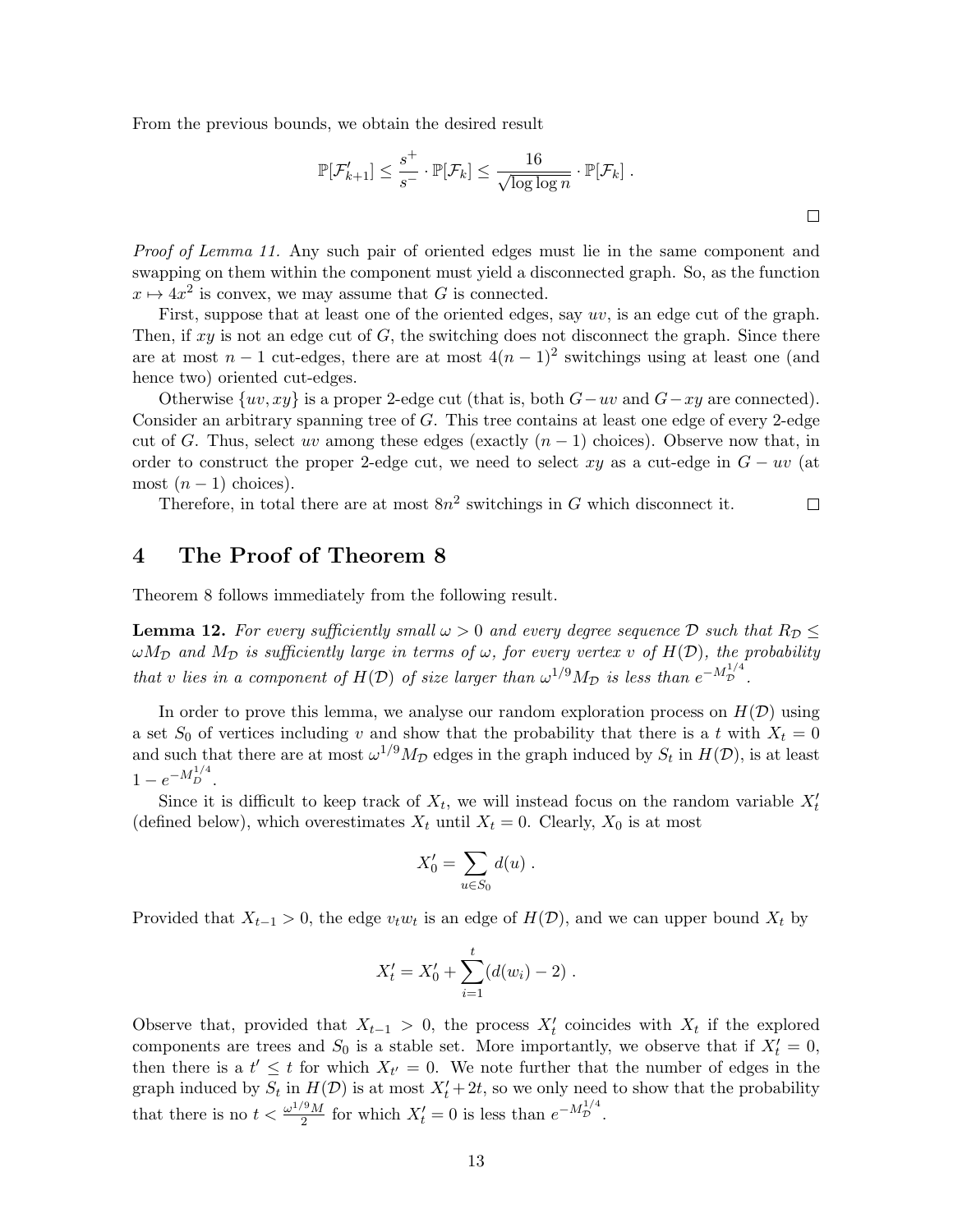As suggested by our introductory discussion and proven below, the probability that  $w_t$  is a specific vertex w in  $V(H(\mathcal{D}))\backslash S_{t-1}$  is essentially proportional to the degree of w. Therefore, the expected value of  $X'_t - X'_{t-1} = d(w_t) - 2$  is with high probability close to

$$
\frac{1}{\sum_{w \in V(H(\mathcal{D})) \setminus S_{t-1}} d(w)} \sum_{w \in V(H(\mathcal{D})) \setminus S_{t-1}} d(w) (d(w) - 2).
$$

By putting the high degree vertices of  $H(D)$  into  $S_0 \setminus \{v\}$ , we can ensure that the expectation of  $X_1' - X_0'$  is negative. The fact that, if the process has not died out by time t, then the sum of the degrees of the vertices we picked cannot be much less than  $2t$ , allows us to obtain a bound on the expectation of  $X'_t - X'_{t-1}$  which decreases as t increases. Having all the high degree vertices in  $S_0$  facilitates our analysis of the exploration process, and allows us to show that the probability that  $X_t'$  drops to 0 before the number of edges in the graph induced by  $S_t$  in  $H(\mathcal{D})$  is at least  $\omega^{1/9} M_{\mathcal{D}}$ , is more than  $1 - e^{-M_{\mathcal{D}}^{1/4}}$ . Forthwith the details.

We use H for  $H(\mathcal{D})$ , V for  $V(H(\mathcal{D}))$ , M for  $M_{\mathcal{D}}$ , R for  $R_{\mathcal{D}}$  and G for  $G(\mathcal{D})$ . We implicitly assume that  $\omega$  is small enough and M is large enough in terms of  $\omega$  to ensure various inequalities scattered throughout the proof are satisfied.

Let S be a smallest set of vertices of H such that  $\sum_{i \in S} d_i \geq 5 \omega^{1/4} M$  and there is no vertex outside of  $S$  with degree bigger than a vertex in  $S$ . Since the sum of the degrees of the vertices in H is  $M > 5\omega^{1/4}M$ , such a set S exists. Furthermore, since  $R \le \omega M < 5\omega^{1/4}M$ , the definition of j<sub>D</sub> implies that  $\sum_{w \in V \setminus S} d(w)(d(w) - 2) \leq 0$ . It is straightforward to prove, as we do below, the following strengthening, which is important for our analysis.

Lemma 13. We have

(a) 
$$
\sum_{w \in V \backslash S} d(w)(d(w) - 2) \leq -4\omega^{1/4}M, \text{ and}
$$

(b) there is a vertex of S with degree at most  $\omega^{-1/4}$ .

The sum of the degrees in S is at most the sum of  $5\omega^{1/4}M$  and the minimum degree in S. Let  $S_0 = S \cup \{v\}$ . Since every vertex not in S has degree at most the minimum degree in S and  $X'_0$  is the sum of the degrees of the vertices in  $S \cup \{v\}$ , the following observation holds.

Observation 14. We have

(a)  $d(u) \leq \omega^{-1/4}$  for every  $u \in V \setminus S_0$ , and

(b) 
$$
X'_0 \leq 7\omega^{1/4}M
$$
.

As we carry out our process, we let  $Y_t = X'_t - X'_{t-1} - \mathbb{E}[d(w_t) - 2]$ , where the expectation is conditional on  $\mathcal{C}_t$ . By construction  $\mathbb{E}[Y_t] = 0$  and by Lemma 13 (b), the absolute value of  $Y_t$  is bounded from above by  $\omega^{-1/4}$ . As we explain below, by applying Azuma's Inequality we immediately obtain:

**Lemma 15.** The probability that there is a t such that  $\sum_{t' \leq t} Y_{t'} > M^{2/3}$  is less than  $e^{-M^{1/4}}$ .

Thus, in order to bound  $X'_t$  from above, we need to bound  $\mathbb{E}[d(w_t)]$  from above for each  $t \geq 1$ . Letting  $M_{t-1}$  be the sum of the degrees of the vertices of H which are not in  $S_{t-1}$  and using our swapping arguments, we can prove the following result, which will be useful to give a precise estimation for  $\mathbb{E}[d(w_t)].$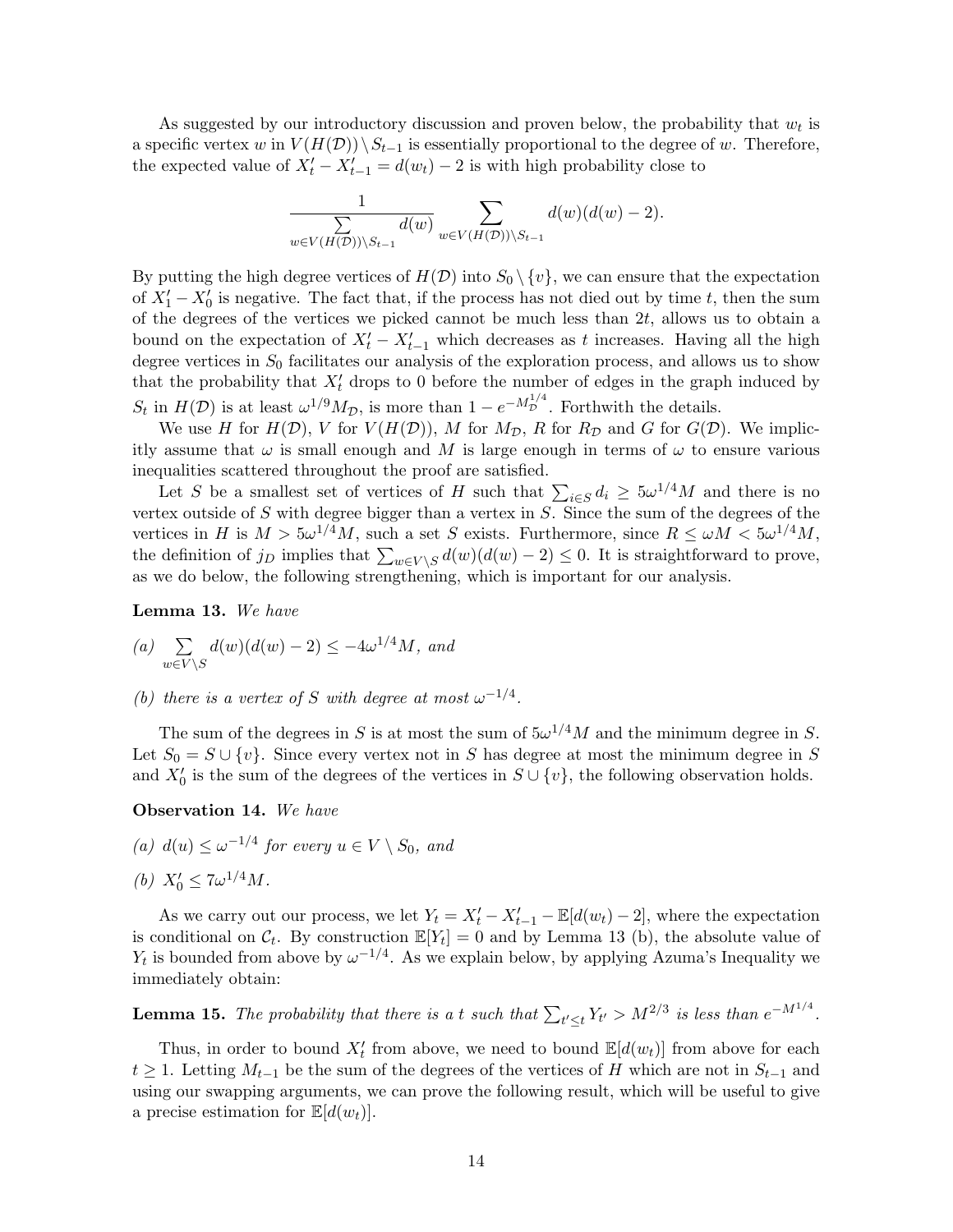**Lemma 16.** If  $t \le \omega^{1/9}M$  and  $X'_{t-1} \le \omega^{1/5}M$ , and  $X_{t'} > 0$  for all  $t' < t$ , then the following statements hold:

(a) If  $w \in V \setminus S_{t-1}$  and  $d(w) = 1$ , then

$$
\mathbb{P}[w_t = w] \ge \left(1 - 9\omega^{1/5}\right) \frac{1}{M_{t-1}}.
$$

(b) If  $w \in V \setminus S_{t-1}$ , then

$$
\mathbb{P}[w_t = w] \le \left(1 + 9\omega^{1/5}\right) \frac{d(w)}{M_{t-1}}.
$$

Iteratively applying this result to bound  $\mathbb{E}[d(w_t)],$  we obtain:

**Lemma 17.** Letting  $\tau$  be the minimum of  $\frac{\omega^{1/9}M}{2}$  $\left\{ \frac{2^{\alpha }M}{2}\right\}$  and the first t for which  $\sum_{t'\leq t}Y_{t'}>M^{2/3}$ or  $X_t = 0$ , we have the following for all  $t \leq \tau$ :

$$
\mathbb{E}[d(w_t)-2] \leq -\frac{t}{M} + 19\omega^{1/5}.
$$

The next lemma completes the proof of Lemma 12 and thus, of Theorem 8.

**Lemma 18.** With probability greater than  $1 - e^{-M^{1/4}}$ , there exists  $t \leq \lceil \frac{\omega^{1/9}M}{3} \rceil$  $\frac{1}{3}$  such that  $X_t = 0.$ 

*Proof.* By Lemma 15, with probability greater than  $1 - e^{-M^{1/4}}$  there is no t such that  $\sum_{t' \leq t} Y_{t'} > M^{2/3}$ . If this event holds, and there is no  $t \leq \lceil \frac{\omega^{1/9} M}{3} \rceil$  $\frac{3M}{3}$  for which  $X_t = 0$ , then by applying Lemma 17 we see that for every such  $t$ ,

$$
X_t \le X'_t \le X'_0 - \frac{t(t-1)}{2M} + 19\omega^{1/5}t + M^{2/3}.
$$

Since  $X'_0 \leq 7w^{1/4}M$ , it follows that for  $t = \lceil \frac{\omega^{1/9}M}{3} \rceil$  $\frac{\sqrt{3}M}{3}$ , we have  $X_t < 0$ , which is a contradiction.  $\Box$ 

Therefore, it only remains to prove Lemma 13, 15, 16, and 17.

#### 4.1 The Details

We start with some simple observations.

**Observation 19.** The maximum degree  $d_{\pi_n}$  of H is at most  $\omega M$ .

*Proof.* By definition,  $j_D \le n$ , which implies  $d_{\pi_n} \le R \le \omega M$ .

We let  $n_1$  be the number of vertices of degree 1 in H.

**Observation 20.** We have  $n_1 \geq \frac{M}{3} + 1$ .

*Proof.* By the definition of  $j_D$ , we obtain

$$
-2n_1 + \sum_{i \in [j_D-1]: d_{\pi_i} \neq 2} d_{\pi_i} \leq \sum_{i=1}^{j_D-1} d_{\pi_i} (d_{\pi_i} - 2) \leq 0.
$$

Hence,  $2n_1 \geq \sum_{i \in [j_D-1]: d_{\pi_i} \neq 2} d_{\pi_i} \geq M - R \geq (1 - \omega)M$ , which implies  $n_1 \geq \frac{(1 - \omega)M}{2} \geq$  $\frac{M}{3}+1.$ П

 $\Box$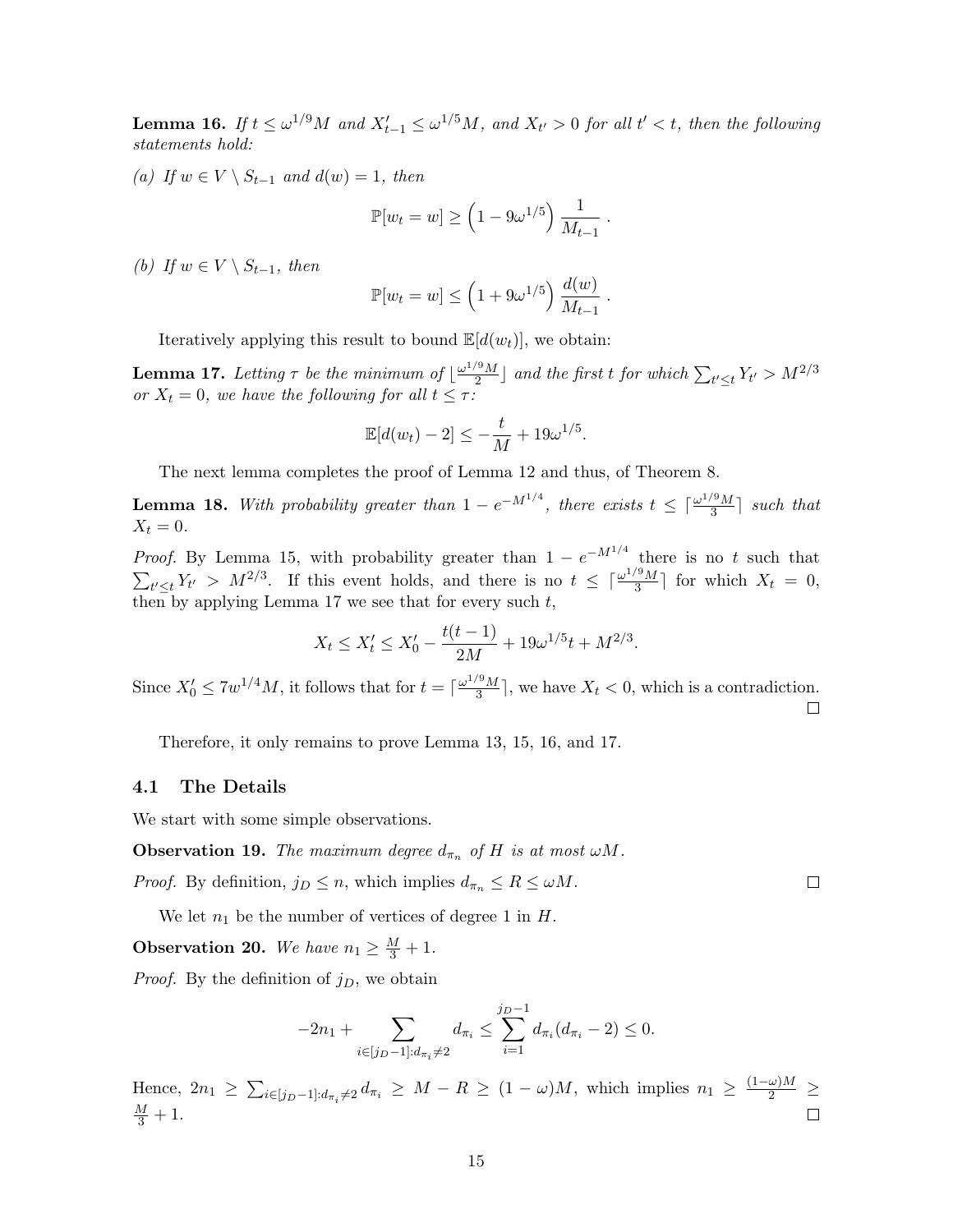If there is a vertex in S of degree 1, then every vertex outside of S has degree 1. Thus every edge in the components of H containing  $S_0$  is incident to a vertex of  $S_0$ , hence there are at most  $X'_0 < \frac{\omega^{1/9}M}{2}$  $\frac{3M}{2}$  such edges and we are done. So every vertex in S has degree at least 3.

*Proof of Lemma 13.* Let  $j_D^*$  be such that  $\sum_{i=j_D}^n d_{\pi_i} = \sum_{i \in S} d_i$ . Since  $\sum_{i \in S} d_i > 5\omega^{1/4}M >$  $\omega M$ , we have  $j_D^*$  < j<sub>D</sub>. By the definition of R, we have  $\sum_{i=j_D}^{j_D-1} d_{\pi_i} \geq 5 \omega^{1/4} M - R >$  $4\omega^{1/4}M$ . Now, since S contains only vertices of degree at least 3, the definition of  $j_D$  implies  $\sum_{w \in V \backslash S} d(w) (d(w) - 2) = \sum_{i=1}^{j_D^* - 1} d_{\pi_i} (d_{\pi_i} - 2) \le - \sum_{i=j_D^*}^{j_D - 1} d_{\pi_i} (d_{\pi_i} - 2) \le - \sum_{i=j_D^*}^{j_D - 1} d_{\pi_i} <$  $-4\omega^{1/4}M$ , and the first statement follows.

If every vertex in S has degree at least  $\omega^{-1/4}$  then, since for sufficiently small  $\omega$ , we have that  $\omega^{-1/4} - 2 > \frac{3\omega^{-1/4}}{4}$ <sup>-1/4</sup>. With the above observation, we have  $\sum_{i=j_D}^{j_D-1} d_{\pi_i}(d_{\pi_i}-2)$  >  $3\omega^{-1/4}$  $\frac{d^{n-1}}{4} \cdot 4\omega^{1/4}M = 3M$ . Since there are at most M values of i for which  $d_i = 1$ , it follows that  $\sum_{i=1}^{j_D-1} d_{\pi_i} (d_{\pi_i} - 2) \ge 3M - M > 0$ , which is a contradiction to the choice of  $j_D$ , and the second statement follows. □

For the proof of Lemma 15 we recall a standard concentration inequality.

**Lemma 21** (Azuma's Inequality (see, e.g. [26])). Let X be a random variable determined by a sequence of N random experiments  $T_1, \ldots, T_N$  such that for every  $1 \leq i \leq N$  and any possible sequences  $t_1, \ldots, t_{i-1}, t_i$  and  $t_1, \ldots, t_{i-1}, t'_i$ :

$$
|\mathbb{E}[X | T_1 = t_1, ..., T_i = t_i] - \mathbb{E}[X | T_1 = t_1, ..., T_i = t'_i]| \leq c_i,
$$

then

$$
\mathbb{P}[|X - \mathbb{E}[X]| > t] < 2e^{-\frac{t^2}{2\sum_{i=1}^N c_i^2}}.
$$

*Proof of Lemma 15.* Recall that  $Y_t = X'_t - X'_{t-1} - \mathbb{E}[d(w_t) - 2]$ , which implies  $\mathbb{E}[Y_t] = 0$ . By Lemma 13, we have  $|Y_t| \leq \omega^{-1/4}$ . Azuma's inequality applied to  $\sum_{t' \leq t} Y_{t'}$  with  $N = t$  and  $c_i = \omega^{-1/4}$  gives us

$$
\mathbb{P}\left[\sum_{t'\leq t} Y_{t'} > M^{2/3}\right] < 2e^{-\frac{M^{4/3}}{2\omega^{-1/2}t}} < e^{-M^{2/7}},
$$

where we used that  $t \leq M$ . A union bound over all  $t \leq M$  suffices to obtain the desired statement.  $\Box$ 

*Proof of Lemma 16.* We can assume that there is an edge of H from  $S_{t-1}$  to  $V \setminus S_{t-1}$  as otherwise the probability that w is  $w_t$  is exactly  $\frac{d(w)}{M_{t-1}}$ , by construction of the exploration process, and we are done.

It is enough to prove this result conditioned on the current configuration  $\mathcal{C}_{t-1}$ . In doing so, we partition the inputs within  $\mathcal{C}_{t-1}$  (a graph with an ordering of the adjacency list of each vertex) into different equivalence classes. All the inputs in the same equivalence class share the same underlying graph  $G$ , a partial order of the adjacency list of each vertex in  $S_t$  and a specification of the first edge from  $v_t$  to  $V \setminus S_{t-1}$  in the ordering of the adjacency list for  $v_t$ . Observe that each equivalence class corresponds to the same number of inputs; these arise from each other by suitably reordering some of the adjacency lists. More precisely,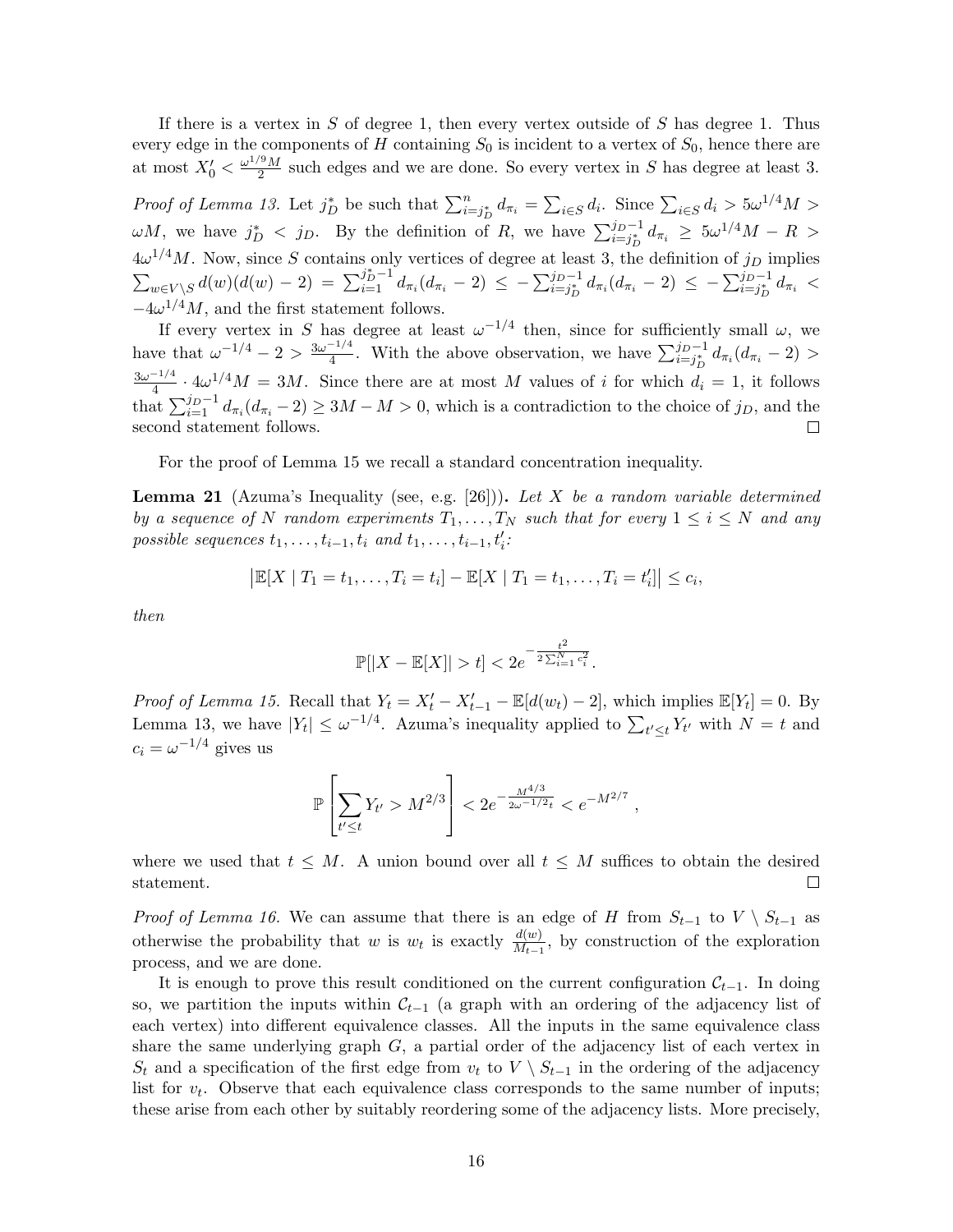every equivalence class contains  $\prod_{i\in V}(d'_i)!$  inputs, where  $d'_i = d_i$  if  $i \in V \setminus S_{t-1}$ , and  $d'_i$  is the number of edges of H from i to  $V \ S_{t-1}$  if  $i \in S_{t-1} \setminus \{v_t\}$  and is one less than this number if  $i = v_t.$ 

We generalise the definition of extended switching from graphs to equivalence classes of inputs, provided that the switching neither uses nor creates an edge of H within  $S_{t-1}$ . This ensures that after the switching, the set of edges of H within  $S_{t-1}$  (and the set of edges of G corresponding to them) remains unchanged. Consider switching the pair of edges  $(e_1 = uv, e_2 = xy)$  as explained in Section 3. Let  $u = w_0, w_1, \ldots, w_r = v$  be the directed walk in G corresponding to  $e_1$  and let  $x = z_0, z_1, \ldots, z_s = y$  be the directed walk in G corresponding to  $e_2$ . When switching, we delete the edges  $w_{r-1}v$  and  $xz_1$  and add the edges  $w_{r-1}x$  and  $vz_1$ . This naturally preserves the ordering of the adjacency lists of  $u = w_0, w_1, \ldots, w_{r-2}$  and  $z_2, \ldots, z_{s-1}, z_2 = y$ . The orderings of the adjacency lists of  $w_{r-1}$  and  $z_1$  are obtained by preserving the position of the edges  $w_{r-2}w_{r-1}$  and  $z_1z_2$  in them, respectively. If  $v \neq x$ , after the switching, the ordering of the adjacency list of  $v$  is obtained by preserving the position of the edges incident to v and different from  $e_1$ . If  $v = x$ , after the switching, the position of the edges  $e_1$  and  $e_2$  in the adjacency list of v is swapped. This works analogously for x. Note that this generalisation preserves the equivalence class of the input: if a switching is performed to an input, first, no edges within  $S_{t-1}$  are modified (neither their position on the corresponding adjacency lists) and, second, the specification of the first edge from  $v_t$  to  $V \setminus S_{t-1}$  in the adjacency list of  $v_t$  is preserved.

For any vertex  $w \in V \setminus S_{t-1}$ , we let  $\mathcal{A}_w$  be the set of equivalence classes for which w is  $w_t$ , and let  $\mathcal{B}_w$  be the set of equivalence classes for which w is not  $w_t$ . In order to bound the probability that w is chosen to be the vertex  $w_t$  that will be added to  $S_{t-1}$ , we consider switchings between elements of  $\mathcal{A}_w$  and  $\mathcal{B}_w$ , which allow us to relate  $|\mathcal{A}_w|$  and  $|\mathcal{B}_w|$ .

Since  $t < \frac{M}{12}$ , the set  $V \setminus S_{t-1}$  contains at least  $\frac{M}{4} + 1$  of the at least  $\frac{M}{3} + 1$  vertices of degree 1 and so  $M_{t-1} \geq \frac{M}{4} + 1$ .

*Proof of (a).* A switching from  $\mathcal{A}_w$  to  $\mathcal{B}_w$  involves the oriented edge  $v_t w$  and one of the remaining  $M_{t-1}$  – 1 oriented edges with first endpoint in  $V \setminus S_{t-1}$  or wv<sub>t</sub> and one of the remaining  $M_{t-1}$  – 1 oriented edges with last endpoint in  $V \setminus S_{t-1}$ . This implies that there are less than  $4M_{t-1}|\mathcal{A}_w|$  switchings from  $\mathcal{A}_w$  to  $\mathcal{B}_w$ .

Next, we prove a lower bound for the number of switchings from  $\mathcal{B}_w$  to  $\mathcal{A}_w$ . The choice of an equivalence class in  $\mathcal{B}_w$  fixes a choice of the edge  $v_t w_t$ . A vertex in  $V \setminus S_{t-1}$  is bad if it either has a neighbour in  $S_{t-1}$ , has a common neighbour with  $w_t$  or is adjacent to  $w_t$ . If w is not bad, then for the unique neighbour  $z$  of w there exists four switchings using  $v_t w_t$  and wz (or their reverses), from  $\mathcal{B}_w$  to  $\mathcal{A}_w$ . By the hypothesis of the lemma, at most  $X_{t-1} \leq X'_{t-1} \leq \omega^{1/5} M$  vertices in  $V \setminus S_{t-1}$  have a neighbour in  $S_{t-1}$ . By Observation 14, the degrees of the vertices in  $V \setminus S_{t-1}$  are at most  $\omega^{-1/4}$ , which implies that there are at most  $\omega^{1/5}M + \omega^{-1/2} + \omega^{-1/4} \leq 2\omega^{1/5}M$  bad vertices. Since sampling an element of  $\mathcal{B}_{w}$  uniformly at random, and applying a random permutation to the at least  $M/4$  vertices of degree 1 in  $V \setminus (S_{t-1} \cup \{w_t\})$ , yields an equivalence class of  $\mathcal{B}_w$  that is still sampled uniformly at random, the proportion of equivalence classes in  $\mathcal{B}_w$  in which a specific vertex w of degree 1 is not bad, is at least  $1 - \frac{2\omega^{1/5}M}{M/4} > 1 - 8\omega^{1/5}$ . This implies that there are at least  $4(1 - 8\omega^{1/5}) |\mathcal{B}_w|$ switchings from  $\mathcal{B}_w$  to  $\mathcal{A}_w$ .

Double-counting these switchings yields  $|\mathcal{A}_w| \geq \frac{(1-8\omega^{1/5})|\mathcal{B}_w|}{M_{t-1}}$  $\frac{d\omega^{1/5})|\mathcal{B}_w|}{M_{t-1}}$ . Since,  $\mathbb{P}[w=w_t]=\frac{|\mathcal{A}_w|}{|\mathcal{A}_w|+|\mathcal{B}_w|},$ and  $M_{t-1} = M - X'_{t-1} - 2(t-1)$  is large in terms of  $\omega$ , it follows that  $\mathbb{P}[w = w_t] \geq \frac{1-9\omega^{1/5}}{M_{t-1}}$  $\frac{-9\omega^{1/3}}{M_{t-1}}$ .

*Proof of (b).* Let  $d = d(w)$ . For a switching from  $\mathcal{B}_w$  to  $\mathcal{A}_w$ , we have to switch the ordered edge  $v_t w_t$  with one of the d ordered edges wy or the ordered edge  $w_t v_t$  with one of the d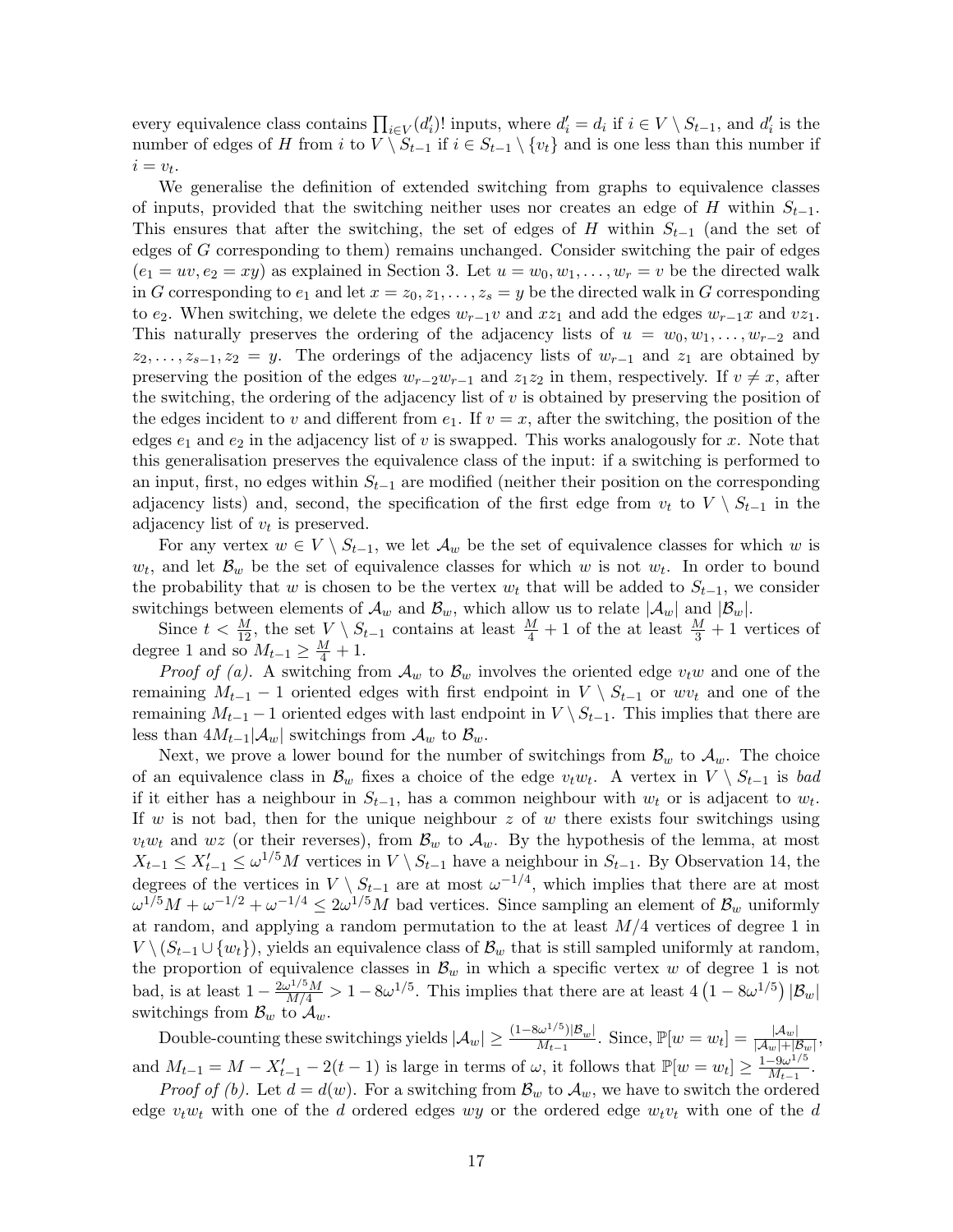ordered edges yw. Therefore, the number of switchings from  $\mathcal{B}_w$  to  $\mathcal{A}_w$  is at most  $4d|\mathcal{B}_w|$ .

Next, we prove a lower bound for the number of switchings from  $\mathcal{A}_w$  to  $\mathcal{B}_w$ . We have such a switching involving the ordered edge  $v_t w$ , and some ordered edge  $yz$  provided y is in  $V \setminus S_{t-1}$ , and  $v_t y$  and  $wz$  are not edges. We have such a switching involving the ordered edge  $wv_t$ , and some ordered edge zy provided y is in  $V \setminus S_{t-1}$ , and  $v_ty$  and  $wz$  are not edges. Since  $v_t$  has degree at most  $\omega M$ , and the maximum degree of a vertex in  $V \setminus S_{t-1}$  is  $\omega^{-1/4}$ , the number of choices for zy is at least  $M_{t-1} - \omega^{3/4}M - X'_{t-1} - \omega^{-1/2} > (1 - 2\omega^{1/5})M_{t-1}$ .

Double-counting the number of switchings, we obtain  $|\mathcal{B}_w| \geq (1 - 2\omega^{1/5}) \frac{M_{t-1}}{d} |\mathcal{A}_w|$ . As before  $\mathbb{P}[w=w_t] = \frac{|\mathcal{A}_w|}{|\mathcal{A}_w| + |\mathcal{B}_w|}$ , and hence  $\mathbb{P}[w_t=w] \leq \frac{(1+9\omega^{1/5})d}{M_{t-1}}$  $\frac{(-9\omega^{-\gamma/2})a}{M_{t-1}}$ .  $\Box$ 

*Proof of Lemma 17.* The proof is by induction on t. Recall that there are between  $\frac{M}{4}$  and M vertices of degree 1 in  $V \setminus S_{t-1}$ .

First, let  $t = 1$ . Observation 14 (b) gives us  $X'_0 \leq \frac{\omega^{1/5} M}{2}$  $\frac{10 M}{2}$ , hence Lemma 16 implies

$$
\mathbb{E}[d(w_1)-2] \le \frac{(1+9\omega^{1/5})\sum_{w\in V\setminus S_0} d(w)(d(w)-2)+18\omega^{1/5}n_1}{M_0}.
$$

Thus, by Lemma 13 and the fact that  $n_1$  is at most  $M_0 + 1$  (recall that there are no vertices of degree 1 in  $S_0$ ), we have  $\mathbb{E}[d(w_1) - 2] \le -\frac{1}{M} + 19\omega^{1/5}$ .

Now, let  $2 \le t \le \frac{\omega^{1/9}M}{2}$  $\frac{1}{2}$ . By induction, we obtain

$$
X'_{t-1} = X'_0 + \sum_{i=1}^{t-1} (\mathbb{E}[d(w_i)] - 2) + \sum_{t' < t} Y_{t'} \le \frac{\omega^{1/5} M}{2} + 19 \omega^{1/5} t + M^{2/3} \le \omega^{1/5} M.
$$

**Claim 1.** For any sequence of positive integers  $a_1, \ldots, a_j$  distinct from 2 and a nonnegative integer  $\ell$  such that  $\sum_{i=1}^{j} a_i \geq 2j - \ell$ , we have  $\sum_{i=1}^{j} a_i(a_i - 2) \geq j - 2\ell$ .

*Proof.* The proof is by induction on  $\sum_{i=1}^{j} a_i$ . The statement is trivially true if  $j = 0$ .

If all  $a_i$  are at least 3, then  $\sum_{i=1}^j a_i(a_i - 2) \geq \sum_{i=1}^j a_i \geq 2j - \ell \geq j - 2\ell$ . Hence, we may assume without loss of generality that  $a_j = 1$ . Since  $\sum_{i=1}^{j-1} a_i \geq 2j - \ell - 1 = 2(j-1) - (\ell - 1)$ , if  $\ell \neq 0$ , we obtain by induction that  $\sum_{i=1}^{j} a_i(a_i - 2) \geq (j - 1) - 2(\ell - 1) - 1 = j - 2\ell$ .

So, we can assume that  $\ell = 0$ . If for all  $i \in [j]$ , the integer  $a_i \in \{1, 3\}$ , then the claim also follows easily, as then  $|\{i \in [j] : a_i = 3\}| \geq |\{i \in [j] : a_i = 1\}|$ . Since  $3(3-1) + 1(1-2) = 2$ , the negative contribution of a 1 is compensated by a 3.

Hence, without loss of generality,  $a_1 \geq 4$  and  $j > 1$ . If  $\sum_{i=1}^{j} a_i > 2j$  then by decreasing  $a_1$ by 1 and then applying induction we are done. So, we may assume  $\sum_{i=1}^{j} a_i = 2j$ , and thus there must be at least  $a_1 - 2$  values of i for which  $a_i = 1$ . The sum of  $a_k(a_k - 2)$  over these  $a_1 - 2$  elements and  $a_1$  is  $(a_1 - 1)(a_1 - 2) \ge a_1 - 1$ . So, deleting these  $a_1 - 1$  elements from the set and again applying induction, we are done.  $\Box$ 

Since  $X_{t-1} > 0$ , we have  $X'_{t-1} > 0$ , and hence  $\sum_{i=1}^{t-1} d(w_i) = 2(t-1) + \sum_{i=1}^{t-1} (d(w_i) - 2) =$  $2(t-1) + X'_{t-1} - X'_0 \geq 2(t-1) - X'_0$ . By Claim 1,

$$
\sum_{i=1}^{t-1} d(w_i)(d(w_i) - 2) \ge (t-1) - 2X'_0.
$$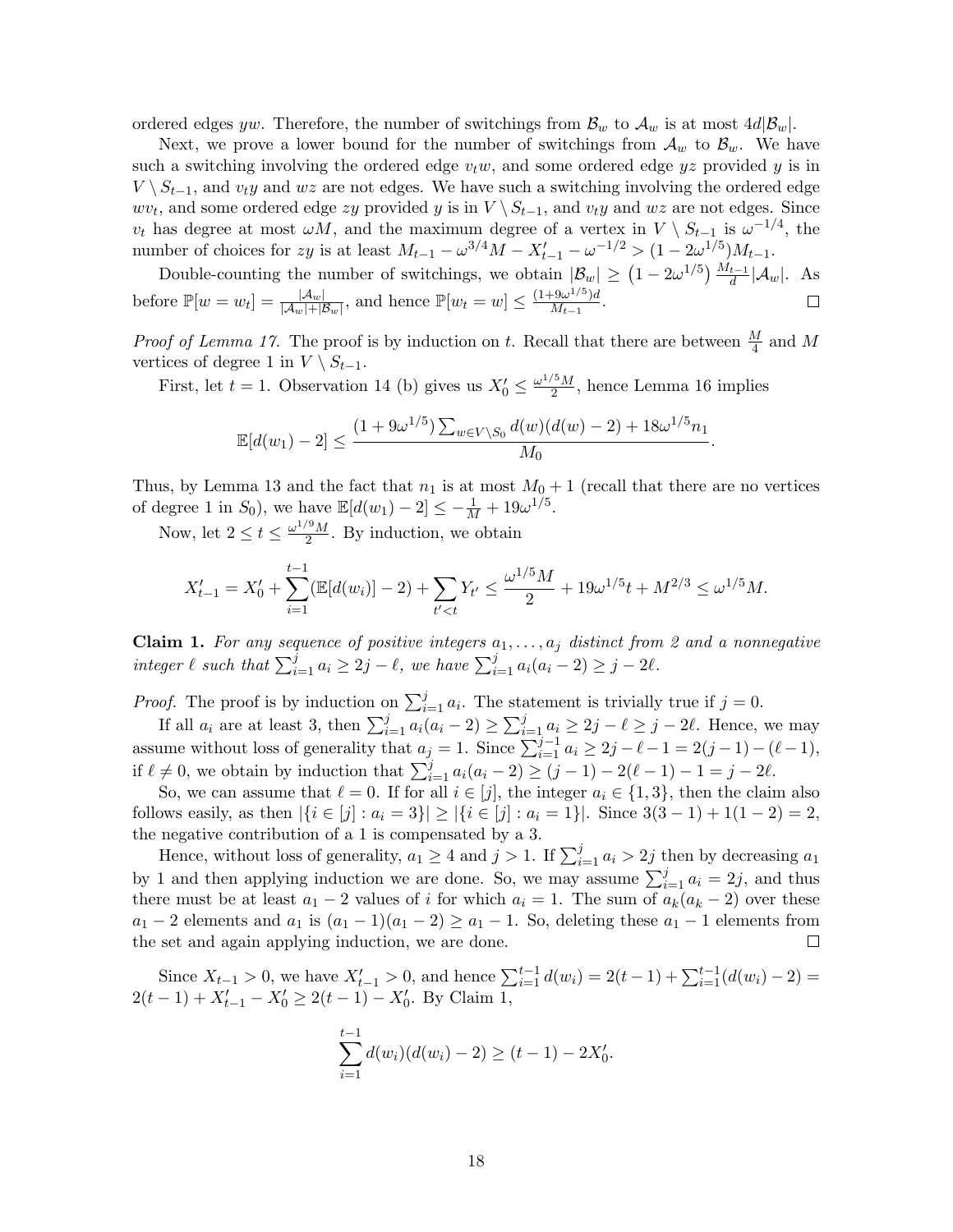Since  $V \setminus S_{t-1} = V \setminus (S_0 \cup \{w_1, ..., w_{t-1}\})$ , Lemma 13 yields

$$
\sum_{w \in V \setminus S_{t-1}} d(w)(d(w) - 2) \le 2X'_0 - (t - 1) .
$$

Combining this bound with Lemma 16 yields to

$$
\mathbb{E}[d(w_t)] - 2 \le \frac{(1 + 9\omega^{1/5})(2X'_0 - (t - 1)) + 18\omega^{1/5}n_1}{M_{t-1}}.
$$

Since  $n_1 \leq M_{t-1}$ ,  $X'_0 \leq 7\omega^{1/4}M$ , and  $\frac{M}{4} \leq M_{t-1} < M$ , we obtain

$$
\mathbb{E}[d(w_t)] - 2 \le -\frac{t-1}{M} + 4(1 + 9\omega^{1/5})(14\omega^{1/4}) + 18\omega^{1/5} \le -\frac{t}{M} + 19\omega^{1/5}
$$

which completes the proof of Lemma 17.

# 5 The Proof of Theorem 9

Again, we use H for  $H(\mathcal{D})$ , V for  $V(H(\mathcal{D}))$ , M for  $M_{\mathcal{D}}$ , R for  $R_{\mathcal{D}}$  and G for  $G(\mathcal{D})$ . Since  $\mathcal D$ is well-behaved, we can also assume that  $M$  is sufficiently large to satisfy various inequalities scattered throughout the proof.

As we have already mentioned, in the preprocessing step we need to handle the vertices of large degree. We let L be the set of vertices of degree exceeding  $\frac{\sqrt{M}}{\log M}$ . We will prove the following result using the combinatorial switching approach:

**Lemma 22.** The probability that the number of edges in the components of  $H$  intersecting  $L$ is at least  $\frac{R}{200}$  and there exists no component containing at least  $\frac{R}{200}$  edges is  $o(1)$ .

We also need the following straightforward result:

**Lemma 23.** Let  $U$  be a set of vertices of  $H$  that contains all vertices of degree exceeding √ M log M and let  $\frac{1}{4} < c < 1$  be such that  $\sum_{u \in U} d(u) \leq cR$ . Then

$$
\sum_{u \in V \setminus U} d(u)(d(u) - 2) \ge \frac{(1 - c)}{2}R.
$$

*Proof.* The assumptions imply  $d_{\pi_{j_{\mathcal{D}}}} \leq$  $\frac{\sqrt{M}}{\log M}$ . Letting U  $\sum$  $U = \{i : i \leq j_{\mathcal{D}}, \pi_i \in U\}$  and  $K =$  $_{i\in U'} d_{\pi_i}$ , the definition of  $j_{\mathcal{D}}$  implies

$$
\sum_{u \in V \setminus U} d(u)(d(u) - 2) \ge -\sum_{i \in U'} d_{\pi_i}(d_{\pi_i} - 2) + \sum_{i = j_{\mathcal{D}}+1}^n d_{\pi_i}(d_{\pi_i} - 2) - \sum_{i \in U \setminus U'} d_{\pi_i}(d_{\pi_i} - 2)
$$
\n
$$
\ge -K(d_{\pi_{j_{\mathcal{D}}}} - 2) + (d_{\pi_{j_{\mathcal{D}}}} - 2)(R - d_{\pi_{j_{\mathcal{D}}}} - (cR - K))
$$
\n
$$
\ge \frac{(1 - c)}{2}R.
$$

 $\Box$ 

 $\Box$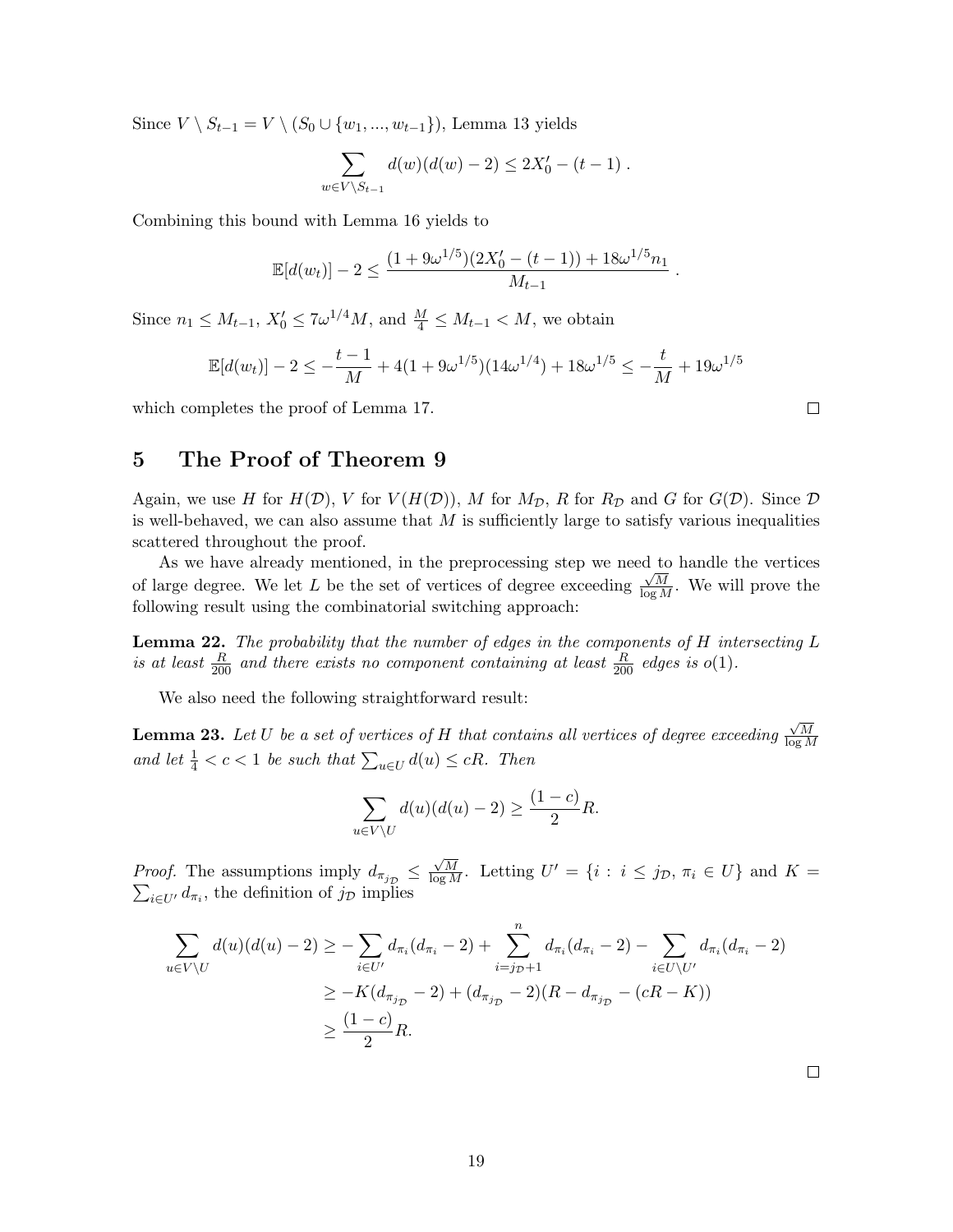Starting with the set  $L$ , we first explore all the components in  $H$  that contain at least one vertex in L. Let U be the set of all vertices in such components. If  $\sum_{u\in U} d(u) \geq \frac{R}{100}$ , then by Lemma 22 the probability that there does not exist a component in  $\overline{H}$  with at least  $\frac{R}{200}$ edges is  $o(1)$ . So, in what follows, we condition on  $\sum_{u \in U} d(u) \leq \frac{R}{100}$ .

We let  $S_0 = U \cup \{v\}$ , where v is a random vertex selected with probability proportional to  $d(v)$ . Since there are no edges from U to  $V \setminus U$ , we have  $v_1 = v$ . Note that this implies that, for every t, the edges counted by  $X_t$  belong to the same component (not necessarily the one of v). In addition, the maximum degree of a vertex in  $V \setminus U$  is at most  $\frac{\sqrt{M}}{\log M}$  and  $M \ge M_0 \ge M - \frac{R}{100} - d(v_0) \ge M - \frac{M}{100} \frac{\sqrt{M}}{\log M} \geq \frac{98M}{100}.$ 

For each vertex  $w \in V \setminus S_{t-1}$ , we let  $d'_{t}(w)$  be the sum of the number of loops of H at w and the number of edges of H between w and  $S_{t-1} \setminus \{v_t\}$ . Observe that we can control the number of edges between  $S_t$  and  $V \setminus S_t$  as follows

$$
X_t = X_{t-1} + (d(w_t) - 2) - 2d'_t(w_t).
$$
\n(1)

The next lemma shows that the probability of selecting a vertex  $w$  at time  $t$  is essentially proportional to its degree.

**Lemma 24.** Let  $\beta < 10^{-6}$  be a fixed constant. If  $M_{t-1} \geq \frac{3M}{4}$  $\frac{M}{4}$  and  $X_{t-1} \leq \beta M$ , then for every  $w \in V \setminus S_{t-1}$ ,

$$
(1 - 10\sqrt{\beta})\frac{d(w)}{M_{t-1}} \leq \mathbb{P}[w = w_t] \leq (1 + 10\sqrt{\beta})\frac{d(w)}{M_{t-1}},
$$

and,

$$
\mathbb{P}\Big[d'_t(w) \geq \lfloor 2\sqrt{\beta}d(w)\rfloor + i|w=w_t\Big] \leq \beta^{i/2} .
$$

We are now in a position to carry out our exploration process. Let  $A_t = d(w_t) - \mathbb{E}[d(w_t)]$ and let  $B_t = d'_t(w_t) - \mathbb{E}[d'_t(w_t)]$ . By our convention, both expectations are conditional on  $\mathcal{C}_{t-1}$ . We let  $\mathcal{F}_{bad}$  be the set of those inputs such that for some t either  $\sum_{t'\leq t} A_{t'} > \frac{M}{\log\log t}$  $\overline{\log\log M}$ or  $\sum_{t' \leq t} B_{t'} > \frac{M}{\log \log M}$ .

**Lemma 25.**  $\mathbb{P}[\mathcal{F}_{bad}] = o(1)$ .

Let  $\epsilon' = \frac{R}{M} \geq \epsilon$ ,  $\beta = 10^{-6} \epsilon^2$ , and  $\tau$  be the smallest t for which either  $X_t \geq \beta M$  or  $M_t \leq \left(1 - \frac{\epsilon'}{4}\right)$  $\frac{\epsilon'}{4}\Big)\,M_0.$ 

**Lemma 26.** For any  $t < \tau$ ,  $\mathbb{E}[d(w_t) - 2] \geq \frac{\epsilon}{4}$  $\frac{\epsilon}{4}$ ,  $\mathbb{E}[d_t'(w_t)] \leq \frac{\mathbb{E}(d(w_t)-2)}{3}$  $\frac{(v_t)-2)}{3}$ , and  $\mathbb{E}[X_t - X_{t-1}] \ge$  $\frac{\mathbb{E}[d(w_t)-2]}{3} \geq \frac{\epsilon}{12}.$ 

Proof. We have

$$
\sum_{u \in S_{t-1}} d(u) = \sum_{u \in S_0} d(u) + \sum_{u \in S_{t-1} \setminus S_0} d(u) \le \frac{R}{100} + M_0 - M_{t-1} \le \left(\frac{1}{100} + \frac{1}{4}\right)R \le \frac{R}{3}.
$$

By the definition of  $\tau$ , the hypotheses of Lemma 24 are satisfied. Using Lemma 23 as well as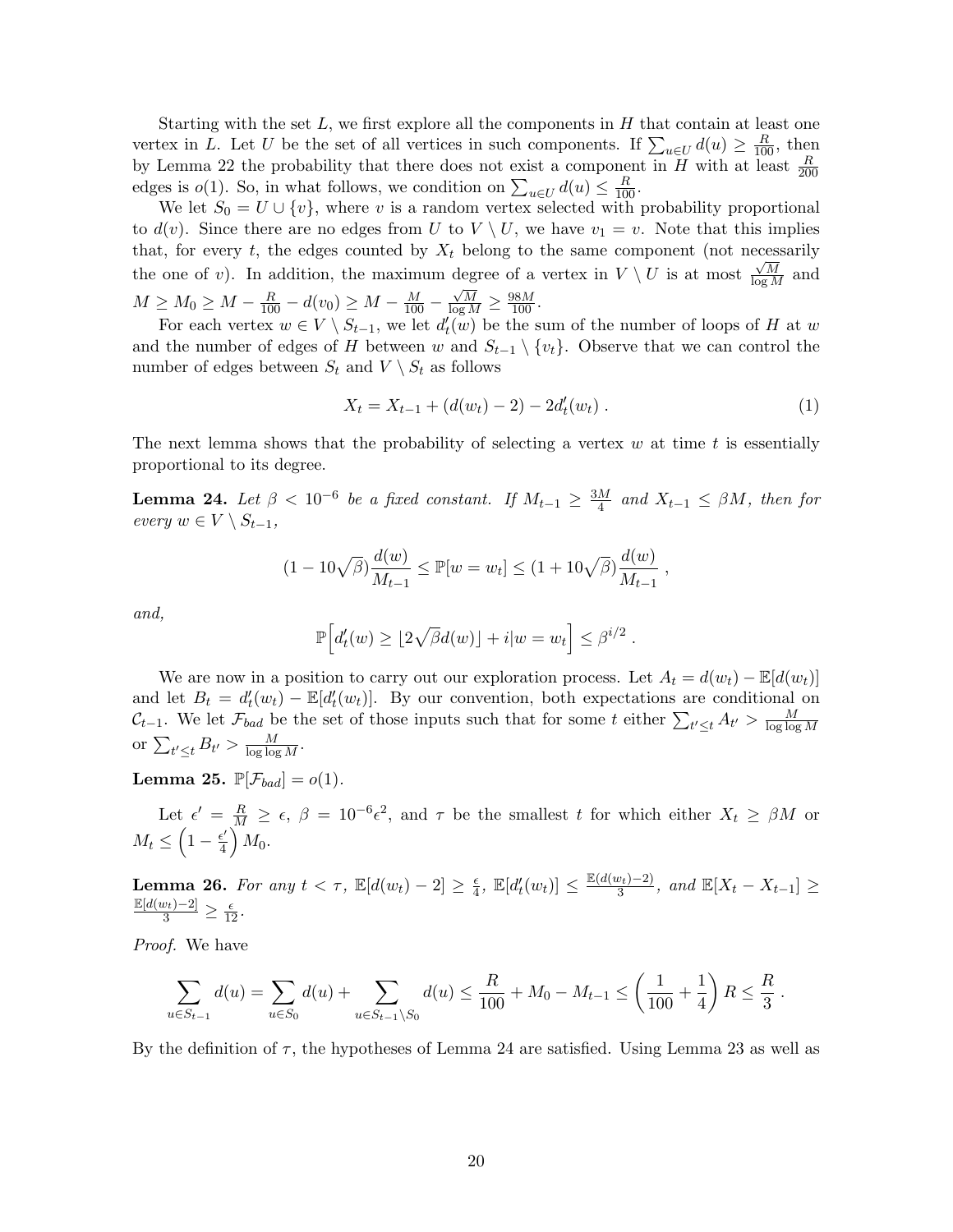Lemma 24 we conclude

$$
\mathbb{E}[d(w_t) - 2] = \sum_{w \in V \backslash S_{t-1}} (d(w) - 2)\mathbb{P}[w = w_t]
$$
\n
$$
\geq \frac{1}{M_{t-1}} (1 - 10\sqrt{\beta}) \sum_{w \in V \backslash S_{t-1} \atop d(w) \geq 3} d(w)(d(w) - 2) + \frac{1}{M_{t-1}} (1 + 10\sqrt{\beta}) \sum_{w \in V \backslash S_{t-1} \atop d(w) = 1} d(w)(d(w) - 2)
$$
\n
$$
\geq \frac{1}{M_{t-1}} (1 - 10\sqrt{\beta}) \sum_{w \in V \backslash S_{t-1}} d(w)(d(w) - 2) - \frac{20\sqrt{\beta}n_1}{M_{t-1}}
$$
\n
$$
\geq \frac{1}{3} \left(1 - 10\sqrt{\beta}\right) \frac{R}{M} - 30\sqrt{\beta} \geq \frac{\epsilon}{4},
$$

since  $\beta \leq 10^{-6} \epsilon^2$ . This proves the first statement. Again, by Lemma 24, we obtain

$$
\mathbb{E}[d'_t(w_t)] \le 7\sqrt{\beta}\mathbb{E}[d(w_t)] = 7\sqrt{\beta}\mathbb{E}[d(w_t) - 2] + 14\sqrt{\beta} \le \frac{\mathbb{E}[d(w_t) - 2]}{6} + \frac{\epsilon}{70} \le \frac{\mathbb{E}[d(w_t) - 2]}{3},
$$

where the last inequality follows from the first statement of this lemma.

Now, since  $\mathbb{E}[X_t - X_{t-1}] = \mathbb{E}[d(w_t) - 2] - \mathbb{E}[2d'_t(w_t)]$  the third statement follows directly from the first and second one.  $\Box$ 

Since all the edges counted by  $X_t$  are in the same component of  $H$ , this next lemma proves Theorem 9.

**Lemma 27.** With probability  $1 - o(1)$ , we have  $X_\tau \geq \beta M$ .

*Proof.* We show that if our configuration is not in  $\mathcal{F}_{bad}$  then  $X_{\tau} \geq \beta M$ . By Lemma 25, the result follows.

Applying (1) recursively, we have

$$
X_{\tau} = X_0 + \sum_{t \leq \tau} (d(w_t) - 2) - 2 \sum_{t \leq \tau} d'_t(w_t).
$$

By adding  $\mathbb{E}[X_{\tau}]$ , subtracting the expectation of the right hand side in the previous equation and since  $\mathbb{E}[X_0] = X_0$ , we obtain that

$$
X_{\tau} = \mathbb{E}[X_{\tau}] + \sum_{t \leq \tau} (d(w_t) - 2 - \mathbb{E}[d(w_t) - 2]) - 2 \sum_{t \leq \tau} (d'_t(w_t) - \mathbb{E}[d'_t(w_t)])
$$
  
=  $\mathbb{E}[X_{\tau}] + \sum_{t \leq \tau} A_t - 2 \sum_{t \leq \tau} B_t$   
 $\geq \mathbb{E}[X_{\tau}] - \frac{3M}{\log \log M}.$ 

If  $\tau > \lceil \frac{\epsilon' M}{400} \rceil$ , then Lemma 26 implies  $X_{\tau} \geq \frac{\epsilon \tau}{12} - \frac{3M}{\log \log M} \geq \beta M$ , and we are done. Now, let  $\tau \leq \lceil \frac{\epsilon' M}{400} \rceil$ . If  $X_{\tau} < \beta M$ , then, by the definition of  $\tau$ ,  $M_{\tau} \leq \left(1 - \frac{\epsilon'}{4}\right)$  $\left(\frac{e'}{4}\right) M_0$ . Note that  $\sum_{t\leq \tau} d(w_t) = M_0 - M_\tau \geq \frac{\epsilon'}{4} M_0 \geq \frac{\epsilon'}{5} M$ , because  $M_0 \geq \frac{98M}{100}$ . Using Lemma 26 as before, we obtain

$$
X_{\tau} \ge X_0 + \sum_{t \le \tau} \frac{\mathbb{E}[d(w_t) - 2]}{3} - \frac{3M}{\log \log M} \ge \frac{\epsilon'}{15}M - \frac{2\tau}{3} - \frac{3M}{\log \log M} \ge \frac{\epsilon'}{20}M > \beta M,
$$

 $\Box$ 

a contradiction. Thus,  $X_{\tau} > \beta M$  in both cases.

It remains to prove Lemma 22, 24 and 25.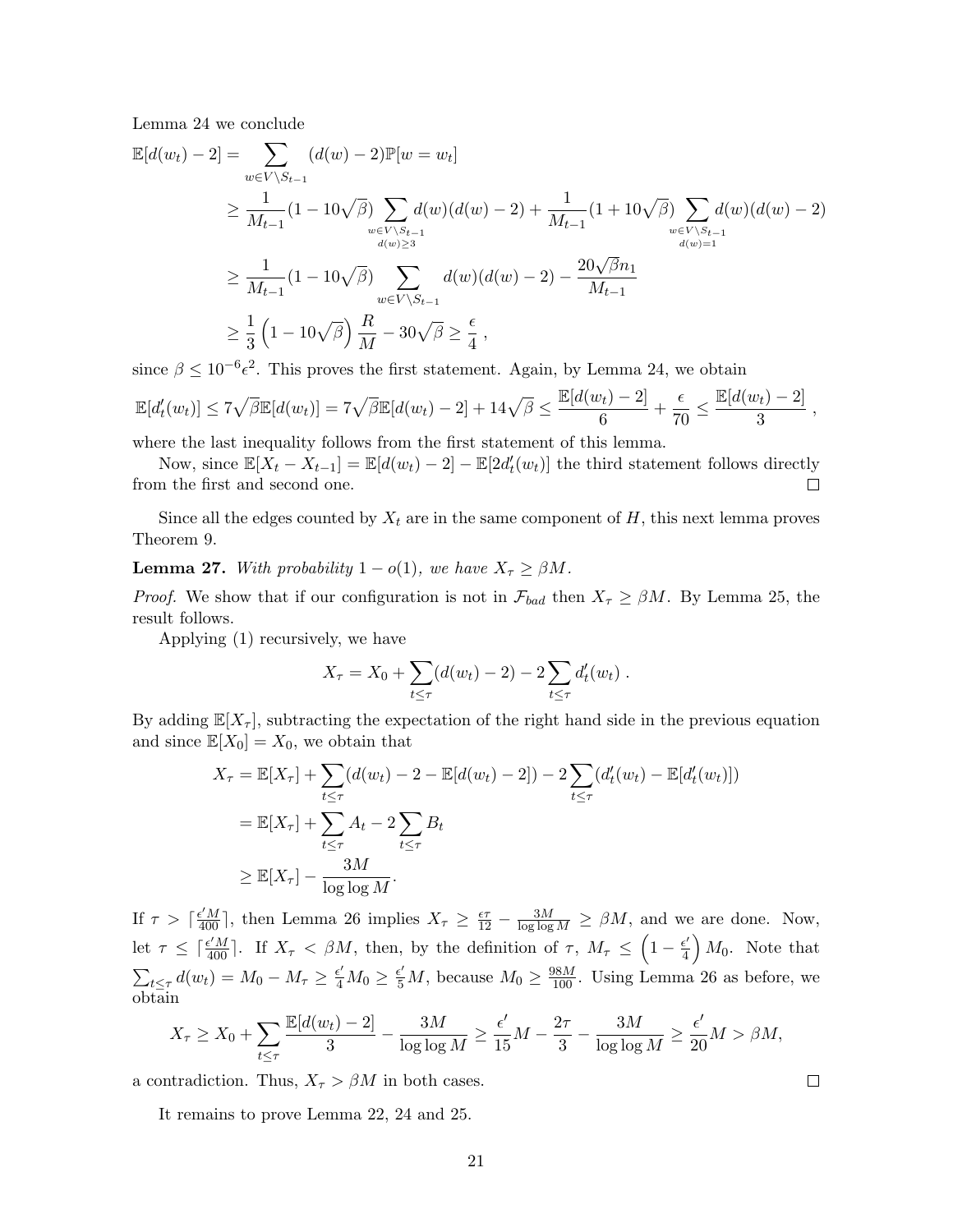#### 5.1 The Details

We start this section with a result showing that if there are many vertices in  $L$ , then they all lie in the same component of H.

**Lemma 28.** If  $|L| \geq \log^7 M$ , then the probability the vertices of L lie in the same component of H is  $1 - o(1)$ .

*Proof.* Let  $L_6$  and  $L_7$  be the vertices of degree at least  $\frac{\sqrt{M}}{\log^6 M}$  and  $\frac{\sqrt{M}}{\log^7 M}$ , respectively. We divide the proof into two cases depending on the size of  $L_6$ .

Case 1:  $|L_6| \ge$  $\frac{\sqrt{M}}{\log^6 M}$ .

We begin with a claim which shows that every vertex in  $L$  is adjacent in  $H$  to a large number of vertices in  $L_7$ .

**Claim 2.** For every  $u \in L$ , the probability that u is adjacent to at most  $\frac{\sqrt{M}}{\log^{14} M}$  vertices in  $L_7$ is at most  $M^{-7}$ .

*Proof.* Let  $K = \lceil \frac{2\sqrt{M}}{\log^{14} M} \rceil$ . Assume for a contradiction that the claim fails for  $u \in L$ . For every  $k \in \{0, \ldots, K\}$ , let  $\mathcal{F}_k$  be the event that u is adjacent to exactly k vertices in  $L_7$ . By our assumption, there is some  $k_0 \in \{0, \ldots, \frac{K}{2}\}$  $\frac{K}{2}$  such that  $\mathbb{P}[\mathcal{F}_{k_0}] > M^{-8}$ .

Suppose that G is in  $\mathcal{F}_k$ . We consider switchings that lead to a multigraph in either  $\mathcal{F}_{k+1}$  or  $\mathcal{F}_{k+2}$ . We stress here that we will use a specially adjusted version of switchings. Consider edges  $uv \in E(H)$  such that  $v \notin L_7$  or uv is not an edge in G. We have at least  $\frac{\sqrt{M}}{\log M} - k \geq$  $\sqrt{M}$  $2\log M$ choices for such an edge. Moreover, there are at least  $\frac{\sqrt{M}}{\log^6 M}$  –  $\frac{\sqrt{M}}{\log^{14} M} \geq$  $\frac{\sqrt{M}}{2\log^6 M}$  vertices  $x \in L_6 \setminus N_H(v)$ . Now we discuss different switching situations depending on the structure of G.

First, suppose that there are at least  $\frac{\sqrt{M}}{4 \log M}$  edges uv such that  $v \notin L_7$ . Choose such an oriented edge uv. Then, for each  $x \in L_6 \setminus N_H(v)$ , there are at least  $\frac{\sqrt{M}}{\log^6 M}$  —  $\frac{\sqrt{M}}{\log^7 M} \ge$  $\frac{\sqrt{M}}{2\log^6 M}$ edges xy such that  $y \neq v$  and either xy is not an edge in G or  $vy \notin E(H)$ . In both cases we get at least  $\frac{M^{3/2}}{16 \log^{13} M}$  switchings which increase the degree of u in  $L_7$ .

Otherwise, there are at least  $\frac{\sqrt{M}}{4 \log M}$  edges *uv* that are not edges in G. Choose such an edge uv. Next, suppose that there are at least  $\frac{\sqrt{M}}{4 \log^6 M}$  vertices  $x \in L_6 \setminus N_H(v)$  such that there are at least  $\frac{\sqrt{M}}{2\log^6 M}$  edges xy with  $y \neq v$ . As before this give rise to at least  $\frac{M^{3/2}}{32\log^{13} M}$  switchings. (Observe that if  $u = v$ , then the obtained graph is in  $\mathcal{F}_{k+2}$ . Observe also that we chose to switch so that the new edge between y and v corresponds to the edge between u and v and hence has an internal vertex). Otherwise, there are at least  $\frac{\sqrt{M}}{4 \log^6 M}$  vertices  $x \in L_6 \setminus N_H(v)$ such that there are at least  $\frac{\sqrt{M}}{2\log^6 M}$  edges xy with  $y = v$ . Choose such an xy that it is not an edge in G (all but at most one of them are not edges of G). If either uv or xy corresponds to a path of length at least 3 in  $G$ , then there exists at least one switching (the one that switches such an edge to a new loop in  $y = v$ ) that transforms G into a graph in  $\mathcal{F}_{k+1}$ . If both uv and  $xy$  correspond to paths of length 2, then we perform a special type of switching. Let uwv and  $xzy$  be the corresponding paths in  $G$ . Then, we obtain the switched graph by deleting the edges uw, wv, xz and zy and by adding the edges ux, vw, wz and zy. This gives a graph in  $\mathcal{F}_{k+1}$ . In this case, there are also at least  $\frac{M^{3/2}}{32 \log^{13} M}$  switchings.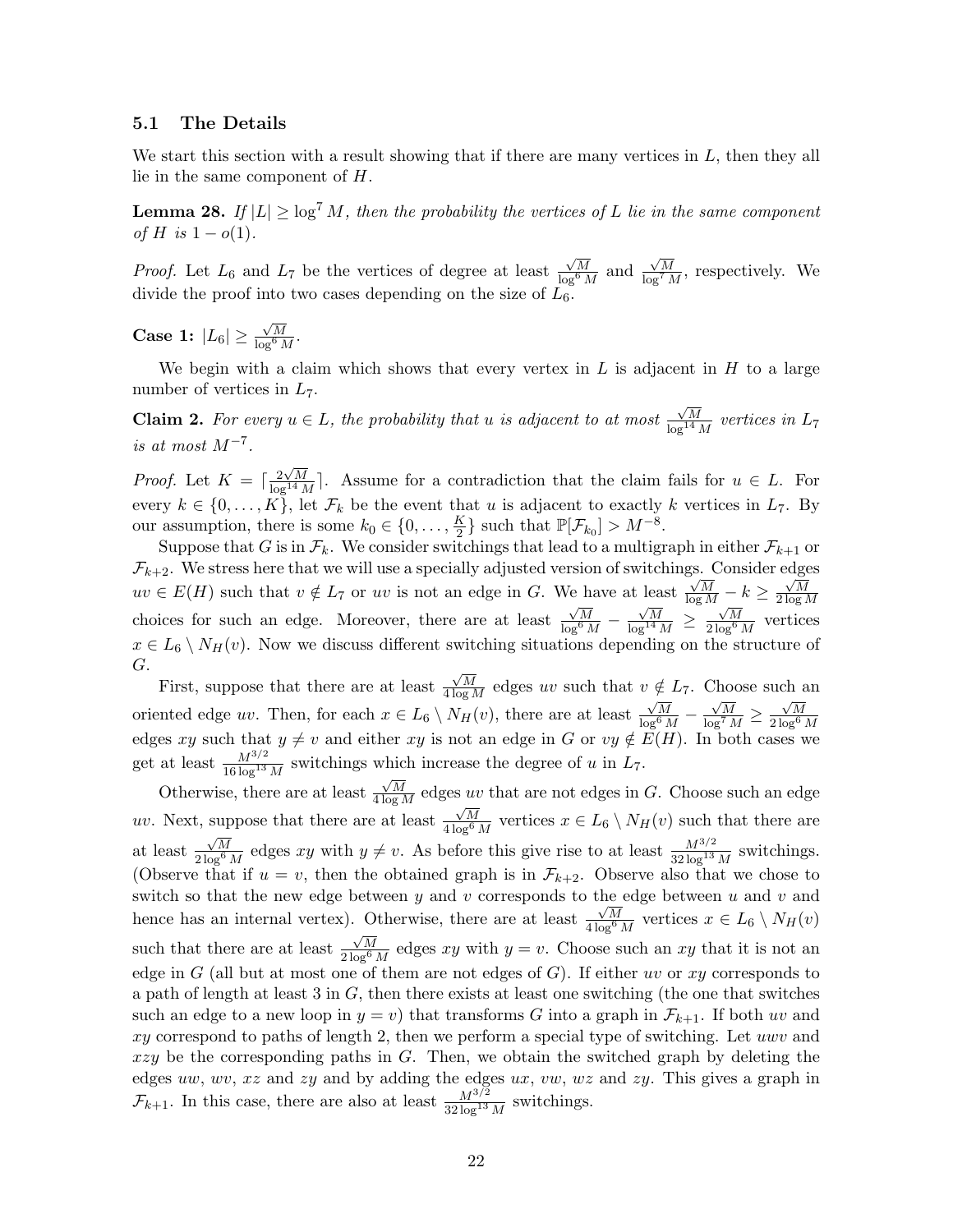Now, for any G in either  $\mathcal{F}_{k+1}$  or  $\mathcal{F}_{k+2}$ , consider the switchings that transform it into a multigraph in  $\mathcal{F}_k$ . We must use an edge uv for  $v \in L_7$  which is not a parallel edge in H. While there might be many edges between u and  $L_7$ , note that there are at most  $k + 2$  of this type. We can select xy in at most M ways. Thus there are at most  $4(k+2)M \leq \frac{10M^{3/2}}{\log^{14}M}$  $\log^{14} M$ switchings leading to a multigraph in  $\mathcal{F}_k$ . The factor 4 comes from the fact that we performed the special type of switching introduced above, that given two edges in a graph can give rise to at most 4 graphs.

Hence  $\mathbb{P}[\mathcal{F}_{k+1}] + \mathbb{P}[\mathcal{F}_{k+2}] \ge \frac{\log M}{320} \mathbb{P}[\mathcal{F}_k] \ge 8 \mathbb{P}[\mathcal{F}_k]$ , and in particular  $\max{\{\mathbb{P}[\mathcal{F}_{k+1}], \mathbb{P}[\mathcal{F}_{k+2}]\}} \ge$  $4\mathbb{P}[\mathcal{F}_k]$ . Using that  $\mathbb{P}[\mathcal{F}_{k_0}] \geq M^{-8}$ , we have  $\max{\{\mathbb{P}[\mathcal{F}_{K-1}], \mathbb{P}[\mathcal{F}_K]\}} \geq 2^{K-k_0} \mathbb{P}[\mathcal{F}_{k_0}] > 1$ , which is a contradiction.

Now we use Claim 2 to show that any two vertices in  $L$  whose degree is not extremely large, lie in the same component.

**Claim 3.** For every  $u, v \in L$  each of degree at most  $\frac{M}{\log^{24} M}$ , the probability that they are not in the same component is at most  $M^{-4}$ .

*Proof.* Let  $K = \lceil \log M \rceil$ . For every  $k \in \{0, ..., K\}$ , we define the following events,

 $A_1: u$  and v have no common neighbour in H.

 $A_2^k$ : there are k edges between  $N_H(u)$  and  $N_H(v)$  in H.

 $A_3^k$ : H has an edge-cut of size at most 2k separating  $N_H(u)$  and  $N_H(v)$ .

Let  $\mathcal{F}_k$  be the event  $A_1 \cap A_2^k \cap A_3^k$ . Observe that if  $\mathcal{F}_0$  is not satisfied, then there exists a path between u and v. Thus, it suffices to show  $\mathbb{P}[\mathcal{F}_0] \leq M^{-4}$ .

Here, we will show that for every k satisfying  $\mathbb{P}[\mathcal{F}_k] \geq M^{-4}$ , we have

$$
\max{\{\mathbb{P}[\mathcal{F}_{k+1}], \mathbb{P}[\mathcal{F}_{k+2}]\}} \geq \log M \cdot \mathbb{P}[\mathcal{F}_k].
$$

This implies that  $\mathbb{P}[\mathcal{F}_0] \le \max\{M^{-4}, (\log M)^{-\frac{K}{2}}\} \le M^{-4}$  and proves the claim.

So, suppose  $\mathbb{P}[\mathcal{F}_k] \geq M^{-4}$ . Let  $\mathcal{F}'_k \subseteq \mathcal{F}_k$  be the event that  $u, v$  are in addition adjacent to at least  $\frac{\sqrt{M}}{\log^{14} M}$  vertices in  $L_7$ . By Claim 2 and since  $\mathbb{P}[\mathcal{F}_k] \geq M^{-4}$ , we obtain that  $\mathbb{P}[\mathcal{F}_k'] \geq \frac{1}{2}$  $\frac{1}{2}\mathbb{P}[\mathcal{F}_k].$ 

We consider switchings from a graph G in  $\mathcal{F}'_k$  to  $\mathcal{F}_{k+1}$  or  $\mathcal{F}_{k+2}$ , which use no edge incident to  $u$  or  $v$ . We are going to switch using edges from two sets which we now define.

Fix an edge cut  $F_1$  of size at most 2k separating  $N_H(u)$  and  $N_H(v)$  and let  $F_2$  be the set of k edges between  $N_H(u)$  and  $N_H(v)$ . These two sets of edges exist by  $A_3^k$  and  $A_2^k$ , respectively.

Given that G is in  $\mathcal{F}'_k$ , there are at least  $\frac{\sqrt{M}}{\log^{14} M}$  vertices  $x \in N_H(u) \cap L_7$  and for each such x, there are at least  $\frac{\sqrt{M}}{\log^7 M}$  edges xy. Since  $d(u) \le \frac{M}{\log^{24} M}$ , essentially all such xy satisfy  $y \neq u$ . Indeed, we can find a set X of  $\frac{\sqrt{M}}{2\log^{14} M}$  vertices  $x \in N_H(u) \cap L_7$  such that x is not an endpoint of  $F_1 \cup F_2$  and there are at least  $\frac{\sqrt{M}}{2\log^7 M}$  edges xy with  $y \neq u$ . Let  $E_1$  be the set of edges xy such that  $x \in X$ ,  $y \neq u$  and either xy is not an edge of G or y is not an endpoint of any edge of  $F_1 \cup F_2$ . Since  $|F_1 \cup F_2| \leq 3k$ ,  $|E_1| \geq \frac{M}{8 \log^{21} M}$ .

In the same vein, we can obtain a set of vertices W such that for each  $w \in W$ , we have  $w \in N_H(v) \cap L_7$ , w is not an endpoint of  $F_1 \cup F_2$  and there are at least  $\frac{\sqrt{M}}{2 \log^7 M}$  edges wz with  $z \neq v$ . Moreover, we can also obtain a set of edges  $E_2$  with  $|E_2| \geq \frac{M}{8 \log^{21} M}$  such that for each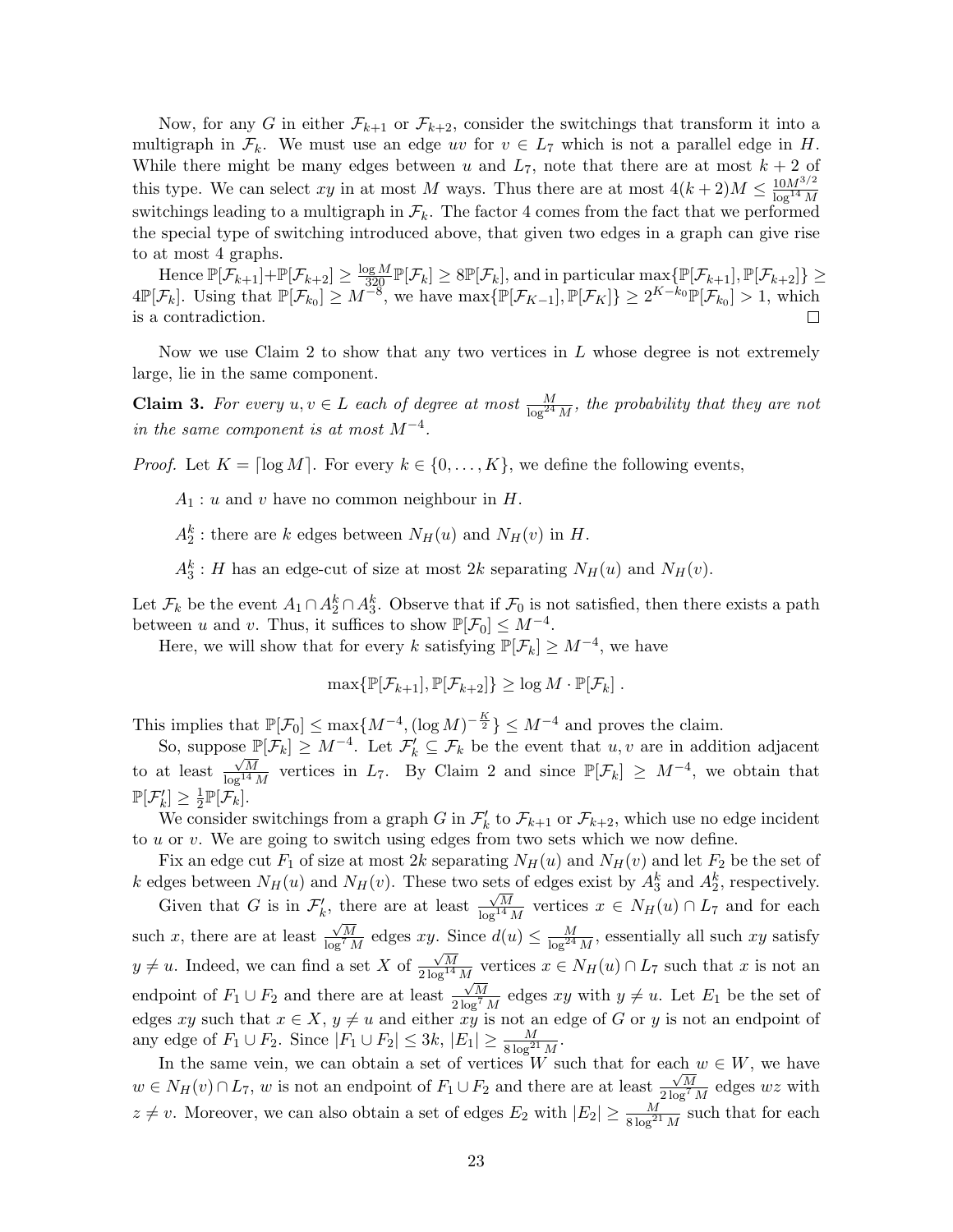$wz \in E_2$ ,  $w \in W$ ,  $z \neq v$  and either wz is not an edge of G or z is not an endpoint of any edge of  $F_1 \cup F_2$ .

Observe that for any  $xy \in E_1$  and any  $wz \in E_2$ , we have  $y \neq z$ . Otherwise, if  $y = z$ , there exists a path  $uxywv$  non of whose edges are in the edge cut  $F_1$ , getting a contradiction.

If yz is an edge of H, then  $yz \in F_1$  and both xy and wz are not edges of G. Note that  $xw \notin E(H)$ . Thus, we can always switch  $xy$  and  $wz$  to obtain a new graph which is  $\mathcal{F}_{k+1}$ or  $\mathcal{F}_{k+2}$  (it only belong to  $\mathcal{F}_{k+2}$  if  $y \in N_H(u)$  and  $z \in N_H(v)$ ). There are at least  $\frac{M^2}{64 \log^{42} M}$ switchings.

Given a graph in  $\mathcal{F}_{k+1} \cup \mathcal{F}_{k+2}$ , there are at most  $4(k+2)M \leq M^{3/2}$  switchings which yield a graph in  $\mathcal{F}_k$ .

We conclude that  $\max\{\mathbb{P}[\mathcal{F}_{k+1}], \mathbb{P}[\mathcal{F}_{k+2}]\} \geq \log M \cdot \mathbb{P}[\mathcal{F}_k]$ , as desired.

A union bound over all pairs  $u, v \in L$  together with Claim 3 suffices to show that in Case 1, with probability  $1 - o(1)$  all the vertices in L with degree at most  $\frac{M}{\log^{24} M}$  lie in the same component of H.

Now we consider a set S consisting of all the vertices of L of degree at least  $\frac{M}{\log^{24} M}$  and one other vertex of L, if there are any more. Therefore,  $|S| \leq \log^{24} M + 1$ .

For any  $u, v \in S$ , we let  $\mathcal{A}_{u,v}$  be the event that u and v are in the same component and  $\mathcal{B}_{u,v}$  be the event that they are in different components. We will use switchings involving u and v. On the one hand, for any graph in  $\mathcal{B}_{u,v}$ , there are  $d(u)d(v) \geq \frac{M^{3/2}}{\log^{25} M}$  $\frac{M^{3/2}}{\log^{25} M}$  switchings which yield a graph G in  $\mathcal{A}_{u,v}$  in which uv is an edge of H. On the other hand, for any graph G in  $A_{u,v}$  there are at most 4M switchings using the edge uv and another edge, that transform the graph into a graph in  $\mathcal{B}_{u,v}$ . Therefore,  $\mathbb{P}[\mathcal{B}_{u,v}] \leq M^{-1/3}$ . So, with probability  $1 - o(1)$  all the vertices in S lie in the same component. This implies that with probability  $1 - o(1)$ , all the vertices in  $L$  lie in the same component of  $H$  and this completes the proof of the lemma for Case 1.

Case 2:  $|L_6| \leq$  $\frac{\sqrt{M}}{\log^6 M}$ .

Let  $\ell$  be the size of L. By the hypothesis of the lemma and of this case, we have

$$
\log^7 M \le \ell \le \frac{\sqrt{M}}{\log^6 M} \,. \tag{2}
$$

 $\Box$ 

The following claim shows that with high probability, the multigraph induced in  $H$  by the vertices in  $L$ , has large minimum degree.

**Claim 4.** With probability at least  $1 - \ell^{-7}$ , every vertex  $u \in L$  is incident to at least  $\sqrt{\ell \log \ell}$ edges of H which join it to other vertices of L.

*Proof.* Fix a vertex  $u \in L$ . For every  $0 \leq k < 2$ √  $\ell \log \ell$ , let  $\mathcal{F}_k$  be the event that u is incident to exactly k edges joining it to vertices of L in H. Using (2), we have that  $k \leq 2\sqrt{\ell \log \ell} \leq M^{1/4}$ .

Let G be a graph in  $\mathcal{F}_k$ . We will count how many (extended) switchings lead to a graph in  $\mathcal{F}_{k+1}$ . By the hypothesis of Case 2, there are at least  $\frac{\sqrt{M}}{\log M}$  –  $\frac{\sqrt{M}}{\log^6 M} - k \geq$  $\frac{\sqrt{M}}{2 \log M}$  edges uv such that either  $v \notin L_6$  or  $v \notin L$  and uv corresponds to a path of length at least 2 in G.

For any such edge uv, we can switch with any edge xy disjoint from uv such that  $x \in L \setminus \{u\}$ and is not adjacent to  $u$  unless one of the following situation happens:

(i)  $xy$  and uv both correspond to edges of G and there is an edge corresponding to an edge of  $G$  between  $y$  and  $v$ , or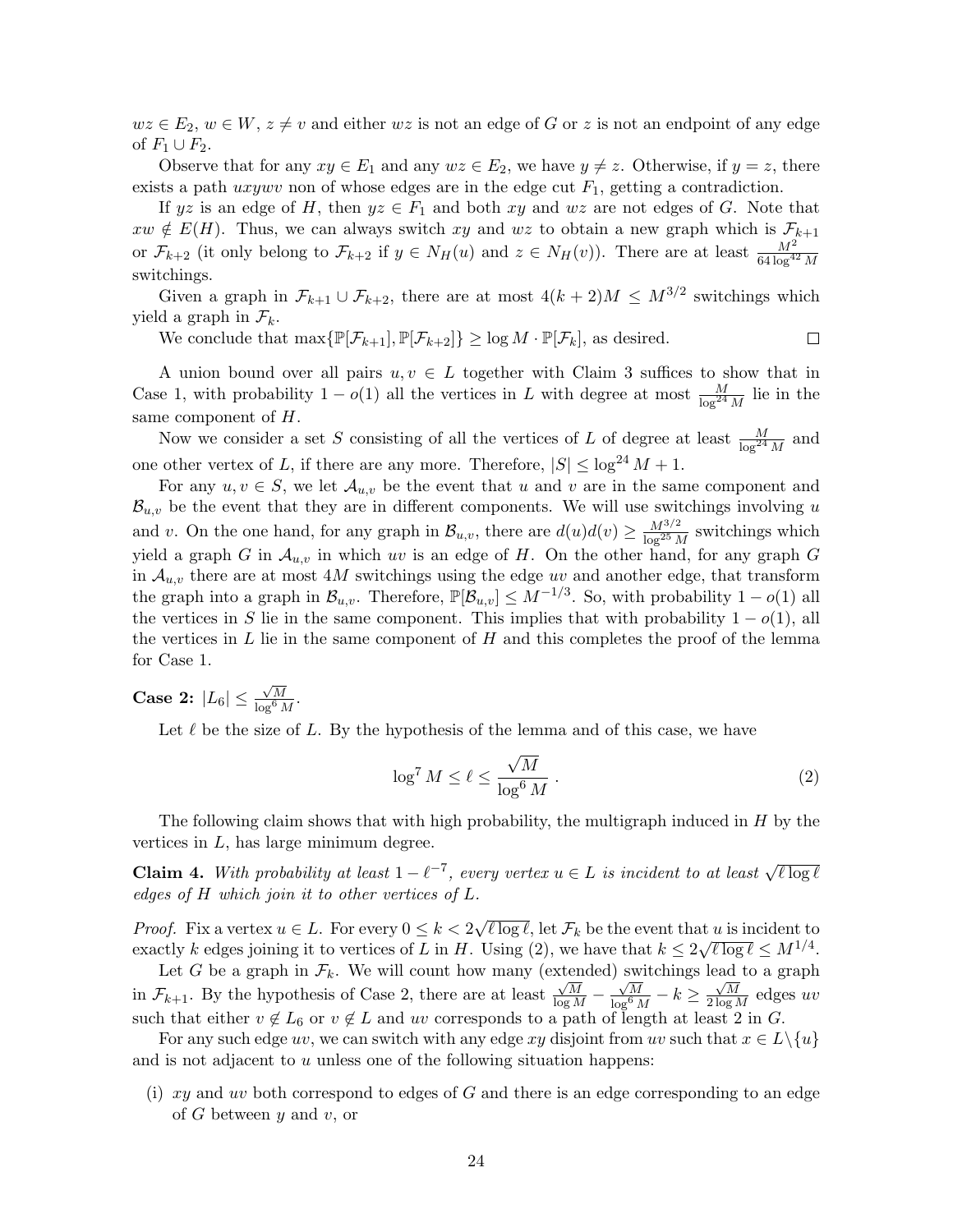(ii)  $v = y$ .

There are at least  $\ell - k - 1 \geq \frac{\ell}{2}$  $\frac{\ell}{2}$  choices for  $x \in L \setminus N_H(v)$ . Given the choice of uv and x, since  $x \in L$  and if uv is an edge of G then  $v \in L_6$ , there are at least  $\frac{\sqrt{M}}{2 \log M}$  choices for an edge  $xy$ that do not satisfy (*i*). Since  $v \notin L$ , there are in total at most  $\frac{\sqrt{M}}{\log M}$  edges xy satisfying (ii) for  $uv$ .

Thus, there are at least  $\frac{\ell \sqrt{M}}{4 \log M}$  –  $\frac{\sqrt{M}}{\log M} \ge \frac{\ell \sqrt{M}}{5 \log M}$  choices for an edge xy that give a valid switching with uv. So, in total there are at least  $\frac{\ell M}{10 \log^2 M}$  switchings. √

If G is in  $\mathcal{F}_{k+1}$ , then there are at most  $4(k+1)M \leq 8\sqrt{\ell \log \ell}M$  switchings that lead to a multigraph in  $\mathcal{F}_k$ .

Using (2), we conclude,

$$
\mathbb{P}[\mathcal{F}_k] \le \frac{80\sqrt{\ell\log\ell}\log^2 M}{\ell} \cdot \mathbb{P}[\mathcal{F}_{k+1}] \le \frac{1}{\log M} \cdot \mathbb{P}[\mathcal{F}_{k+1}],
$$

In particular, for every  $k \leq$ √  $\ell \log \ell$ , we have

$$
\mathbb{P}[\mathcal{F}_k] \le (\log M)^{-\sqrt{\ell \log \ell}} \cdot \mathbb{P}[\mathcal{F}_{2\sqrt{\ell \log \ell}}] < \ell^{-9}.
$$

√ A union bound for all  $k \leq$  $\ell \log \ell$  and all vertices  $v \in L$  now yields to the desired result.  $\Box$ 

To complete Case 2, we will use the minimum degree within the vertices in  $L$  to show that the multigraph induced by L in H, denoted by  $H[L]$ , is connected. For every  $k \geq 1$ , let  $\mathcal{F}_k$  be the event that  $H[L]$  has exactly k components. We show that there is an  $f(l)$  which is  $o(l)$  such that for every  $k \geq 1$  that satisfies  $\mathbb{P}[\mathcal{F}_{k+1}] \geq \ell^{-2}$ , we have  $\mathbb{P}[\mathcal{F}_{k+1}] \leq f(l)\mathbb{P}[\mathcal{F}_k]$ . If so,  $\mathbb{P}[\mathcal{F}_1] = 1 - o(1)$ , or in other words, with probability  $1 - o(1)$  the multigraph  $H[L]$  is connected. This proof follows the same lines as the one in Lemma 10.

Fix  $k \geq 1$  such that  $\mathbb{P}[\mathcal{F}_{k+1}] \geq \ell^{-2}$ . Suppose G is in  $\mathcal{F}_k$ . Any (extended) switching from G that leads to a graph in  $\mathcal{F}_{k+1}$  creates a new component and hence either uses two cut edges or uses a 2-edge cut which does not contain a cut edge. By Lemma 11, there are at most  $8\ell^2$ switchings leading to a multigraph in  $\mathcal{F}_{k+1}$ .

For every  $k \geq 1$ , let  $\mathcal{F}'_k$  be the event  $\mathcal{F}_k$  with the additional restriction that  $H[L]$  has For every  $\kappa \geq 1$ , let  $\mathcal{F}_k$  be the event  $\mathcal{F}_k$  with the additional restriction<br>minimum degree at least  $\sqrt{\ell \log \ell}$ . Since  $\mathbb{P}[\mathcal{F}_{k+1}] \geq \ell^{-2}$ , by Claim 4,  $\mathbb{P}[\mathcal{F}'_k] \geq \frac{1}{2}$  $\frac{1}{2}\mathbb{P}[\mathcal{F}_k]$ . Suppose now that G is in  $\mathcal{F}'_{k+1}$ . We will lower bound the number of (extended) switchings to graphs in  $\mathcal{F}_k$ . In order to merge two components it is enough to select non-cut edge xy and an edge uv in another component. By the definition of  $\mathcal{F}'_{k+1}$ , there are at least  $|E(H[L])| - \ell \geq$ 1  $\frac{1}{2} \ell^{3/2} \sqrt{\log \ell} - \ell \geq \ell^{3/2}$  choices for xy. Given the choice of xy, there is at least one vertex in  $\overline{z}^{\ell}$   $\vee$  rog  $\ell - \ell \geq \ell$  choices for  $xy$ . Given the choice of  $xy$ , there is at least one vertex in another component, and hence, there are at least  $\sqrt{\ell \log \ell}$  choices for uv. The total number another component, and nence,  $\theta$  of switchings is at least  $\ell^2 \sqrt{\log \ell}$ .

Hence, for every  $k \geq 1$  and since  $\ell \to \infty$  as  $n \to \infty$ ,

$$
\mathbb{P}[\mathcal{F}_{k+1}] \leq 2\mathbb{P}[\mathcal{F}'_{k+1}] \leq 2 \cdot 8\ell^2 \cdot \frac{1}{\ell^2 \sqrt{\log \ell}} \cdot \mathbb{P}[\mathcal{F}_k] = \frac{16}{\sqrt{\log \ell}} \mathbb{P}[\mathcal{F}_k].
$$

This completes the proof of Lemma 28.

We proceed with the proof of Lemma 22.

 $\Box$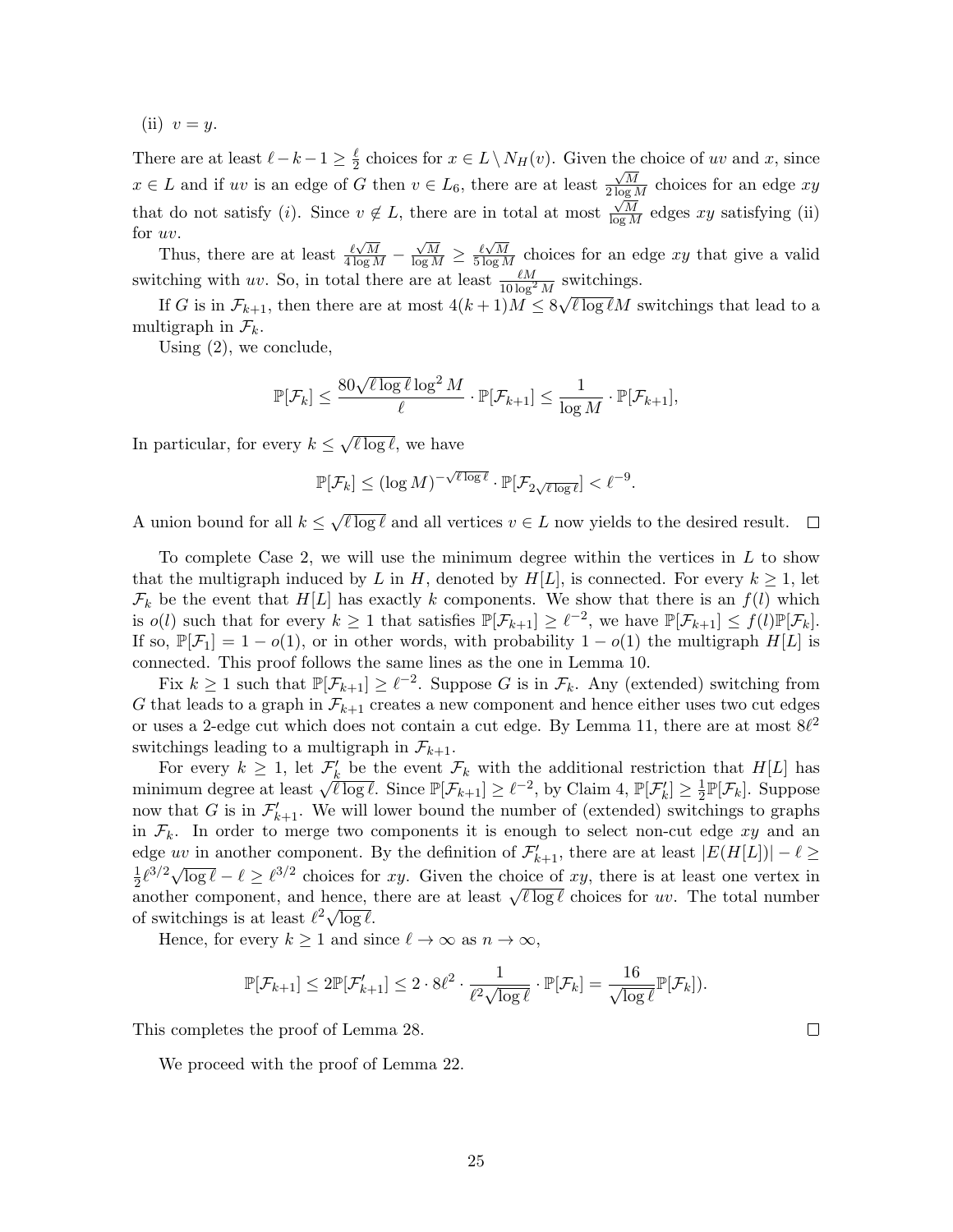*Proof of Lemma 22.* If  $|L| \geq \log^7 M$ , we can use Lemma 28 to show that with probability  $1 - o(1)$ , all the vertices in L lie in the same connected component, and hence the statement of the lemma holds in this case.

Therefore, we can assume that  $|L| \leq \log^7 M$ . Since  $R \geq \epsilon M$ , this implies that if the union of the components intersecting L have at least  $\frac{R}{200}$  edges there is a component of size at least  $M^{2/3}$  which contains a vertex of L. So, it is enough to prove that for every pair  $u, v \in L$ , the probability that u is in a component with at least  $M^{\frac{2}{3}}$  edges not containing v is  $o(M^{-\frac{1}{10}})$ .

Fix  $u, v \in L$ . Let  $\mathcal{F}_-$  be the event that the component of u in H has at least  $M^{\frac{2}{3}}$  edges and u, v are in different components. Let  $\mathcal{F}_+$  be the event that u, v are in the same component of H. We will show that  $\mathbb{P}[\mathcal{F}_-] = o(M^{-\frac{1}{10}})\mathbb{P}[\mathcal{F}_+].$ 

Let G be a graph in  $\mathcal{F}_-$ . Since  $v \in L$ , there are at least  $\frac{\sqrt{M}}{2 \log M}$  oriented edges vw (i.e. we count loops twice) and at least  $M^{2/3}$  oriented edges xy in the same component as u ordered in such a way that x is at least as close to u, as y. Thus, the total number of switchings, using an edge xy ordered in such a way leading to a multigraph in  $\mathcal{F}_+$  with vx an edge is at least  $\frac{M^{7/6}}{\log M}$ .

Consider G in  $\mathcal{F}_+$  obtained by such a swap. If  $v \neq w$  and  $x \neq y$ , then there exists a unique edge  $vx$  in any shortest path from u to v. Otherwise we can find two edges incident to  $v$ , such that every shortest path from  $u$  to  $v$  contains one of them. So, the total number of such switchings leading to  $G$  is at most  $8M$ .

 $\frac{\log M}{M^{1/6}} \cdot \mathbb{P}[\mathcal{F}_+] = o(M^{-\frac{1}{10}}).$ We conclude the desired result,  $\mathbb{P}[\mathcal{F}_-] \leq \frac{8 \log M}{M^{1/6}}$  $\Box$ 

*Proof of Lemma 24.* Recall that for every  $t \geq 0$ , we have  $L \subset S_t$ . Moreover, by construction of the exploration process, the component we are exploring at time  $t$  has no vertices in  $L$ . Thus any vertex that belongs either to the current explored component or to  $V \setminus S_t$ , has degree at most  $\frac{\sqrt{M}}{\log M}$ . This implies that, for every vertex v that plays a role in the exploration process, the number of edges incident to a neighbour of v is at most  $\frac{M}{\log^2 M}$ . This property will be crucial in our analysis.

In this proof we consider inputs (graphs equipped with an order of each adjacency list) instead of graphs. As in the proof of Lemma 16, we will perform our switchings between equivalence classes of inputs.

We start by proving the second part of the lemma. We fix  $w \in V \setminus S_{t-1}$  and condition on the configuration  $\mathcal{C}_{t-1}$  at time  $t-1$ . For every  $0 \leq i \leq d(w) - 1$ , we let  $\mathcal{F}_i$  be the equivalent class of inputs such that  $w_t = w$  and that the sum of the number of loops on w and edges from w to  $S_{t-1}$  is  $i+1$ . For any equivalence class in  $\mathcal{F}_{i+1}$ , there are at least  $(i+1)(M_{t-1}-\beta M-\frac{2M}{\log^2 M})\geq \frac{2(i+1)M}{3}$  $\frac{1-M}{3}$  switchings that lead to one in  $\mathcal{F}_i$ . For any equivalence class in  $\mathcal{F}_i$ , there are at most  $8(d(w)-i)(\beta M+d(w))$  switchings that lead to  $\mathcal{F}_{i+1}$ . It follows that for  $i+1 \ge 2\sqrt{\beta}d(w)$ , we have  $\mathbb{P}[\mathcal{F}_{i+1}] \le 16\sqrt{\beta}\mathbb{P}[\mathcal{F}_i]$ . The second statement of the lemma follows from applying the last inequality recursively.

In the same vein, one can obtain that conditional on  $w_t \neq w$ , the probability that w is incident to more than  $3\sqrt{\beta}d(w)$  edges connecting to  $S_{t-1}$ , is at most  $2\sqrt{\beta}$ . We omit the details. This fact will be used at the end of the proof.

As before, we fix  $w \in V \setminus S_{t-1}$  and condition on the configuration  $C_{t-1}$  at time  $t-1$ . We let  $\mathcal{A}_w$  be the union of the equivalence classes of inputs consistent with this configuration where  $w_t = w$  and we let  $\mathcal{B}_w$  be those where  $w_t \neq w$ .

Let  $\mathcal{B}_w^i$  be the elements of  $\mathcal{B}_w$  such that there are i edges between w and  $v_t$ . For each equivalence class in  $\mathcal{B}_w^{i+1}$ , we can switch any edge  $v_t w$  with some other ordered edge xy with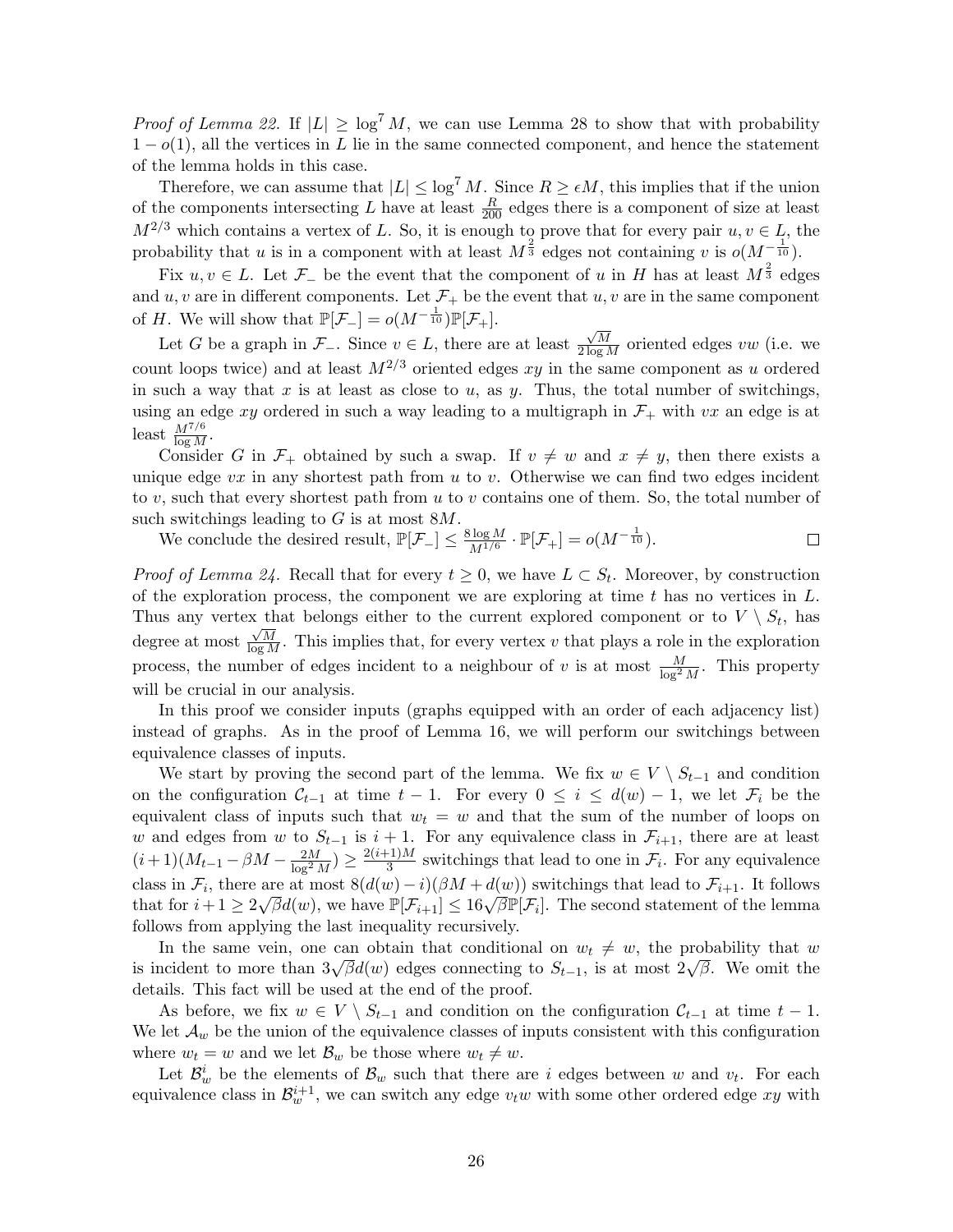$x \in V \setminus S_{t-1}$  to get an element of  $\mathcal{B}_w^i$  unless x is a neighbour of  $v_t$  or y is a neighbour of w. Thus, given a graph in  $\mathcal{B}_w^{i+1}$ , there are at least  $(i+1)(M_{t-1} - \frac{2M}{\log^2 M})$  switchings that lead to  $\mathcal{B}_w^i$ . On the other hand, given an element of  $\mathcal{B}_w^i$ , there are at most  $d(w)d(v_t) \leq \frac{M}{\log^2 M}$ switchings that lead to  $\mathcal{B}_w^{i+1}$ . Since  $M_{t-1} \geq \frac{3M}{4}$  $\frac{M}{4}$ , we have that  $M_{t-1} - \frac{2M}{\log^2 M} \ge \frac{M}{2}$  $\frac{y}{2}$ . This implies,  $|\mathcal{B}_w^i| \ge \frac{\log^2 M}{2} |\mathcal{B}_w^{i+1}|$ . Thus,

$$
|\mathcal{B}_w^0| \ge \left(1 - \frac{1}{2\log M}\right)|\mathcal{B}_w| \tag{3}
$$

We let  $\mathcal{C}_w^i$  be the elements of  $\mathcal{B}_w^0$  such that there are i edges between  $w_t$  and the neighbours of w (recall that  $w \neq w_t$ ). Given an equivalence class in  $\mathcal{C}_w^{i+1}$ , there exist at least  $(i+1)(M_{t-1} \beta M - \frac{2M}{\log^2 M}$  switchings that lead to  $\mathcal{C}_w^i$  and that do not use any edge incident to  $v_t$ . On the other hand, given an equivalence class in  $\mathcal{C}_w^i$ , there are at most  $(d(w_t) - (i+1))d(w)\frac{\sqrt{M}}{\log M} \le$  $d(w) \frac{M}{\log^2 M}$  switchings that lead to  $\mathcal{C}_w^{i+1}$ .

Given that  $i + 1 \geq \sqrt{\beta}d(w)$ , we have that,

$$
|\mathcal{C}_w^i| \geq \frac{\sqrt{\beta}d(w)\frac{M}{2}}{d(w)\frac{M}{\log^2 M}}|\mathcal{C}_w^{i+1}| \geq \log M|\mathcal{C}_w^{i+1}|.
$$

Using (3), it follows that conditional on our input being in  $\mathcal{B}_w$ , the probability that Using (5), it follows that conditional on our input being in  $D_w$ , the probability that w has no edge to  $v_t$  and  $w_t$  has at most  $\sqrt{\beta}d(w)$  edges incident to  $N_H(w)$  is at least  $\left(1-\frac{1}{2\log n}\right)$  $\frac{1}{2\log M}\Big)\Big(1-\frac{2}{\log 2}\Big)$  $\frac{2}{\log M}$ )  $\geq 1 - \frac{3}{\log M}$ .

Combining the statements above, we obtain that the proportion of elements of  $\mathcal{B}_w$  such that in the corresponding multigraph  $H$  we have that  $w$  has no edge to  $v_t$ , is incident to at that in the corresponding multigraph *II* we have that w has no edge to  $v_t$ , is incident to at most  $\sqrt{\beta}d(w)$  most  $3\sqrt{\beta}d(w)$  edges that are also incident to  $S_{t-1}$  and  $w_t$  is incident to at most  $\sqrt{\beta}d(w)$ edges that are also incident to  $N_H(w)$ , is at least  $1-2$ ⊥r  $\overline{\beta} - \frac{3}{\log M} \geq 1-3$  $^{\circ}$ .  $\overline{\beta}$ . Note that this implies that  $ww_t$  is not an edge of H.

We consider switching using an ordered pair of oriented edges  $v_t w_t$  and  $wx$  of H such  $\widehat{A}$ that x is not in  $S_{t-1}$ . For inputs as in the last paragraph, there are at least  $(1 - 4\sqrt{\beta})d(w)$ choices for an oriented edge wx to switch with  $v_t w_t$  to construct an input in  $\mathcal{A}_w$  (we simply cannot choose x in  $S_{t-1}$  or such that wx is an edge of G and w<sub>t</sub>xis an edge of G). Clearly, for any input in  $\mathcal{B}_w$ , there are at most  $d(w)$  oriented edges to switch that lead to  $\mathcal{A}_w$ . For any equivalence class in  $\mathcal{A}_w$ , similarly as before, there are between  $M_{t-1} - \beta M - \frac{2M}{\log^2 M}$  and  $M_{t-1}$  such switchings that lead to  $\mathcal{B}_{w}$  we pick an oriented edge xy of H with both endpoints outside  $S_{t-1}$  and say we produced  $v_t w$  and xy by swapping on  $v_t x$  and wy, this will work for certain provided x is not incident to a neighbour of  $v_t$  and y is not incident to a neighbour of  $w)$ .

Straightforward computations give,

$$
\left(1 - 10\sqrt{\beta}\right) \frac{d(w)}{M_{t-1}} \le \mathbb{P}[\mathcal{A}_w] \le \left(1 + 10\sqrt{\beta}\right) \frac{d(w)}{M_{t-1}}.
$$

*Proof of Lemma 25.* Recall that  $A_t = d(w_t) - \mathbb{E}[d(w_t)]$  and that  $B_t = d'(w_t) - \mathbb{E}[d'(w_t)]$ . Note that  $\mathbb{E}[A_t] = \mathbb{E}[B_t] = 0$  and since the maximum degree of the vertices in  $V(H) \setminus S_0$  is at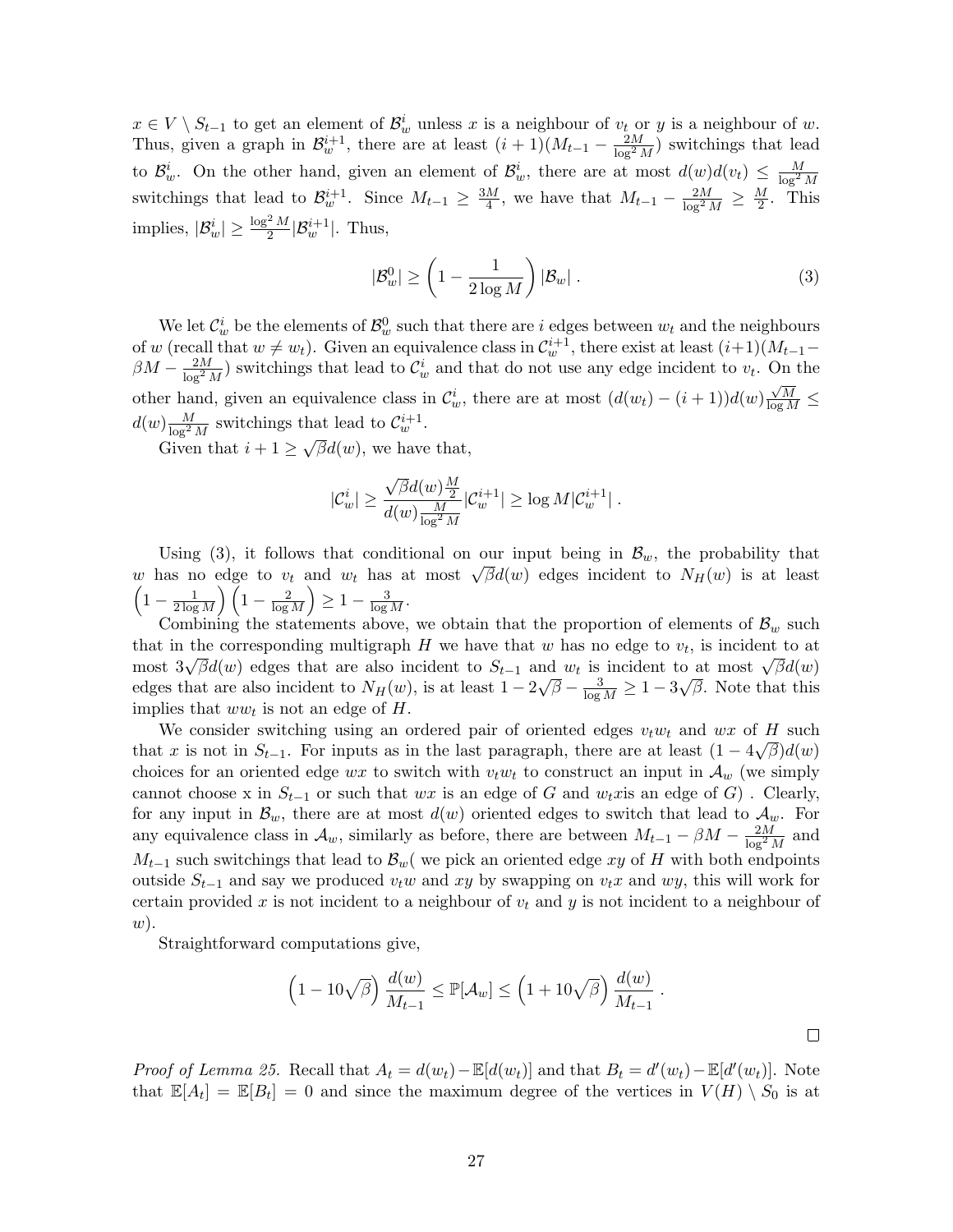most  $\frac{\sqrt{M}}{\log M}$ , we have  $|A_t|, |B_t| \leq \frac{2\sqrt{M}}{\log M}$ . We can apply Azuma's Inequality (see Lemma 21) to  $\sum_{t' \leq t} A_{t'}$  with  $N = t$  and  $c_i = \frac{2\sqrt{M}}{\log M}$ , to obtain

$$
\mathbb{P}\left[\sum_{t'\leq t} A_{t'} > \frac{M}{\log\log M}\right] < 2e^{-\frac{M\log^2 M}{8t(\log\log M)^2}} < e^{-\log^{3/2} M},
$$

since  $t \leq M$  and M is large enough. A union bound over all  $t \leq M$  suffices to obtain that the probability there exists a t such that  $\sum_{t' \leq t} A_{t'} > \frac{M}{\log \log M}$  is  $o(1)$ . The same argument can be used for  $B_t$ . Thus, we obtain  $\mathbb{P}[\mathcal{F}_{bad}] = o(1)$ .  $\Box$ 

# 6 Handling Vertices of Degree 2

#### 6.1 Disjoint Unions of Cycles

The graph  $G(\mathcal{D})$  partitions into a set of cyclic components and a subdivision of  $H(\mathcal{D})$ . We consider first the structure of the graph formed by its cyclic components. We let  $T$  be the set of vertices in these components and let  $J(T)$  be a union of cycles chosen uniformly at random among all 2-regular graphs with vertex set T. We emphasize that  $G(\mathcal{D})$  is a simple graph so these cycles have length at least 3.

Fix some vertex  $v \in T$ . Let  $p_{\ell,t}$  be the probability that v is in a cycle of length  $\ell$  in  $J(T)$  if  $t = |T|$ . Let  $C_t$  be the number of configurations of t vertices into disjoint cycles of length at least 3. We will use the following result on the asymptotic enumeration of 2-regular graphs (see, e.g. Example VI.2 in [12]).

**Theorem 29** ([12]). We have

$$
C_t = \left(1 + \frac{5}{8t} + O(t^{-2})\right) \frac{e^{-3/4}}{\sqrt{\pi t}} t! \; .
$$

**Corollary 30.** For every integer  $t \geq 3$  and every  $3 \leq \ell \leq \frac{3}{4}$  $\frac{3}{4}t$ , we have

$$
p_{\ell,t} = \frac{1 + O(\ell t^{-2})}{2\sqrt{t(t-\ell)}}.
$$

*Proof.* If v belongs to a cycle of length  $\ell$ , then there are  $\binom{t-1}{\ell-1}$  $\binom{t-1}{\ell-1}$  ways to select the remaining vertices in its cycle. In addition, there are  $\frac{(\ell-1)!}{2}$  possible configurations for the cycle containing v given we have selected the vertices in this cycle. Hence  $p_{\ell,t} = \binom{t-1}{\ell-1}$  $_{\ell-1}^{t-1}$ ) $\frac{(\ell-1)!}{2}$  $C_{t-\ell}$  $\frac{\partial^t t - \ell}{\partial t}$ . The desired results follow from straightforward computations using the bounds from Theorem 29.

**Corollary 31.** For every  $0 < \delta < \frac{3}{4}$  and for every sufficiently large t, the probability that v lies on a cycle of  $J(T)$  of length at least  $\frac{\delta t}{2}$  but less than  $\delta t$  is at least  $\frac{\delta}{5}$ .

*Proof.* Using Corollary 30 and that  $\sqrt{t(t-\ell)} < t$ , we obtain that the desired probability is at least

$$
\sum_{\ell=\frac{\delta t}{2}}^{\delta t} p_{\ell,t} \ge \sum_{\ell=\frac{\delta t}{2}}^{\delta t} \frac{(1 + o_t(1))}{2 \sqrt{t(t - \ell)}} \ge \frac{\delta}{5}.
$$

 $\Box$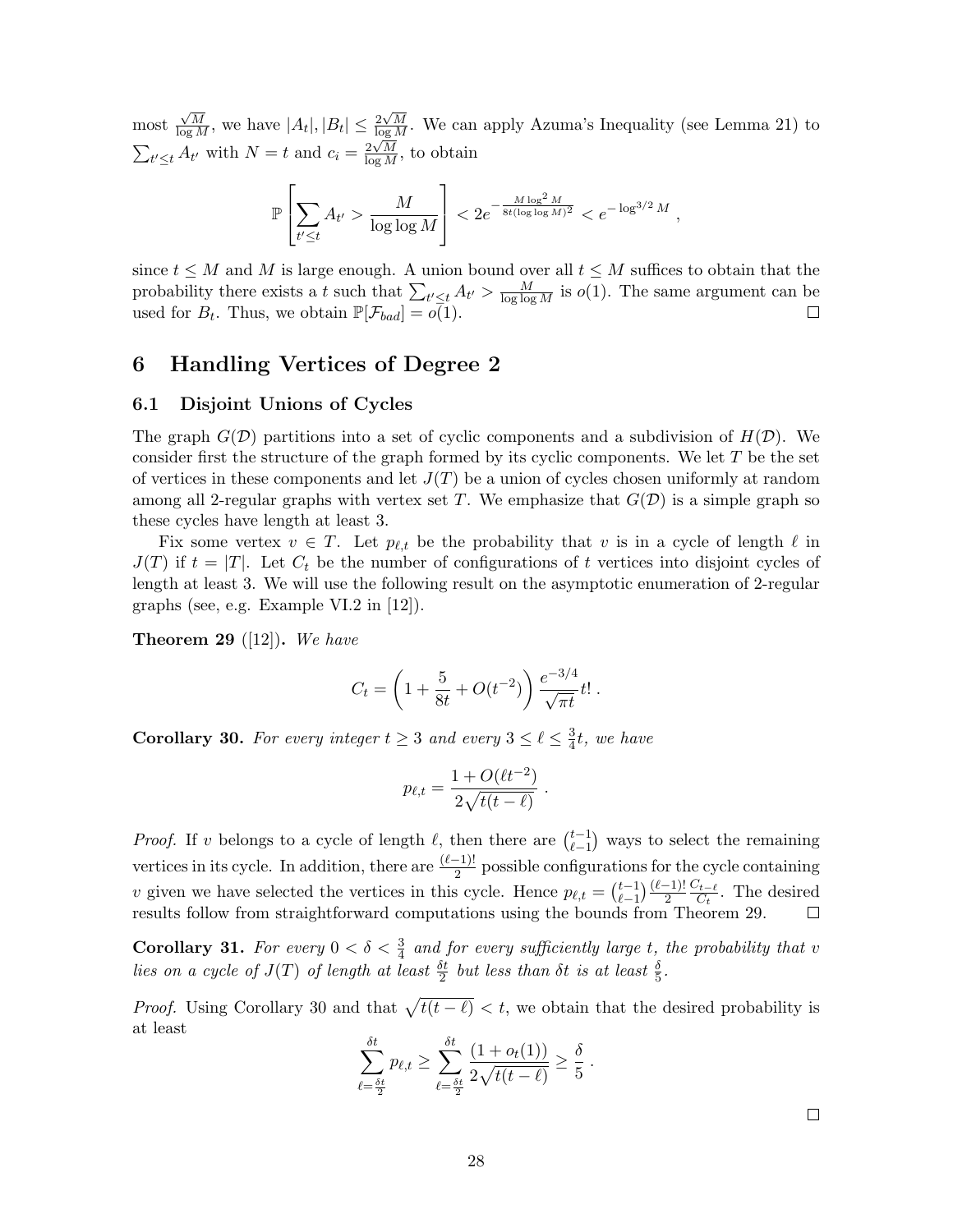**Corollary 32.** For every  $0 < \delta < \frac{3}{8}$  and for every sufficiently large t, the probability that  $J(T)$  contains a cycle of length at least  $\delta t$  is at least  $\frac{\delta}{3}$ .

*Proof.* The probability there exists a cycle of length at least  $\ell$  is at least the probability that v is in a cycle of length  $\ell$ . Using Corollary 31, we conclude that the probability that v is contained in a cycle of length at least  $\delta t$  (and at most  $2\delta t$ ) is at least  $\frac{\delta}{3}$ .  $\Box$ 

**Corollary 33.** For every  $0 < \epsilon < 1$ , there exists a  $p_{\epsilon} > 0$  such that for any sufficiently large t, the probability that  $J(T)$  contains no cycle of length at least  $\epsilon t$  is at least  $p_{\epsilon}$ .

*Proof.* It suffices to prove the statement for  $\epsilon < \frac{1}{10}$ .

We let  $D_{\epsilon}$  be the event that the sum of the lengths of the cycles of  $J(T)$  which have length at least  $\frac{et}{4}$  but less than  $\frac{et}{2}$  exceeds  $(1 - \epsilon)t$ . Clearly it is enough to prove a lower bound on  $\mathbb{P}[D_{\epsilon}].$ 

For  $k \geq 0$ , we let  $E_{k,\epsilon}$  be the event that  $J(T)$  contains k cycles  $P_1, \ldots, P_k$  of length  $\ell_1, \ldots, \ell_k$  such that for each  $1 \leq i \leq k$ , if  $t_i = t - \sum_{j < i} \ell_j \geq \epsilon t$ , then  $P_i$  is disjoint from  $P_j$  for all  $j < i$  and the lowest indexed vertex in  $T \setminus (\cup_{j < i} P_j)$  is in  $P_i$ , and  $\frac{et}{4} \leq \ell_i \leq \frac{et}{2}$  $\frac{\varepsilon t}{2}.$ 

We set  $k^* = \lceil \frac{4}{6} \rceil$  $\frac{4}{\epsilon}$ . Observe that  $\mathbb{P}[D_{\epsilon}] \geq \mathbb{P}[\check{E}_{k^*,\epsilon}],$  so it suffices to lower bound  $\mathbb{P}[E_{k^*,\epsilon}].$ Clearly,  $\mathbb{P}[E_{0,\epsilon}] = 1$ . For  $1 \leq k \leq k^*$ , we have  $\mathbb{P}[E_{k,\epsilon}] | E_{k-1,\epsilon}] = 1$  if the number t' of vertices not in the union of the  $P_i$  for  $j < i$  is less than  $\epsilon t$  as we can simply set  $P_i = P_{i-1}$ . Given that  $t' \geq \epsilon t$ , this conditional probability is at least the probability the vertex v with lowest index in a uniformly random disjoint union of cycles of total length  $t'$  is in a cycle of length  $\ell$ with  $\frac{\epsilon t}{4} \leq \ell \leq \frac{\epsilon t}{2}$  $\frac{et}{2}$ . By applying Corollary 31 with the parameters  $\delta = \frac{et}{2t}$  $\frac{\epsilon t}{2t'} \leq \frac{1}{2}$  $\frac{1}{2}$  and  $t'$ , we have  $\mathbb{P}[E_{k,\epsilon}] \geq \mathbb{P}[E_{k,\epsilon} | E_{k-1,\epsilon}] \mathbb{P}[E_{k-1,\epsilon}] \geq \frac{\epsilon}{5}$  $\frac{\epsilon}{5}\mathbb{P}[E_{k-1,\epsilon}]$ . Hence  $\mathbb{P}[E_{k^*,\epsilon}] \geq (\frac{\epsilon}{5})$  $(\frac{\epsilon}{5})^{k^*} \geq (\frac{\epsilon}{5})$  $(\frac{\epsilon}{5})^{\lceil 4\epsilon^{-1} \rceil}.$  $\Box$ 

#### 6.2 The order of the components

In this section we study the number of vertices in the union of some components of  $G = G(\mathcal{D})$ conditioned on an (at least partial) choice of  $H = H(\mathcal{D})$ . As before, we write  $M = M_{\mathcal{D}}$ . Observe that the degree sequence D fixes the number  $m = \frac{M}{2}$  $\frac{M}{2}$  of edges of H and also  $n_2$ , the number of vertices of degree 2 in G, while a choice of H fixes the number of edges of  $H(\mathcal{D})$ in each of its components.

For a given choice of  $H$ , we expose edges and vertices of degree 2 in  $G$  in two phases. In the first phase we do the following.

- $(1.1)$  For each set of parallel edges between two vertices in H, we expose at most one of them as an edge of  $G$ . The parallel edges of  $H$  that we exposed as edges of  $G$  will be called fixed edges of H.
- $(1.2)$  For each non-fixed edge in H with distinct endpoints which is parallel to some other edge (so it corresponds to a path in  $G$  of length at least 2), we expose the edge on the corresponding path of G which is incident to its endpoint of lowest index; that is, we expose the other endpoint of such an edge.
- $(1.3)$  For each loop of H rooted at a vertex, we expose the two edges of G incident to this vertex in the cycle of  $G$  corresponding to the loop; that is, we expose the other endpoints of these two edges.

We note that if an edge of  $H$  is neither a loop nor parallel to another edge, then we do not expose whether it corresponds to an edge or a non-trivial path of G.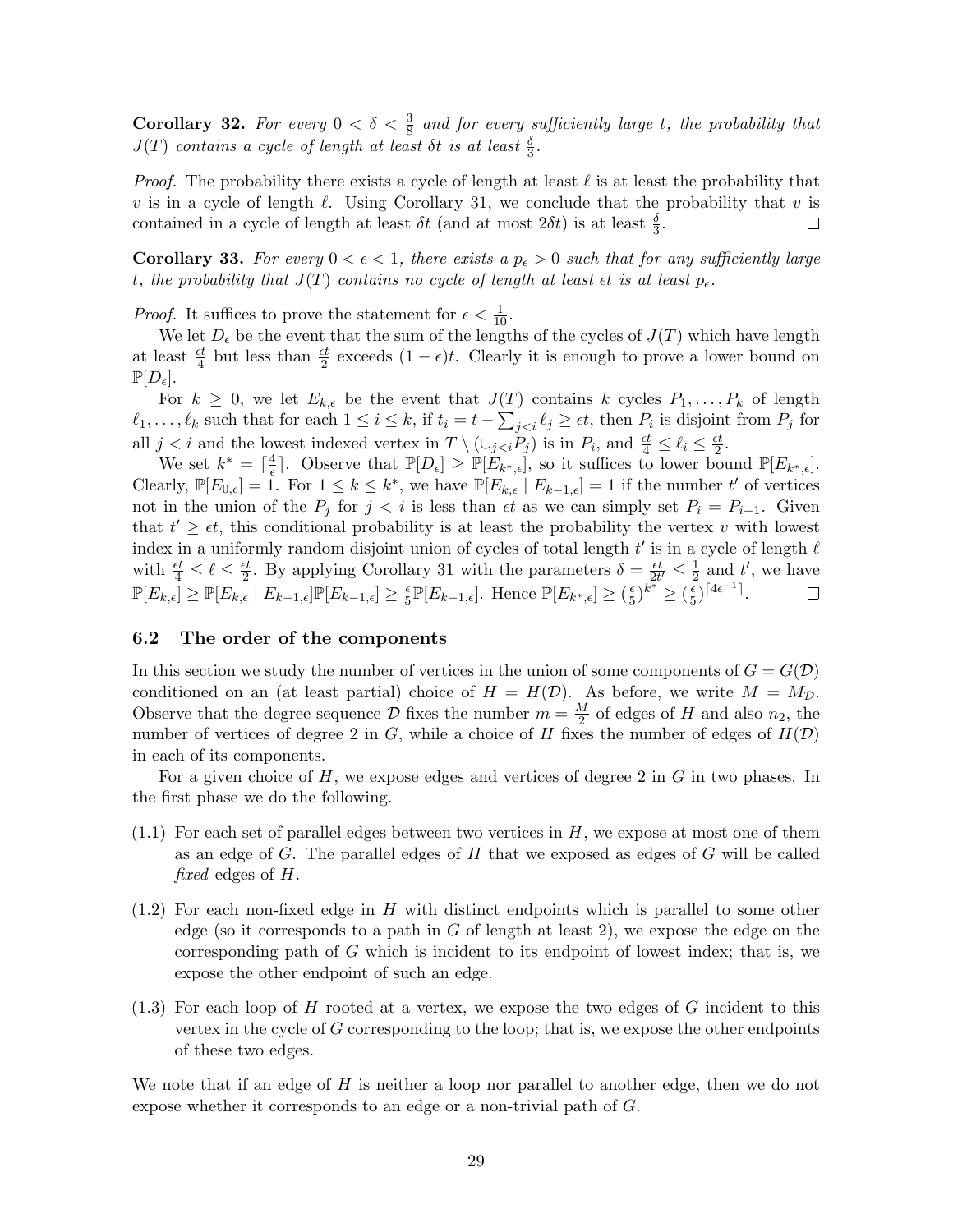Let  $m'$  be the number of edges of H that are non-fixed. We let  $n_2^*$  be the number of vertices of degree 2 which have been exposed in (1.2) or (1.3). Let  $n'_2 = n_2 - n_2^*$  be the vertices of degree 2 that have not been exposed yet.

#### Observation 34. We observe that

- (a) for every component K of H, there are at most  $\frac{|E(K)|}{2}$  fixed edges, and
- (b) for every component K of H, the number of vertices of degree 2 exposed in  $(1.2)$  or  $(1.3)$ inside K, is at most  $2|E(K)|$ , and the sum of the number of such vertices and  $|V(K)|$  is at most  $3|E(K)|$ .

Suppose that we also condition on the set  $T_H = \{v_1, \ldots, v_{n_2^H}\}\$  of the  $n_2^H$  vertices of degree 2 that have not been exposed yet and which lie in the non-cyclic components of G. Then we can specify the non-cyclic components of the graph  $G$  in a second phase.

- (2.1) Fix an arbitrary ordering of the  $m'$  edges of  $H$  that are non-fixed and a direction on each of these edges.
- (2.2) Choose a uniformly random permutation  $\pi$  of length  $n_2^H + m' 1$  of  $T_H$  and a set of  $m'-1$  indistinguishable delimiters. We let  $d_i$  be the position of the *i*-th delimiter in the permutation and add a delimiter  $d_0 = 0$  at the start of the permutation and a delimiter  $d_{m'} = n_2^H + m'$  at its end.
- (2.3) For every  $1 \le i \le m'$ , let  $e_i = xy$  be the *i*-th non-fixed edge of H, with the corresponding direction. We let x' (resp. y') be the neighbour of x (resp. y) on the path of G corresponding to  $e_i$  if we have exposed it, otherwise we set  $x' = x$  (resp.  $y' = y$ ). We expose the vertices  $v_i \in T_H$  with  $d_{i-1} \leq \pi(j) < d_i$  to construct a path in G connecting x' and y'. We do this by starting at x and by following the order induced by  $\pi$ .

Now, conditional on the choice of  $T_H$  of size  $n_2^H$ , the number of choices for the non-cyclic components of  $G(\mathcal{D})$  is exactly

$$
N^H(n_2^H, m') = \frac{(n_2^H + m' - 1)!}{(m' - 1)!}.
$$

Recall that, if we only condition on the information exposed in  $(1.1)$ – $(1.3)$ , we have m' non-fixed edges in  $H$  and  $n_2^*$  vertices of degree 2 which were exposed in non-cyclic components. Also recall,  $n'_2 = n_2 - n_2^*$ . For each s, t with  $s + t = n'_2$  and every  $m' \geq 1$ , we let  $N(s, t, m')$ be the number of graphs with t vertices of degree 2 in cyclic components and  $s + n<sub>2</sub><sup>*</sup>$  vertices of degree 2 in non-cyclic components given our exposure of H.

By the previous observations,  $N(s, t, m') = \binom{s+t}{t}$  $_{t}^{t}$ <sup>t</sup> $_{t}$ <sup>t</sup> $_{t}$  $N$ <sup>*H*</sup> $(s, m')$ *C*<sub>t</sub>, where *C*<sub>t</sub> has been defined in the previous section as the number of configurations of disjoint cycles using  $t$  vertices. Now,  $N^H(s+1,m')$  $\frac{N_{H}(s+1,m')}{N_{H}(s,m')} = s + m'$ . Theorem 29 allows us to estimate the ratio  $C_t/C_{t-1}$ . We thus obtain that there exists some function f such that  $f(t) = O(t^{-2})$  and  $0 < 1 - f(t) < \sqrt{\frac{t}{t-1}}$ , and such that for every  $t \geq 4$ ,

$$
\frac{N(s,t,m')}{N(s+1,t-1,m')} = \frac{\binom{s+t}{t}}{\binom{s+t}{t-1}} \cdot \frac{N^H(s,m')}{N^H(s+1,m')} \cdot \frac{C_t}{C_{t-1}} = (1-f(t))\sqrt{\frac{t-1}{t}} \left(1 - \frac{m'-1}{s+m'}\right) \tag{4}
$$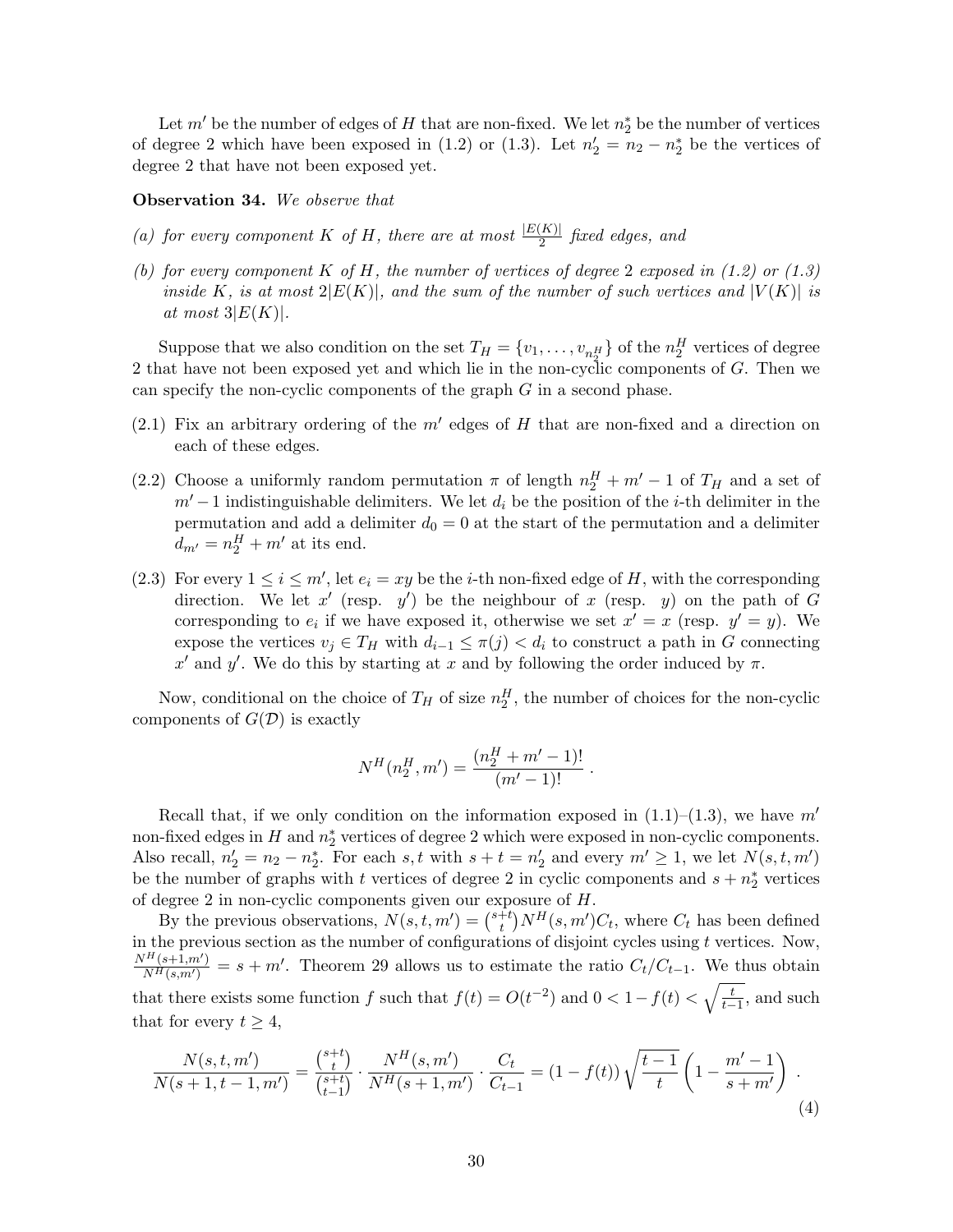It is also not hard to see that for non-negative s we have:

$$
\frac{N(s,3,m')}{N(s+3,0,m')} = \frac{1}{3!} \frac{(s+3)(s+2)(s+1)}{(s+m')(s+m'+1)(s+m'+2)}.
$$
\n(5)

We let  $N^*(n'_2, m') = N(n'_2, 0, m') + \sum_{t=3}^{n'_2} N(n'_2 - t, t, m')$ . For every  $t \ge 3$ , let

$$
q_t(n_2',M') = \frac{N(n_2'-t,t,m')}{N^*(n_2',m')}
$$

That is,  $q_t$  equals the probability that there are t vertices in the cycle components given our choices of  $H(\mathcal{D})$  and the exploration explained above. Observe that if g is a function such that  $g(i) = O(i^{-2})$  for each  $i \geq 4$  and we have  $g(i) < 1$ , then there are two positive constants such that for every integer  $j \geq 4$ , the product  $\prod_{i=4}^{j} (1 - g(i))$  lies between them. Using (4) and letting  $f_t = \prod_{i=4}^t (1 - f(i))$ , we have that for  $t \geq 3$ ,

$$
q_t = \frac{\sqrt{3}q_3 f_t}{\sqrt{t}} \prod_{i=4}^t \left( 1 - \frac{m' - 1}{n'_2 - t + m'} \right) . \tag{6}
$$

.

We now provide the proof of Theorem 6.

*Proof of Theorem 6.* Define  $\alpha = \frac{\gamma}{2}$  $\frac{\gamma}{2}$ . Using (6) and the fact that  $m' \leq M \leq b$ , we can find positive constants  $c_1$  and  $c_2$  such that for every  $3 \leq t < (1 - \frac{\alpha}{2})$  $\frac{\alpha}{2}$ ) $n'_2$ , we have

$$
\frac{c_1 q_3}{\sqrt{t}} \le q_t \le \frac{c_2 q_3}{\sqrt{t}},\tag{7}
$$

where we use that  $n'_2$  is large in terms of  $\alpha$  and b. From (5), we obtain that  $\frac{q_0}{7} \leq q_3 \leq \frac{q_0}{5}$  $\frac{70}{5}$ , provided that  $n'_2$  is large enough. Recall that  $q_1 = q_2 = 0$ . We also observe that  $q_t \leq q_{t-1}$  for every  $t \ge 4$  by (4). Thus,  $q_t \le q_{(1-\frac{\alpha}{2})n'_2}$  for every  $t > (1-\frac{\alpha}{2})$  $\frac{\alpha}{2}$ )n'<sub>2</sub>. Observe that  $\frac{1}{\sqrt{1-\alpha}}$  $\frac{1}{(1-\frac{\alpha}{2})n'_2} \leq \frac{\sqrt{2}}{\sqrt{t}}$ t for all  $t > (1 - \frac{\alpha}{2})$  $\frac{\alpha}{2}$ )n'<sub>2</sub>. Since  $q_t$  is a probability distribution, it follows from (7) that

$$
1 = q_0 + \sum_{t=3}^{n'_2} q_t \le 7q_3 + \sqrt{2}c_2 q_3 \sum_{t=3}^{n'_2} \frac{1}{\sqrt{t}} \le 7q_3 + 3c_2 q_3 \sqrt{n'_2} ,
$$

from where we obtain that  $q_3 \ge \frac{c'_1}{\sqrt{n'_2}}$ , for some positive constant  $c'_1$ . Therefore, we conclude that the probability that  $t \geq (1 - \alpha)n'_2$  is at least

$$
\sum_{t=(1-\alpha)n'_2}^{(1-\frac{\alpha}{2})n'_2} q_t \ge \frac{c_1c'_1}{\sqrt{(1-\frac{\alpha}{2})}\cdot n'_2} \cdot \frac{\alpha n'_2}{2} = \frac{c_1c'_1\alpha}{2\sqrt{(1-\frac{\alpha}{2})}} =: \delta^*.
$$

Now we are able to conclude the proof. Recall that  $\alpha = \frac{\gamma}{2}$  $\frac{\gamma}{2}$ . Observe that  $n'_2 = n_2 - n_2^* \geq$  $n-2M$ , since  $n_2^* \leq M$  and  $n_2 \geq n-M$ . It follows that with probability  $\delta^*$  we have  $t \geq (1-\alpha)n'_2 \geq (1-\frac{2\gamma}{3})$  $\frac{2\gamma}{3}$ )n. If this is the case, there are at most  $\frac{2\gamma}{3}n$  vertices in non-cyclic components, and thus, there is no component of order at least  $\gamma n$  in such components. First, we apply Corollary 32 with  $t \geq (1 - \frac{2\gamma}{3})$  $\frac{2\gamma}{3}$ ) $n \geq \frac{n}{2}$  $\frac{n}{2}$  and  $\delta = 2\gamma$ , and obtain that the probability that there exists a cycle of length at least  $2\gamma t \geq \gamma n$  is at least  $\delta_1 > 0$ . Second, we apply Corollary 33 with  $t \geq (1 - \frac{2\gamma}{3})$  $\frac{2\gamma}{3}$ )n and  $\epsilon = \gamma$ , and obtain that the probability that there exists no cycle of length at least  $\gamma t \leq \gamma n$  is at least  $\delta_2 > 0$ . Let  $\delta' = \min{\{\delta_1, \delta_2\}}$ . Finally, since this holds for every conditioning on  $H$ ,  $m'$  and  $n_2^*$ , it also holds for the unconditioned statement and we have proved the theorem for  $\delta = \delta^* \delta'$ .  $\Box$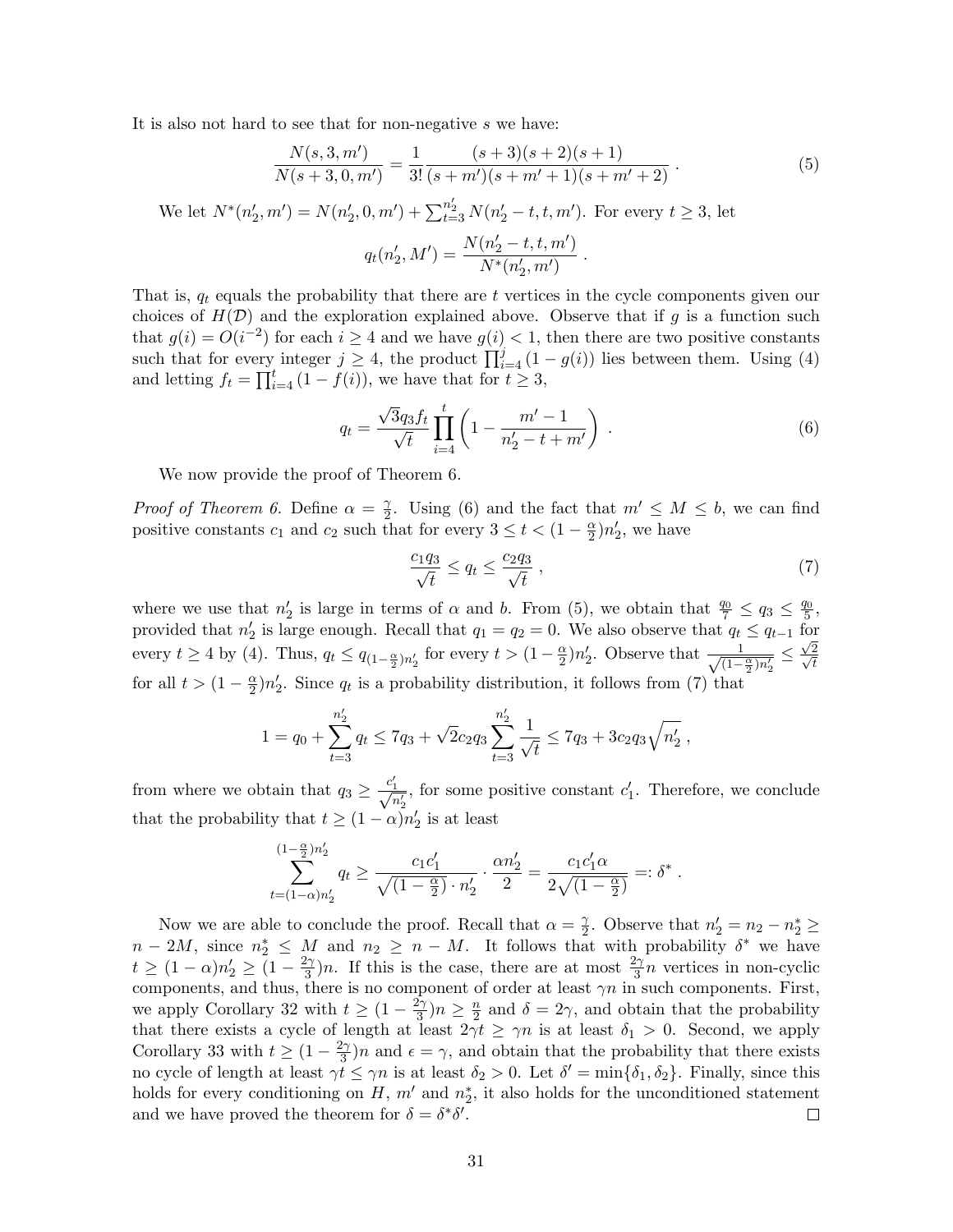We finish this section with two results that will be useful to proof Theorem 4 and 5.

**Lemma 35.** For any positive constant  $\beta$ , if  $n'_2 \geq \beta M$ , then the probability that there are more than  $\frac{n'_2}{\sqrt{M}}$  vertices in cyclic components of G is  $o_M(1)$ .

*Proof.* Recall that by Observation 34 (a), we have  $\frac{M}{4} \leq m' \leq M$ . We split the proof into two cases.

First, suppose that  $n'_2 \leq 2M$ . We use (6) to upper bound  $q_t$  and obtain the desired probability. There exists some constant  $c > 0$  such that

$$
\sum_{t \geq \frac{n_2'}{\sqrt{M}}} q_t \leq c \sum_{t \geq \frac{n_2'}{\sqrt{M}}} \left(1 - \frac{m' - 1}{n_2' + m'}\right)^{t-3} \leq c \sum_{t \geq \frac{n_2'}{\sqrt{M}}} \left(1 - \frac{M/4}{2M + M/4}\right)^{t-3}
$$
  

$$
\leq c \sum_{t \geq \frac{n_2'}{\sqrt{M}}} \left(\frac{8}{9}\right)^{t-3} \leq 9c \left(\frac{8}{9}\right)^{n_2' / \sqrt{M} - 3} = o_M(1),
$$

since  $n'_2 \geq \beta M$ .

Now, suppose that  $n'_2 \ge 2M$ . We use (6) to lower bound  $q_t$  for every  $t \le \frac{n'_2}{10}$ . There exists some constant  $c > 0$  such that,

$$
q_t \ge \frac{c q_3}{\sqrt{n'_2}} \left( 1 - \frac{m' - 1}{n'_2 - \frac{n'_2}{10} + m'} \right)^t \ge \frac{c q_3}{\sqrt{n'_2}} \left( 1 - \frac{3M}{2n'_2} \right)^t.
$$

Since  $q_t$  is a probability distribution and since  $n'_2 \ge 2M$ , we have

$$
1 \geq \sum_{t=3}^{n'_2/10} q_t \geq \frac{c q_3}{\sqrt{n'_2}} \sum_{t=3}^{n'_2/10} \left(1 - \frac{3M}{2n'_2}\right)^t \geq \frac{c q_3}{\sqrt{n'_2}} \cdot \frac{(1 - \frac{3M}{2n'_2})^3 - (1 - \frac{3M}{2n'_2})^{n'_2/10 + 1}}{1 - (1 - \frac{3M}{2n'_2})} = \frac{c' q_3 \sqrt{n'_2}}{M} ,
$$

for some  $c' > 0$ , from which we conclude that  $q_3 \n\t\leq \frac{M}{d}$  $\frac{M}{c'\sqrt{n'_2}}$ . Now we use again (6) to upper bound the desired probability

$$
\sum_{t \geq \frac{n'_2}{\sqrt{M}}} q_t \leq \frac{c q_3}{\sqrt{n'_2 / \sqrt{M}}} \sum_{t \geq \frac{n'_2}{\sqrt{M}}} \left(1 - \frac{M/4 - 1}{n'_2 + M/4} \right)^t \leq \frac{c M^{5/4}}{c' n'_2} \sum_{t \geq \frac{n'_2}{\sqrt{M}}} \left(1 - \frac{M}{8n'_2}\right)^t
$$
  

$$
\leq \frac{c M^{5/4}}{c' n'_2} \cdot \frac{\left(1 - \frac{M}{8n'_2}\right)^{\frac{n'_2}{\sqrt{M}}}}{1 - \left(1 - \frac{M}{8n'_2}\right)} \leq \frac{8c}{c'} \cdot M^{1/4} e^{-\sqrt{M}/8} = o_M(1) .
$$

 $\Box$ 

**Lemma 36.** For every positive constant  $\beta < \frac{1}{100}$ , if  $n'_2 \geq \beta M$  the following is satisfied. Fix a choice of H and let  $U_H$  be a union of some components of H with  $|E(U_H)| \geq \beta M$ . Let  $U_G$ be the union of the corresponding components of G. Then, with probability  $1 - o<sub>M</sub>(1)$ ,

$$
\frac{|E(U_H)|}{8M} \cdot n'_2 \le |V(U_G)| \le \frac{16|E(U_H)|}{M} \cdot n'_2 + 4|E(U_H)|.
$$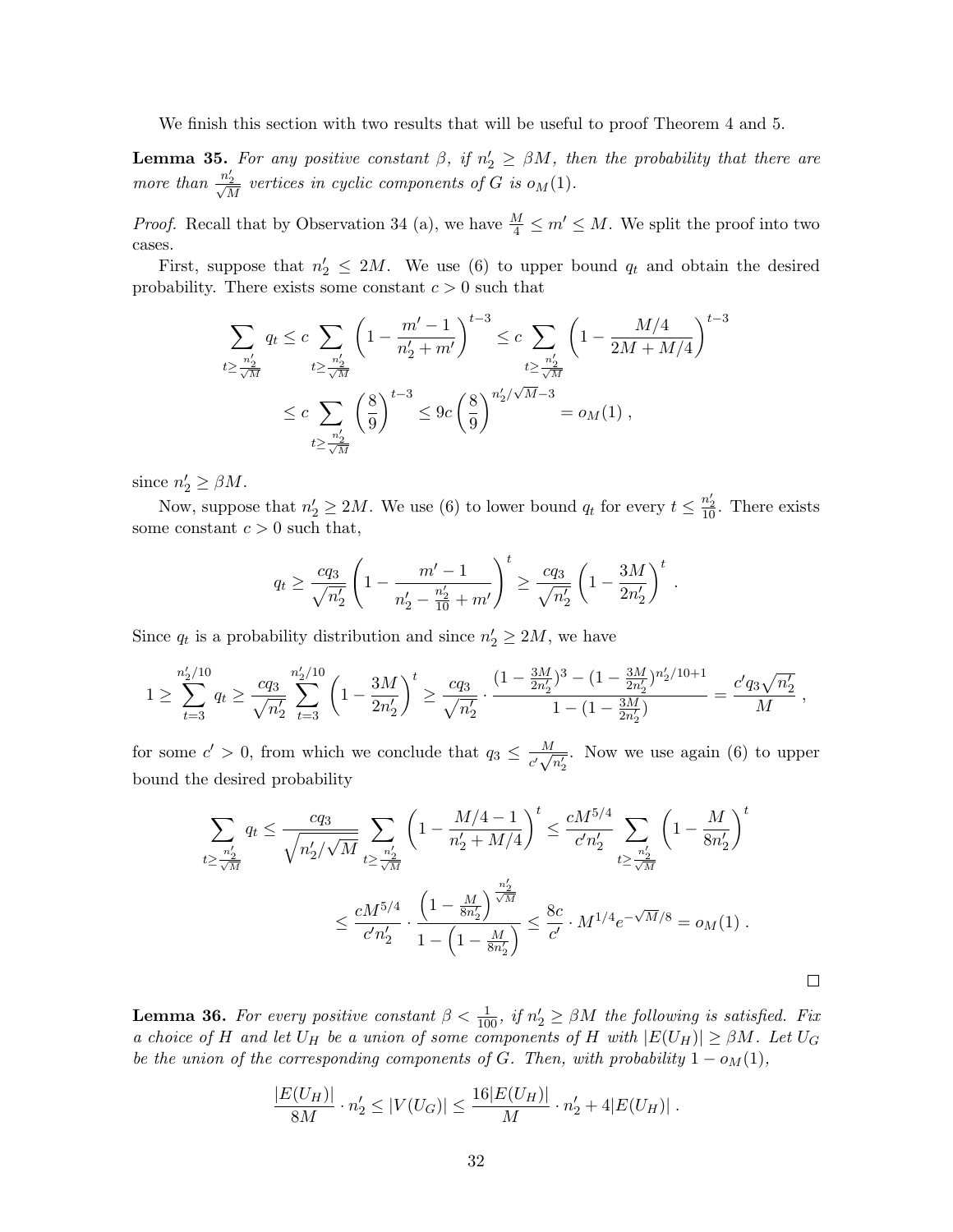*Proof.* Observe that the choice of  $H$  determines  $m'$ , the number of edges that have not been fixed in  $(1.1)$ , and  $n_2^*$ , the number of vertices of degree 2 which have been exposed in  $(1.2)$ or (1.3). We will also condition on  $n_2^H$ , the number of vertices of degree 2 that have been exposed in (2.3). Since  $n'_2 \geq \beta M$ , by Lemma 35, the probability that  $n_2^H \leq \frac{n'_2}{2}$  is  $o_M(1)$ . Hence, we may assume that  $n_2^H \geq \frac{n'_2}{2}$ .

We denote by  $n_2^*(U_H)$  the number of vertices of degree 2 exposed in (1.2) or (1.3) in a component of  $U_H$ . By Observation 34 (b), we have

$$
0 \leq n_2^*(U_H) \leq 2|E(U_H)|.
$$

We let  $m'(U_H)$  be the number of non-fixed edges in  $U_H$ . By Observation 34 (a), we have  $\frac{|E(U_H)|}{2} \le m'(U_H) \le |E(U_H)|$ . Similarly,  $\frac{M}{4} = \frac{m}{2} \le m' \le m = \frac{M}{2}$  $\frac{M}{2}$ . Thus,

$$
\frac{|E(U_H)|}{M} \le \frac{m'(U_H)}{m'} \le \frac{4|E(U_H)|}{M} .
$$

Let  $n_2^H(U_H)$  be the number of vertices of degree 2 which have been exposed in (2.3) to the edges of  $U_H$ . Since the ordering of the edges in  $(2.1)$  was arbitrary, symmetry amongst the non-fixed edges yields:

$$
\frac{n_2'|E(U_H)|}{2M} \le \frac{n_2^H|E(U_H)|}{M} \le \mathbb{E}[n_2^H(U_H)] = \frac{n_2^H m'(U_H)}{m'} \le \frac{4n_2^H|E(U_H)|}{M} \le \frac{4n_2'|E(U_H)|}{M}
$$

.

Since the minimum degree in H is at least one, there are at most  $2|E(U_H)|$  vertices in  $U_H$ . So, the number of vertices in  $U_G$  satisfies

$$
n_2^H(U_H) \le |V(U_G)| = |V(U_H)| + n_2^*(U_H) + \mathbb{E}[n_2^H(U_H)] \le n_2^H(U_H) + 4|E(U_H)|.
$$

Now, we will use our random permutation model to show that the random variable  $n_2^H(U_H)$  is concentrated around its expected value, which by the previous equation implies that  $|V(U_G)|$ also is. In  $(2.1)$  we insist on choosing an ordering of the non-fixed edges of H in such a way that the  $m'(U_H)$  first ones correspond to  $E(U_H)$ .

The probability that  $n_2^H(U_H) \geq \ell$  conditional on the value of  $n_2^H$ , is the same as the probability that in choosing  $m' - 1$  elements in  $\{1, 2, ..., (m' - 1 + n_2^H)\}\$ , we choose less than  $m'(U_H)$  of them that are smaller than  $m'(U_H) + \ell$ . So, since  $n_2^H \ge \frac{n_2'}{2} \ge \frac{\beta M}{2}$  $\frac{M}{2}$ , letting  $X_{\ell}$  be the number of elements chosen from the  $m' - 1$  ones which are smaller than  $m'(U_H) + \ell$ , a standard concentration argument on  $X_{\ell}$  for  $\ell = 4\mathbb{E}[n_2^H(U_H)]$ <sup>9</sup>, shows that with probability  $1-o_M(1)$  we have  $n_2^H(U_H) \leq 4\mathbb{E}[n_2^H(U_H)]$ . The same holds for the probability of the event  $n_2^H(U_H) \geq \frac{\mathbb{E}[n_2^H(U_H)]}{4}$  $\frac{(U_H)}{4}$ , concluding the proof of the lemma.  $\Box$ 

# 7 Relating the size of a component of  $H(D)$  to the order of a component of  $G(\mathcal{D})$

As usual we use  $M = M_{\mathcal{D}}$  and  $R = R_{\mathcal{D}}$  throughout this section. We start with the proof of Theorem 4 and conclude the section with the proof of Theorem 5.

<sup>&</sup>lt;sup>9</sup>Observe that  $X_{\ell}$  follows a hypergeometric distribution.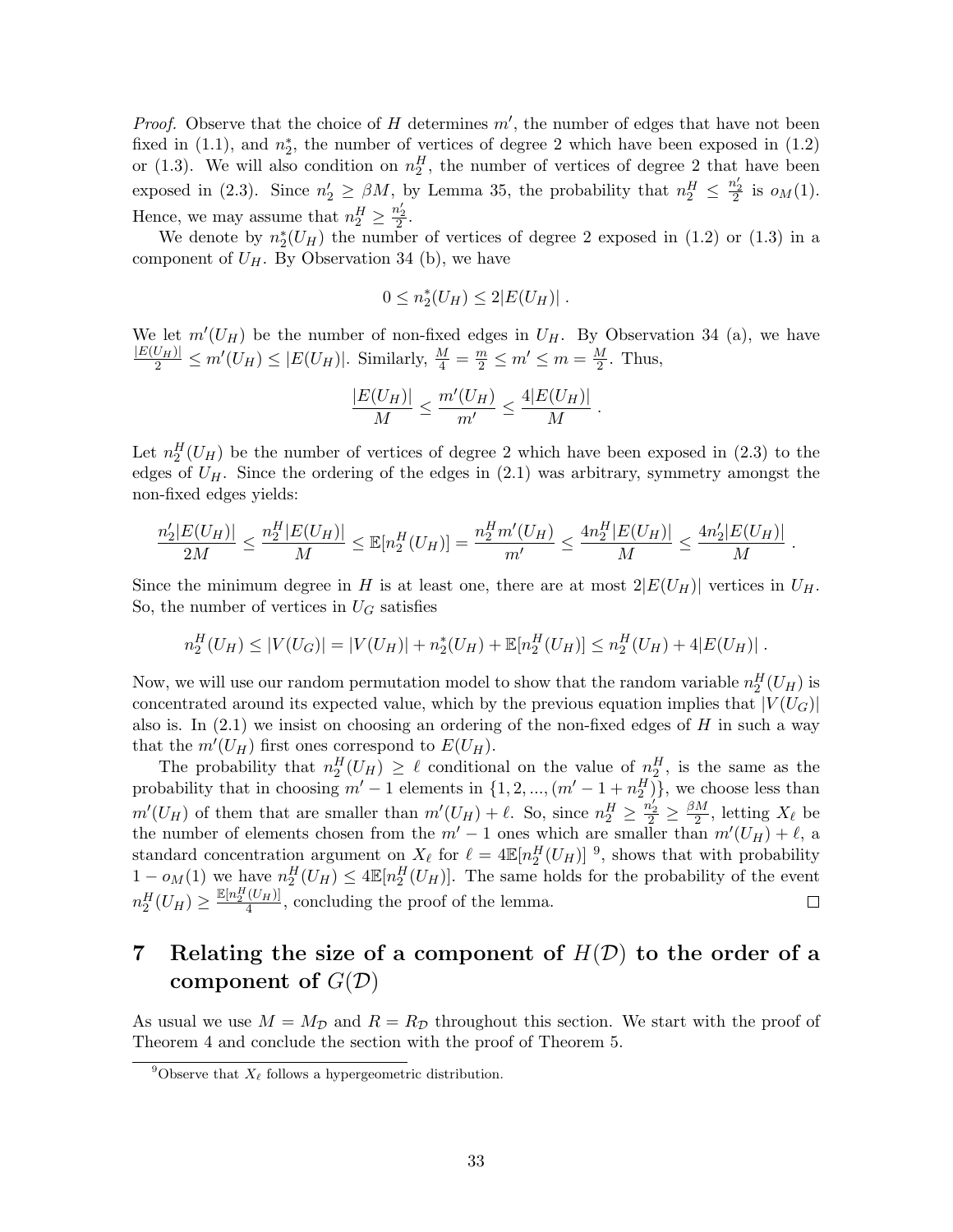*Proof of Theorem 4.* By Theorem 9 with  $\epsilon = 1/3$ , there is a  $\tilde{\gamma}$  such that if  $R \geq \frac{M}{3}$  $\frac{M}{3}$ , then the probability that H has no component of size  $\tilde{\gamma}M$  is  $o(1)$ . We will choose  $\rho$  to be the minimum of  $\frac{\gamma}{30}$  and  $\tilde{\gamma}$ . Hence we can assume that  $R \leq \frac{M}{3}$  $\frac{M}{3}$ .

To complete the proof, we show that under this assumption, the probability G has a component of order 30 $\rho n$  given H has no component of size  $\rho M$  is  $o(1)$ . Under this hypothesis, for every component K of H, we have  $|E(K)| \leq \rho M$ . Since each component is connected, this also implies that  $|V(K)| \leq \rho M + 1$ .

The following claim allow us to bound  $M$  in terms of  $n$ .

**Claim 5.** If  $n_2$  is the number of vertices of degree 2 in  $\mathcal{D}$ , then

$$
R \geq M - 2(n - n_2) \; .
$$

*Proof.* Suppose that  $R < M - 2(n - n_2)$ . By the definition of  $j_{\mathcal{D}}$ , we obtain  $\sum_{k=1}^{j_{\mathcal{D}}-1} d_{\pi_k} \geq$  $M + 2n<sub>2</sub> - R > 2n$ . Since the function  $f(x) = x(x - 2)$  is convex,

$$
\sum_{k=1}^{j_{\mathcal{D}}-1} d_{\pi_k}(d_{\pi_k}-2) > (j_{\mathcal{D}}-1)\frac{2n}{j_{\mathcal{D}}-1}\left(\frac{2n}{j_{\mathcal{D}}-1}-2\right) > 0,
$$

which is a contradiction to the choice of  $j_{\mathcal{D}}$ . Thus  $R \geq M - 2(n - n_2)$ .

Since  $R \leq \frac{M}{3}$  $\frac{M}{3}$ , Claim 5 implies  $M \leq 3n$ .

Condition now on the choice of H and on the set of fixed edges and let  $m'$  be the number of non-fixed ones. These choices determine  $n'_2$ .

Suppose that  $n'_2 \le \rho n$  and recall that  $n_2^*(K) \le 2|E(K)|$  by Observation 34. Then, deterministically, each component of G has at most  $|V(K_H)| + n_2^*(K) + n_2' \leq 4\rho M + 1 \leq 13\rho n$ vertices.

Otherwise,  $n'_2 \ge \rho n \ge \frac{\rho M}{3}$  $\frac{M}{3}$ . Group the components of H in sets  $U_1, \ldots, U_s$  such that  $\frac{\rho M}{2} \leq |E(U_i)| \leq \rho M$ . Clearly such a collection exists and  $s \leq 2(\rho)^{-1}$ . For every  $1 \leq i \leq s$ , we apply Lemma 36 with  $U_H = U_i$  and  $\beta = \frac{\rho}{4}$  $\frac{\rho}{4}$ . Since  $\mathcal{D}$  is well-behaved, the conclusion of Lemma 36 holds with probability  $1-o(1)$ . Using a union bound over all the sets  $U_i$ , we obtain that with probability  $1 - o(1)$ , for  $1 \leq i \leq s$ , we have

$$
|V(U_i)| \le \frac{16|E(U_i)|}{M} \cdot n_2' + 4|E(U_i)| \le 16\rho n + 4\rho M \le 28\rho n \; .
$$

*Proof of Theorem 5.* It is enough to prove the theorem for sufficiently small positive  $\rho$ , for which we will prove it with  $\gamma = \rho^3$ .

We can use Lemma 10 to show that if  $M \ge n \log \log n$ , then the probability G has no component of order  $(1-o(1))n$  is  $o(1)$ .

Next, suppose that  $M \leq \frac{n}{3}$  $\frac{n}{3}$ . We show that in this case, the probability that G has no component of order  $\rho^3 n$  given that H contains a component of size  $\rho M$  is  $o(1)$ . We have that  $n'_2 \geq n - 2M \geq \frac{n}{3} \geq M$ . Letting  $K_H$  be the component of H of size at least  $\rho M$  and  $K_G$ be the component of G corresponding to  $K_H$ , and applying Lemma 36 with  $U_H = K_H$  and  $\beta = \rho$ , we conclude that with probability  $1 - o(1)$  (since  $\mathcal D$  is well-behaved)

$$
|V(K_G)| \ge \frac{|E(K_H)|}{8M} \cdot n'_2 \ge \frac{\rho n}{24} \ge \rho^3 n \; .
$$

□

 $\Box$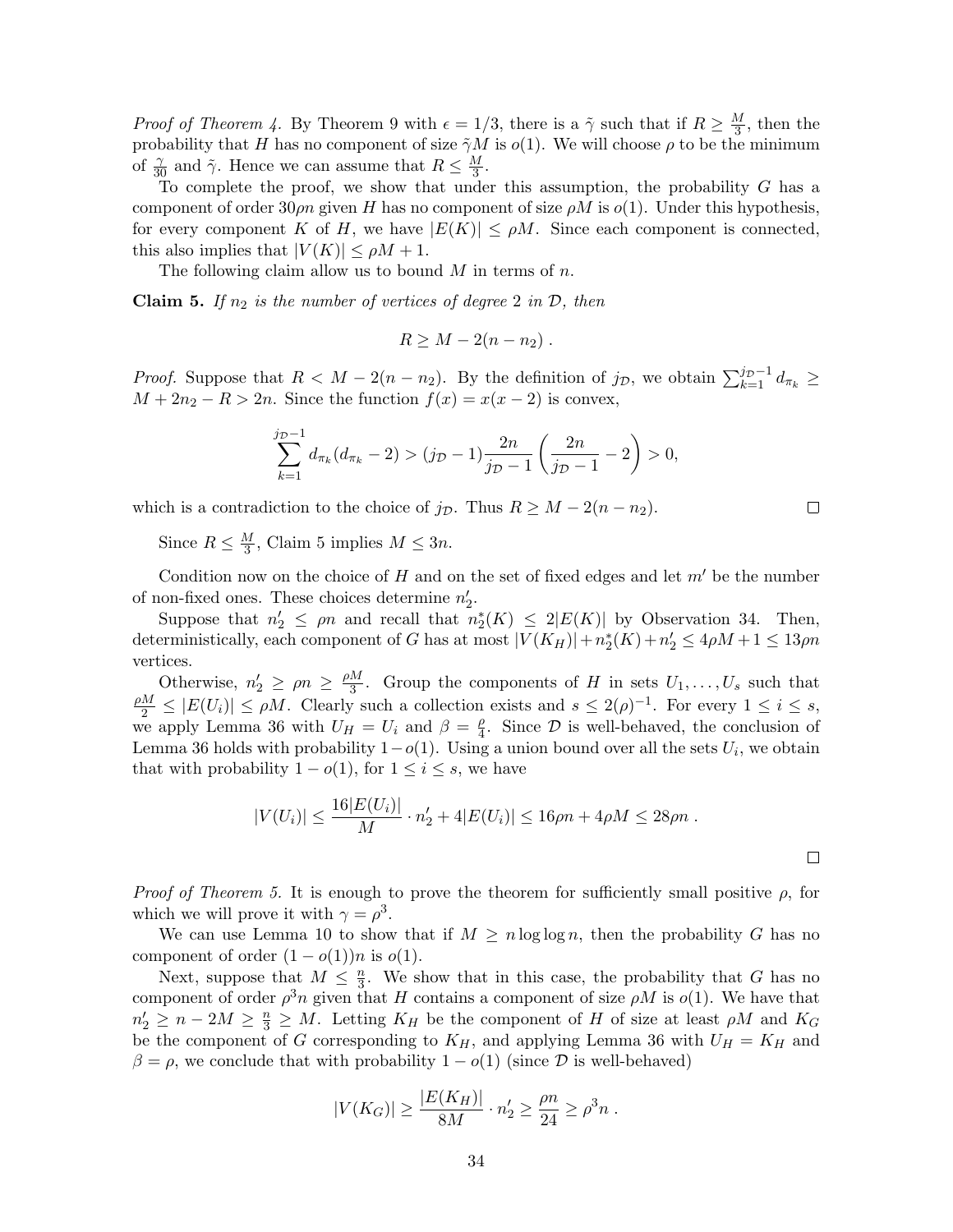Thus, it remains to prove the theorem for

$$
\frac{n}{3} \leq M \leq n \log \log n \; .
$$

For any subgraph K of G, let  $ex(K) = |E(K)| - |V(K)|$  be the excess of K. We also define the near-excess of K as  $\operatorname{nex}(K) = \operatorname{ex}(K) + |L \cap V(K)|$ , where L is the set of vertices of degree at least  $\frac{\sqrt{M}}{\log M}$  in K. Let S be the set of vertices of G that correspond to a component K in H with  $\operatorname{nex}(K) \geq \frac{\rho M}{2}$  $\frac{M}{2}$ .

The following claim is crucial to finish the proof of the theorem.

Claim 6. We have

$$
\mathbb{P}\left[S \neq \emptyset, |S| < 3\rho^2 n\right] = o(1) \; .
$$

We now conclude the proof of the theorem, assuming that the claim is true. Suppose H contains a component  $K_H$  that satisfies  $|E(K_H)| \ge \rho M$ . If the corresponding component  $K_G$ in G satisfies  $|V(K_G)| \ge \rho^3 n$ , there is nothing to prove. So, suppose  $|V(K_G)| < \rho^3 n$ . Then

$$
\max(K_H) \ge \exp(K_H) = |E(K_H)| - |V(K_H)| \ge \rho M - \rho^3 n \ge \frac{\rho M}{2},\tag{8}
$$

and  $S$  is non-empty.

Since the total excess of the graph is at most M, the total near-excess is at most  $M + |L| \leq$  $3M/2$  and there are at most  $\frac{3}{\rho}$  components in S. Hence, there exists a component in G with at least  $\frac{\rho|S|}{3}$  vertices, which by Claim 6 implies that with probability  $1-o(1)$ , G has a component of order at least  $\rho^3 n$ .

So, it is indeed enough to prove Claim 6. To do so, we need the following:

Claim 7. We have

$$
\mathbb{P}\left[S \neq \emptyset, \sum_{v \in L \setminus S} d(v) > M^{2/3}\right] = o(1) .
$$

*Proof of Claim 7.* We let A be the event that  $S \neq \emptyset$ , and for any vertex  $v \in L$ , we let  $\mathcal{B}_v$  be the event that  $S \neq \emptyset$ , but  $v \notin S$ .

Say a graph G is in  $\mathcal{B}_v$ . We only consider switchings between ordered pairs of oriented edges vx and yz in H, where yz is an edge in a component of H whose vertex set is in S, which is not a cut-edge and we allow that  $v = x$  or  $y = z$ .

Since yz is in a component of S and  $S \neq \emptyset$ , there are at least  $ex(S) \geq \frac{\rho M}{3}$  $\frac{M}{3}$  choices for yz. Clearly, there are  $d(v)$  choices for the (directed) edge  $vx$ .

We show below that there are at most 4M such switchings from any element of  $\mathcal{A} \setminus \mathcal{B}_v$  to  $\mathcal{B}_v$ . Thus

$$
\mathbb{P}[\mathcal{B}_v] \leq \frac{12\mathbb{P}[\mathcal{A} \setminus \mathcal{B}_v]}{\rho d(v)} \leq \frac{12}{\rho d(v)}
$$

.

So, we have,

$$
\mathbb{E}\left[\sum_{S\neq\emptyset,v\in L\setminus S}d(v)\right]=\sum_{v\in L}d(v)\mathbb{P}[\mathcal{B}_v]\leq 12\rho^{-1}|L|.
$$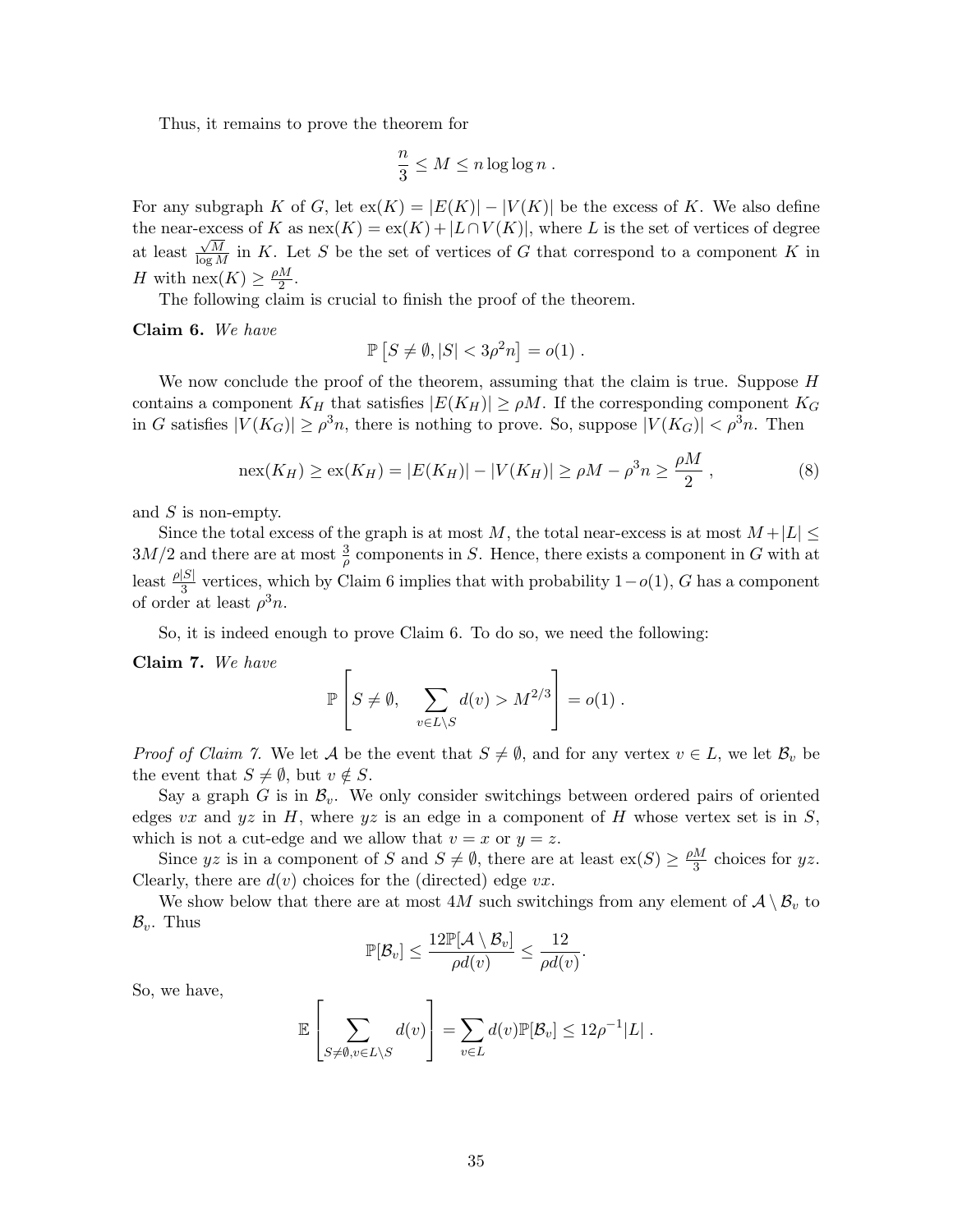Since  $|L| \leq \sqrt{M} \log M$ , Markov's inequality implies that

$$
\mathbb{P}\left[S \neq \emptyset, \sum_{v \in L \setminus S} d(v) > M^{2/3}\right] = o(1) ,
$$

and the claim follows.

It remains to prove the mentioned bound on the number of switchings between  $\mathcal{A} \setminus \mathcal{B}_v$  and  $\mathcal{B}_v$ . In doing so, we note that (i) if a connected subgraph J contains a subgraph of near-excess a, then J also has near-excess at least a, and (ii) the near-excess of the disjoint union of  $J_1$ and  $J_2$  is at least the sum of the near-excesses of  $J_1$  and  $J_2$ .

Consider a graph G that is in  $\mathcal{A} \setminus \mathcal{B}_v$ . Let K be the component of H containing v and let  $K_1, \ldots, K_\ell$  be the components of  $K - (N(v) \cup \{v\})$ . For each neighbour w of v, let  $K_w$  be the graph induced by w and all components in  $\{K_1, \ldots, K_\ell\}$  in which w has a neighbour.

In the following, we consider a triple of vertices  $x, y, z$  such that switching  $\{vy, xz\}$  leads to a graph in  $\mathcal{B}_v$  such that the edge yz is not a cut-edge and the component containing y and z has near-excess at least  $\frac{\rho M}{2}$ . We note that unless  $v = x$ , this implies there is at most one edge between v and y. We note further that  $v, x$  are distinct from  $y, z$  but z and y may coincide as may  $v$  and  $x$ .

If  $v = x$ , then y and z are both neighbours of v in H and there are exactly two edges of H from  $H - K_z - K_y$  to  $K_z \cup K_y$ . Furthermore, there is a path of  $K_z \cup K_y$  from z to y and the near-excess of  $K_z \cup K_y$  is at least  $\frac{\rho M-2}{2}$ . So, we see that there are at most two choices for the pair  $y, z$  and at most eight choices for switchings of this type.

If  $v \neq x$ , then z must be in  $K_y$  and in  $H - xz$  there can be no path from z to any of  $N(v) \setminus \{y\}$ . Thus, there is a unique choice of vy for each such ordered x and at most  $2M - 2d(v)$  total choices for such switchings. □

*Proof of Claim 6.* Let  $Z$  be the number of sets of vertices  $T$  that satisfy

$$
(1) \ |T| \le 3\rho^2 n,
$$

(2) the sum of the degrees of the elements in T is at least  $\rho M$ ,

- (3)  $\sum_{v \in L \setminus T} d(v) \leq M^{2/3}$ ,
- (4) there are no edges between T and  $V(H) \setminus T$ .

Observe that  $S$  as defined satisfies  $(2)$ , since it is non-empty and each component in  $S$  has at least  $\frac{\rho M}{2}$  edges. Since S is a union of components, it also satisfies (4).

We will show that  $\mathbb{E}[Z] = o(1)$ . This directly implies that the probability S satisfies (1) and (3) is at most  $o(1)$ , which combined with Claim 7 yields Claim 6.

Fix a set of vertices T that satisfies (1), (2) and (3). For every  $0 \le k \le k^* := 2\lceil \frac{\rho n}{26} \rceil$ , let  $\mathcal{A}_{T,k}$  be event that there are exactly k edges that connect T with  $V(H) \setminus T$ .

There are at most  $k^2$  switchings from a graph in  $\mathcal{A}_{T,k}$  which yields a graph in  $\mathcal{A}_{T,k-2}$ .

We now lower bound the number of switchings from a graph in  $\mathcal{A}_{T,k-2}$ , to a graph  $\mathcal{A}_{T,k}$ . To do so we consider pairs consisting of (i) an edge xy such that  $x \notin T$  and x is not a neighbour of a vertex in  $T \cup L$ , and (ii) an edge uv with both endpoints in T such that y is not adjacent simultaneously to both u and v. For such a pair, we can always switch  $xy$  with at least one of uv or vu. There are at least  $n-|T|-(k-2)-M^{2/3} > \frac{n}{2}$  $\frac{n}{2}$  choices for x, since T satisfies (3) and  $M \leq n \log \log n$ . Since  $d(x) \geq 1$ , there are at least the same number of choices for the edge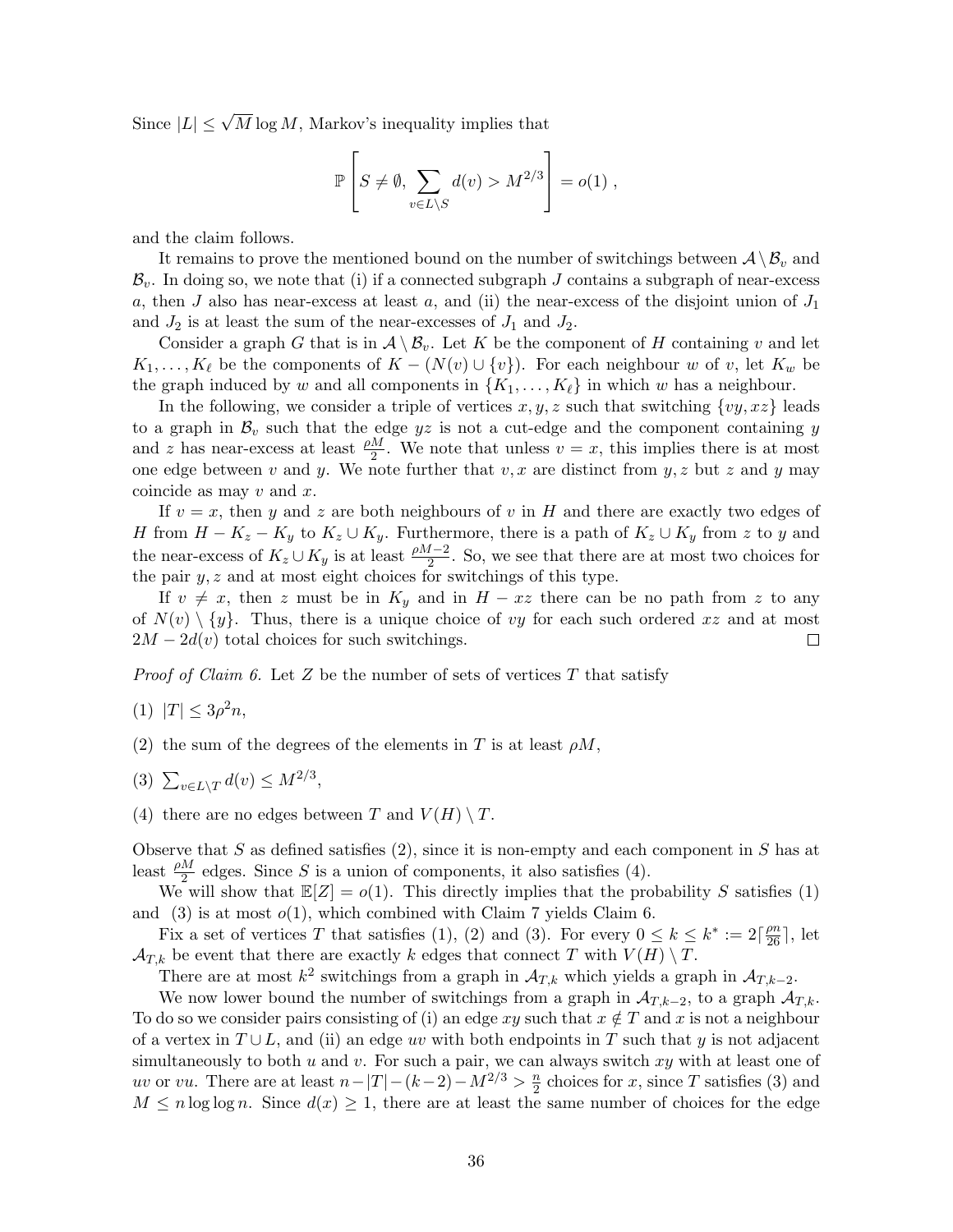xy. Since  $y \notin L$ , we have  $d(y) \leq$  $\frac{\sqrt{M}}{\log M}$  which implies that there are at most  $\left(\frac{\sqrt{M}}{\log M}\right)$  $\left(\frac{\sqrt{M}}{\log M}\right)^2 = \frac{M}{\log^2 M}$ edges within T that have both endpoint adjacent to y. Using that T satisfies  $(2)$  and that  $n \leq 3M$ , we conclude that there are at least  $\frac{\rho M}{2} - (k-2) - \frac{M}{\log^2 M} \geq \frac{\rho M}{4}$  $\frac{M}{4}$  choices for the edge uv, given the choice of xy. The total number of switchings is at least  $\frac{\rho n M}{8}$ .

So, using that  $k \leq k^*$  and that  $n \leq 3M$ 

$$
\mathbb{P}[\mathcal{A}_{T,k-2}] \leq \frac{k^2}{\frac{\rho n M}{8}} \mathbb{P}[\mathcal{A}_{T,k}] \leq \frac{\rho n}{3M} \mathbb{P}[\mathcal{A}_{T,k}] \leq \rho \mathbb{P}[\mathcal{A}_{T,k}].
$$

Therefore,

$$
\mathbb{P}[\mathcal{A}_{T,0}] \leq \rho^{\frac{k^*}{2}} \mathbb{P}[\mathcal{A}_{T,k^*}] \leq \rho^{\frac{\rho n}{26}};
$$

Since T satisfies (1), there are at most  $\binom{n}{3}$  $\binom{n}{3\rho^2 n}$  choices for T. Provided that  $\rho$  is small enough, we conclude that  $\mathbb{E}[Z] = o(1)$ . □

This completes the proof of Theorem 5.

# 8 Applications of Theorem 3

We briefly show that Theorem 3 implies the results mentioned in Section 1.4. We consider a sequence of degree sequence  $\mathfrak{D} = (\mathcal{D}_n)_{n \geq 1}$  such that

- (d.1) it is feasible, smooth, and sparse,
- (d.2)  $\lambda_2$  < 1, and

(d.3) 
$$
\lambda = \sum_{i \geq 1} i \lambda_i.
$$

Conditions  $(d.1)$ – $(d.3)$  are essentially **BR**-conditions and they are weaker than **MR**-conditions and JL-conditions. An interesting consequence of them is the following: for every  $\epsilon > 0$ , there exist positive integers C and  $n_{\epsilon}$  such that if  $n \geq n_{\epsilon}$ , then

$$
\sum_{i\geq C}in_i\leq \epsilon n.
$$

Therefore, any sequence of degree sequences that satisfies  $(d.1)$ – $(d.3)$  has almost all the edges incident to vertices of bounded degree.

The results of Molloy and Reed  $[24]$ , Janson and Luczak  $[18]$ , and Bollobás and Riordan  $[5]$ on the existence of a giant component, are of the following form: provided that  $\mathfrak D$  satisfies certain conditions, if  $Q(\mathfrak{D}) > 0$  then  $G(\mathcal{D}_n)$  has a linear order component with probability  $1 - o(1)$ , and if  $Q(\mathfrak{D}) \leq 0$ , then  $G(\mathcal{D}_n)$  has no linear order component with probability  $1-o(1).^{10}$  We will show that if  $\mathfrak D$  satisfies (d.1)–(d.3), then Theorem 3 implies the same statement.

**Theorem 37.** Let  $\mathfrak{D} = (\mathcal{D}_n)_{n \geq 1}$  be a sequence of degree sequences that satisfies conditions  $(d.1)–(d.3)$ . Then,

1. if  $Q(\mathfrak{D}) > 0$ , then there exists a constant  $c_1 > 0$  such that the probability that  $G(\mathcal{D}_n)$ has a component of order at least  $c_1n$  is  $1 - o(1)$ .

 $\Box$ 

<sup>&</sup>lt;sup>10</sup>In fact, the Molloy-Reed result does not discuss the case  $Q(\mathfrak{D}) = 0$ .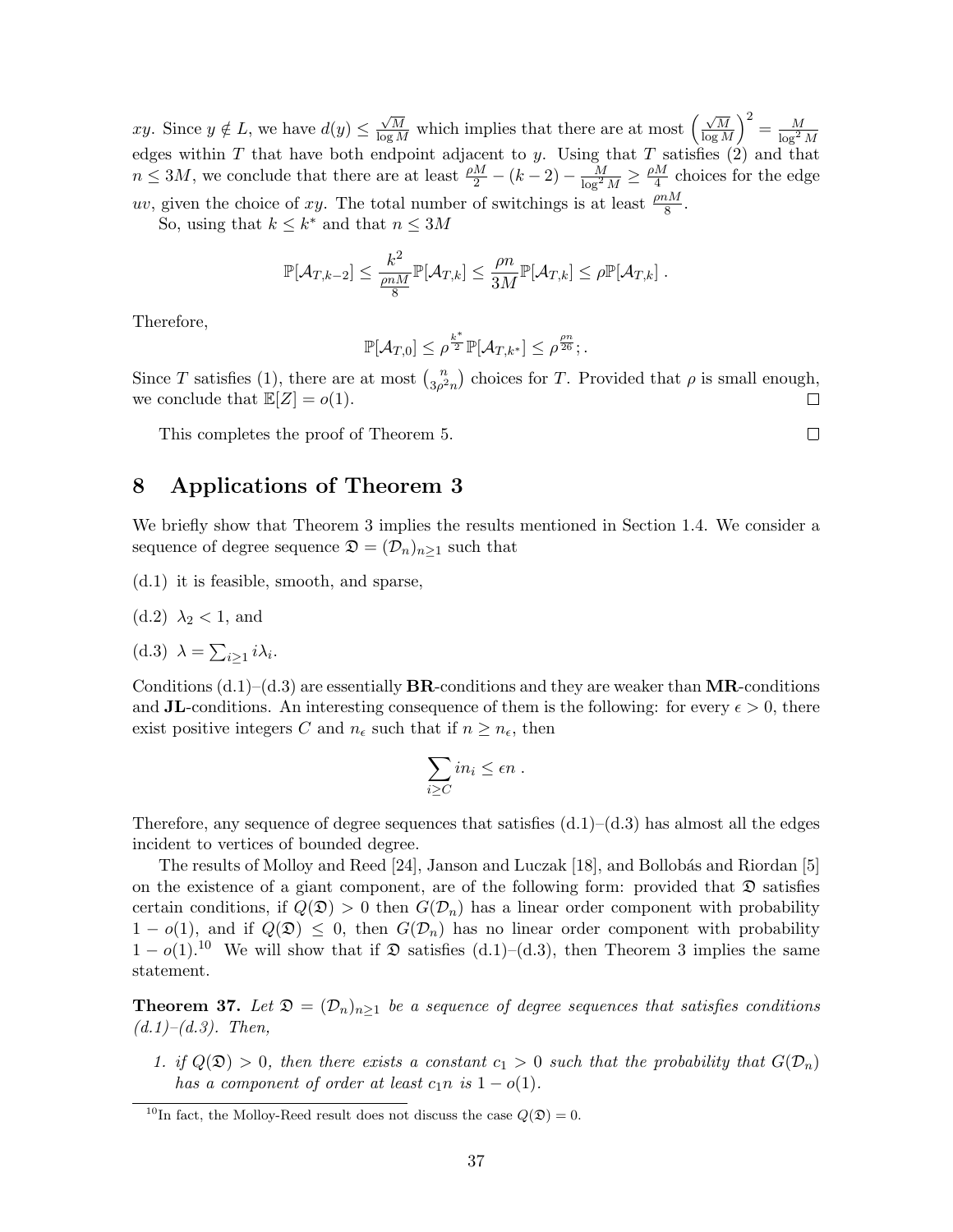2. if  $Q(\mathfrak{D}) \leq 0$ , then for every constant  $c_2 > 0$ , the probability that  $G(\mathcal{D}_n)$  has no component of order at least  $c_2n$  is  $1-o(1)$ .

*Proof.* First of all, observe that  $(d.2)$  implies that  $\mathfrak{D}$  is well-behaved.

Fix  $\delta > 0$  small enough. Since  $\lambda = \sum_{i \geq 1} i \lambda_i$ , there is an integer K such that  $\sum_{i=1}^{K} i \lambda_i \geq$  $\lambda - \delta$ . Also, since  $\mathfrak D$  is smooth and provided that n is large enough, we have

$$
\sum_{i=1}^K i \left| \lambda_i - \frac{n_i}{n} \right| < \delta \;,
$$

and hence, as  $\mathfrak D$  is sparse,

$$
\sum_{i>K} i \cdot \frac{n_i}{n} < 3\delta \tag{9}
$$

Recall  $Q = Q(\mathfrak{D}) = \sum_{i \geq 1} i(i-2)\lambda_i$ . Assume first that  $Q > 0$ . We will show that  $\mathfrak{D}$  is lower bounded. Fix  $\gamma > 0$  such that  $Q > \gamma$ . Now note that there exists a positive integer k such that  $\sum_{i=1}^{k} i(i-2)\lambda_i > \frac{\gamma}{2}$  $\frac{\gamma}{2}$ . Since  $\mathfrak{D}$  is smooth and provided that *n* is large enough, we have that for every  $1 \leq i \leq k$ 

$$
\left|i(i-2)\frac{n_i}{n} - i(i-2)\lambda_i\right| < \frac{\gamma}{4k}.
$$

Therefore,

$$
\sum_{i=1}^{k} i(i-2)\frac{n_i}{n} \ge \sum_{i=1}^{k} i(i-2)\lambda_i - \sum_{i=1}^{k} \left| i(i-2)\frac{n_i}{n} - i(i-2)\lambda_i \right| \ge \frac{\gamma}{4}.
$$

Since every vertex of degree  $i \in [k]$  contributes in at most  $i(k-2)$  to the previous sum, this implies  $R_{\mathcal{D}_n} \geq \frac{\gamma}{4l}$ this implies  $R_{\mathcal{D}_n} \geq \frac{\gamma}{4k} \cdot n$ . Using that  $\mathfrak{D}$  is sparse and since *n* is large enough, we have that  $\sum_{i>1} in_i \leq 2\lambda n$  and hence  $M_{\mathcal{D}_n} \leq 2\lambda n$ . Therefore,  $i_{\geq 1}$   $in_i \leq 2\lambda n$  and hence  $M_{\mathcal{D}_n} \leq 2\lambda n$ . Therefore,

$$
R_{\mathcal{D}_n} \ge \frac{\gamma}{8\lambda k} \cdot M_{\mathcal{D}_n}
$$

and thus, the sequence  $\mathcal{D}_n$  is lower-bounded with  $\epsilon = \frac{\gamma}{8\lambda k}$ . Since it is also well-behaved, Theorem 3 implies that there exists a constant  $c_1 > 0$  such that the probability that G has a component of order at least  $c_1n$  is  $1 - o(1)$ .

Now suppose that  $Q \leq 0$ . We aim to show that  $\mathfrak D$  is upper bounded; that is, for every sufficiently small  $\epsilon > 0$  and large enough n, we have  $R_{\mathcal{D}_n} \leq \epsilon M_{\mathcal{D}_n}$ . We fix an arbitrary and sufficiently small  $\epsilon > 0$ . Observe first that  $\sum_{i=1}^{k} i(i-2)\lambda_i \leq 0$  for any positive integer k, as  $i(i-2) \geq 0$  for every  $i \geq 2$ .

Furthermore, for sufficiently large  $n$ , the number of vertices of degree different than 2 is at least  $\frac{1-\lambda_2}{2}n$ . Since the minimum degree is at least one,  $M_{\mathcal{D}_n} \geq \frac{1-\lambda_2}{4}n$ .

Using  $(9)$ , we can choose K large enough such that

$$
\sum_{i>K} i \cdot \frac{n_i}{n} < \frac{(1-\lambda_2)\epsilon}{8}
$$

.

As before, since  $\mathfrak D$  is smooth, we can consider n large enough such that for every  $1 \le i \le K$ , we have  $|i(i-2)\frac{n_i}{n} - i(i-2)\lambda_i| < \frac{(1-\lambda_2)\epsilon}{8K}$  $\frac{-\lambda_2}{8K}$ . Therefore,

$$
\sum_{i=1}^K i(i-2)\frac{n_i}{n} \le \sum_{i=1}^K i(i-2)\lambda_i + \sum_{i=1}^K \left| i(i-2)\frac{n_i}{n} - i(i-2)\lambda_i \right| \le 0 + \frac{(1-\lambda_2)\epsilon}{8}.
$$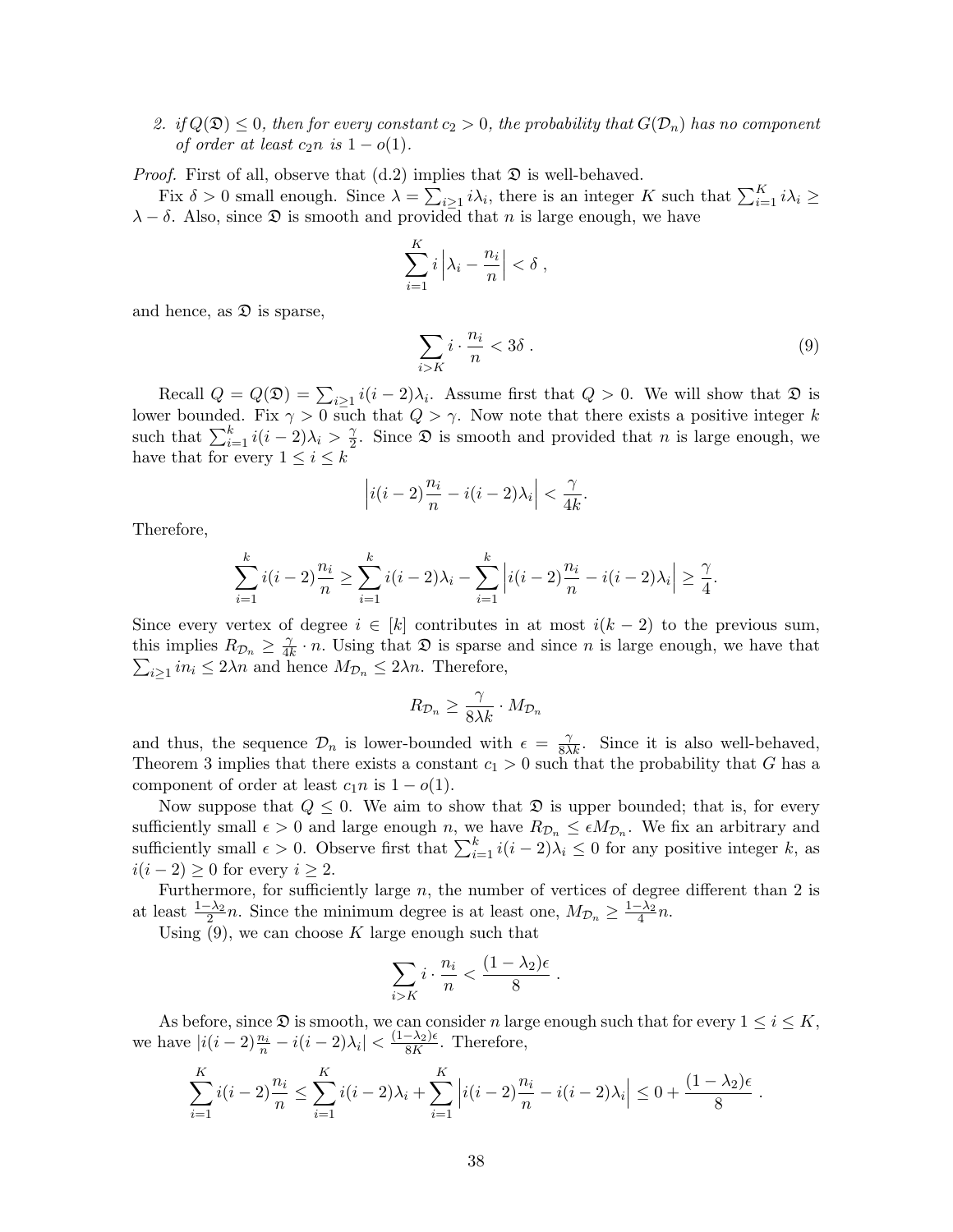Because  $i \leq i(i-2)$  for every  $i \geq 3$ , this implies

$$
R_{\mathcal{D}_n} \leq \frac{(1 - \lambda_2)\epsilon}{8}n + \sum_{i > K} i \cdot n_i
$$
  

$$
\leq \frac{(1 - \lambda_2)\epsilon}{4} \cdot n
$$
  

$$
\leq \epsilon M_{\mathcal{D}_n}.
$$

Note that the choice of  $\epsilon$  was arbitrary and thus  $\mathfrak D$  is upper-bounded. Since it is also wellbehaved, Theorem 3 implies that for every constant  $c_2 > 0$ , the probability that G has no component of order at least  $c_2n$  is  $1 - o(1)$ .  $\Box$ 

Theorem 3 can be also applied to obtain results on the existence of a giant component in specific models of random graphs. Here, as an example, we will study the case of the Power-Law Random Graph introduced by Aiello, Chung and Lu [1]. Let us first recall its definition. Choose two parameters  $\alpha, \beta > 0$  and consider the sequence of degree sequences  $\mathfrak{D} = (\mathcal{D}_n)_{n \geq 1}$ where  $\mathcal{D}_n$  has  $n_i(n) = \lfloor e^{\alpha} i^{-\beta} \rfloor$  vertices of degree i, for every  $i \geq 1$ . We should think about these parameters as follows:  $\alpha$  is typically large and determines the order of the graph (we always have  $\alpha = \Theta(\log n)$ , and  $\beta$  is a fixed constant that determines the power-decay of the degree sequence. The total number of vertices, can be determined in terms of  $\alpha$  and  $\beta$ ,

$$
n \approx \begin{cases} \zeta(\beta)e^{\alpha} & \text{if } \beta > 1\\ \alpha e^{\alpha} & \text{if } \beta = 1\\ \frac{e^{\frac{\alpha}{\beta}}}{1-\beta} & \text{if } 0 < \beta < 1 \end{cases}
$$

and similarly for the number of edges

$$
m \approx \begin{cases} \frac{1}{2}\zeta(\beta - 1)e^{\alpha} & \text{if } \beta > 2\\ \frac{1}{4}\alpha e^{\alpha} & \text{if } \beta = 2\\ \frac{1}{2}\frac{e^{\frac{2\alpha}{\beta}}}{2-\beta} & \text{if } 0 < \beta < 2 \end{cases}
$$

where  $\zeta(x) = \sum_{i \geq 1} i^{-x}$  is the standard zeta function. Moreover, the maximum degree is  $e^{\alpha/\beta}$ .

The Power-Law Random Graph, denoted by  $G = G(\alpha, \beta)$ , is a graph on n vertices chosen uniformly at random among all such graphs with degree sequence  $\mathcal{D}_n$ . There are some values of  $\beta$  (for instance  $\beta = 1$ ) for which  $\mathfrak D$  does not satisfy the conditions (d.1)–(d.3). Thus, Theorem 37 cannot be used in general.

Nevertheless, observe that for every  $\alpha, \beta > 0$ , we have  $n_2 \leq \frac{n}{2}$  $\frac{n}{2}$ , and thus, the asymptotic degree sequence is well-behaved. This in particular implies that  $M_{\mathcal{D}_n} \geq 2m - n$ .

Let  $\beta_0 = 3.47875...$  be a solution to the equation  $\zeta(\beta - 2) - 2\zeta(\beta - 1) = 0$ . This is the important threshold for the appearance of the giant component since  $\beta \geq \beta_0$  if and only if

$$
\sum_{i\geq 1} i(i-2)\frac{n_i}{n} \leq 0.
$$
\n(10)

We refer the reader to the beginning of Section 3 in [1] for a formal proof of this fact. Thus for  $\beta \geq \beta_0$ , the parameter  $R_{\mathcal{D}_n}$  is simply the maximum degree of G, which is  $e^{\frac{\alpha}{\beta}}$ . Since  $\beta_0 > 1$ , we have  $R_{\mathcal{D}_n} \ll M_{\mathcal{D}_n}$ .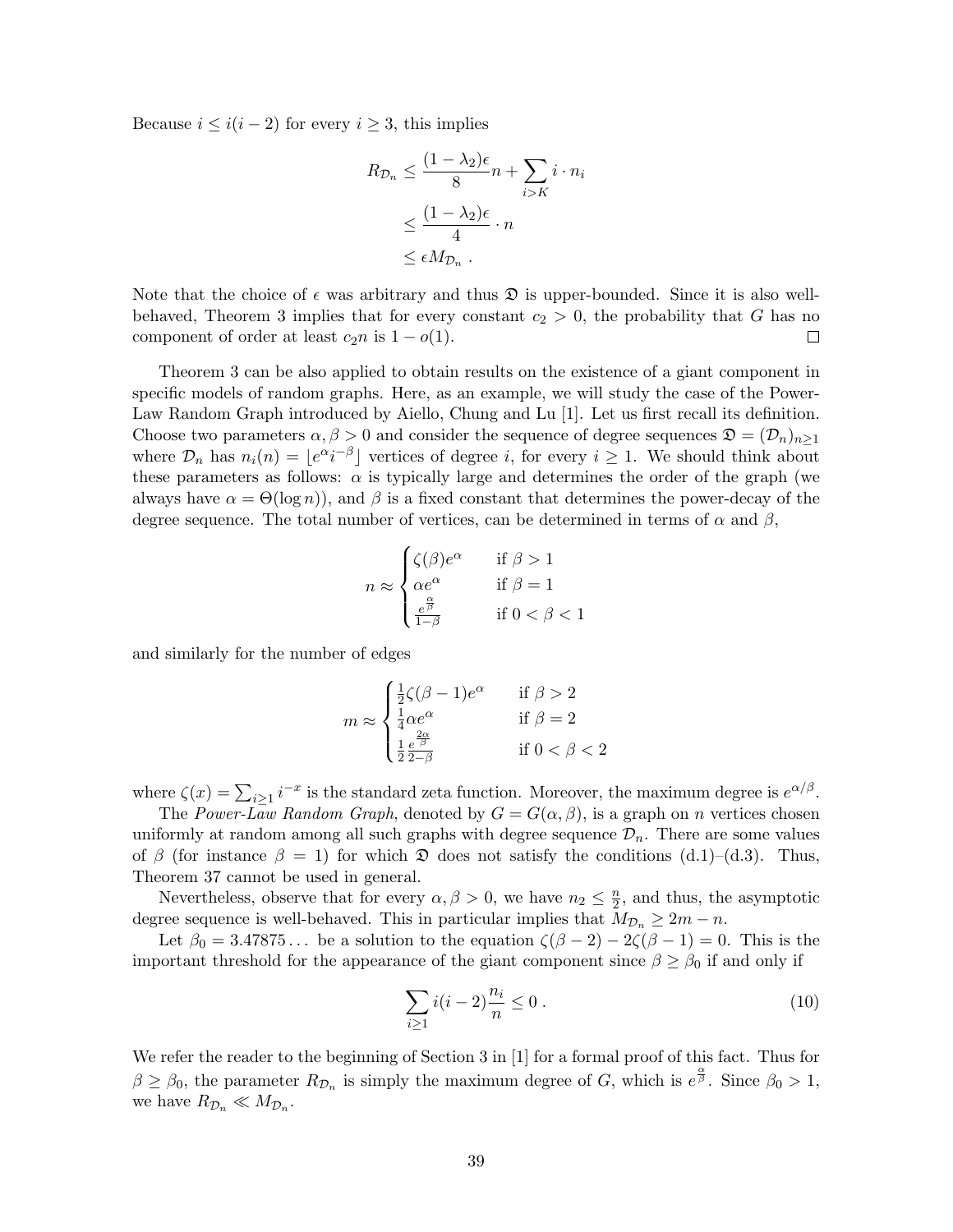**Theorem 38** (Aiello, Chung and Lu). Let  $G = G(\alpha, \beta)$  be a Power-Law random graph. Then,

- 1. if  $\beta < \beta_0$ , then there exists a constant  $c_1 > 0$  such that the probability that G has a component of order at least  $c_1n$  is  $1 - o(1)$ .
- 2. if  $\beta \geq \beta_0$ , then for every constant  $c_2 > 0$ , the probability that G has no component of order at least  $c_2n$  is  $1-o(1)$ .

We want to emphasize that the structural description the authors give in their paper is more precise than the just mentioned result.

*Proof.* We already addressed the case  $\beta \geq \beta_0$  before the theorem. In such a case, the sequence  $\mathfrak D$  is upper-bounded and it follows from Theorem 3 that for every constant  $c_2 > 0$ , the probability that G has no component of order at least  $c_2n$  is  $1 - o(1)$ .

Now, we consider  $\beta < \beta_0$ . We will show that in this case  $\mathfrak D$  is lower-bounded. We split its proof into three cases,

**Case**  $0 < \beta \leq 2$ : Suppose  $\beta \neq 2$ . The number of edges is of order  $e^{\frac{2\alpha}{\beta}}$  and thus the average degree is of order  $e^{(\frac{2}{\beta}-1)\alpha}$ , which tends to  $\infty$  as  $\alpha \to \infty$ . Thus, provided that *n* is large enough, we have  $R_{\mathcal{D}_n} \geq \frac{M_{\mathcal{D}_n}}{2}$ . The same argument applies for  $\beta = 2$ , as the average degree is of order  $\alpha = \Theta(\log n)$ .

**Case**  $2 < \beta < 3$ : Let k be the smallest integer such that  $\sum_{i=1}^{k} i^{2-\beta} > 4\zeta(\beta-1)$ . Thus

$$
\sum_{i=1}^k i(i-2)e^{\alpha}i^{-\beta} \ge e^{\alpha} \left( \sum_{i=1}^k i^{2-\beta} - 2 \sum_{i=1}^\infty i^{1-\beta} \right) \ge \frac{2\zeta(\beta-1)}{\zeta(\beta)} \cdot n.
$$

Therefore,

$$
R_{\mathcal{D}_n} \geq \sum_{i=k+1}^{e^{\frac{\alpha}{\beta}}} i \cdot \frac{e^{\alpha}}{i^{\beta}} \geq cM_{\mathcal{D}_n},
$$

for some small constant  $c = c(\beta) > 0$ . Here we used that  $M_{\mathcal{D}} \geq 2m - n \approx (\zeta(\beta - 1) - \zeta(\beta))e^{\alpha}$ .

**Case**  $3 \leq \beta < \beta_0$ : Suppose now that  $\beta > 3$  (the case  $\beta = 3$  is similar to what follows). Let  $\epsilon = \zeta(\beta - 2) - 2\zeta(\beta - 1)$  and k be the smallest integer i such that  $\frac{1}{(\beta - 3)k^{\beta - 3}} < \frac{\epsilon}{2}$  $\frac{\epsilon}{2}$ . Using an integral approximation of the sum, we obtain  $\sum_{i=1}^{k} i^{2-\beta} \approx \zeta(\beta-2) - \frac{1}{(\beta-3)}$  $\frac{1}{(\beta-3)k^{\beta-3}}$ . Thus

$$
\sum_{i=1}^k i(i-2)e^{\alpha}i^{-\beta} \ge e^{\alpha} \left( \sum_{i=1}^k i^{2-\beta} - 2 \sum_{i=1}^\infty i^{1-\beta} \right) \ge \frac{\epsilon}{2\zeta(\beta)} \cdot n.
$$

As in the previous case, we have  $R_{\mathcal{D}_n} \geq c M_{\mathcal{D}_n}$  for some constant  $c = c(\beta) > 0$ .

Since  $\mathfrak D$  is well-behaved and lower-bounded for  $\beta < \beta_0$ , we can use Theorem 3 to conclude that there exists a constant  $c_1 > 0$  such that the probability that G has a component of order at least  $c_1 n$  is  $1 - o(1)$ .  $\Box$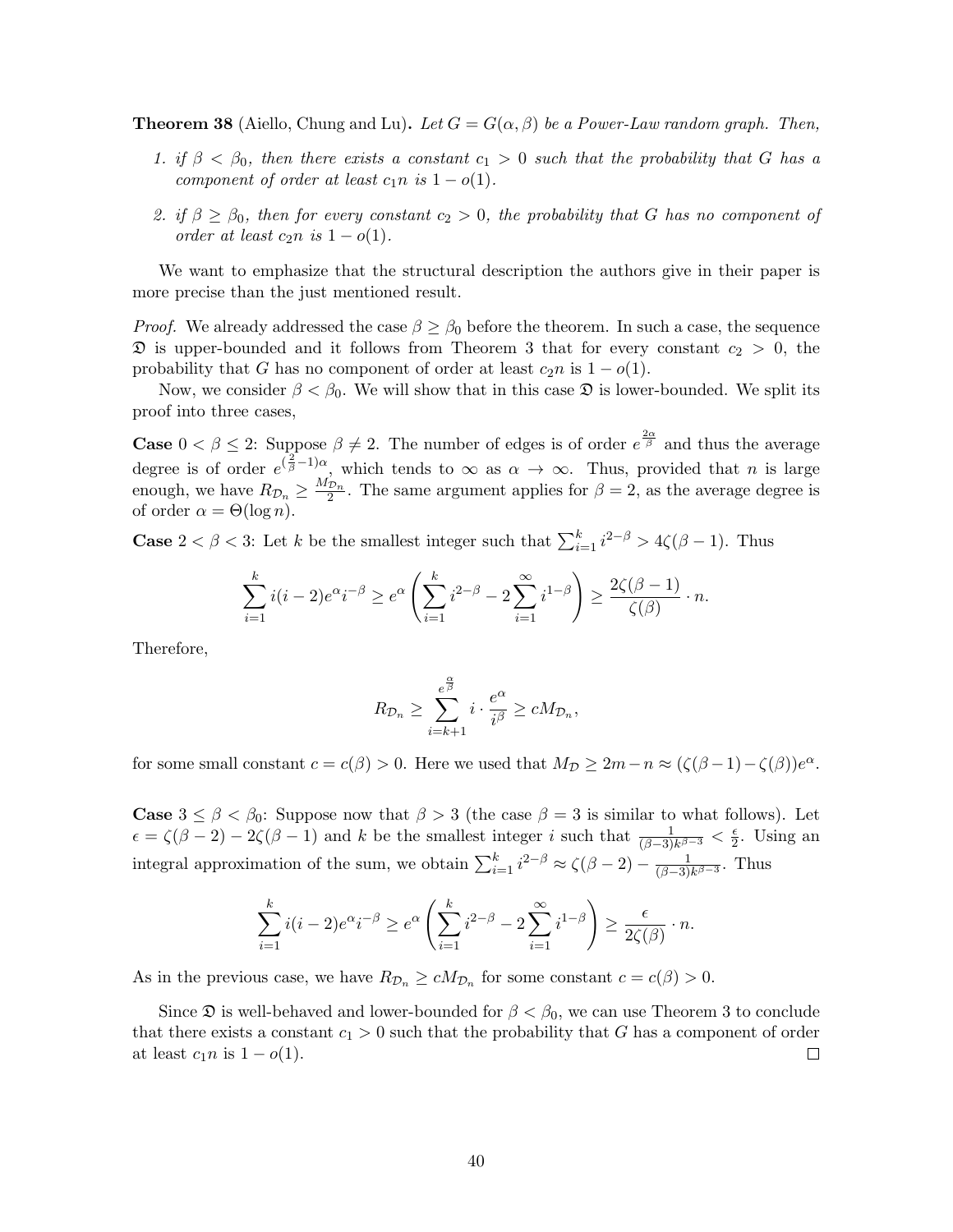# References

- [1] W. Aiello, F. Chung, and L. Lu, A random graph model for massive graphs, Proceedings of the thirty-second annual ACM Symposium on Theory of Computing (STOC), ACM, 2000, pp. 171–180.
- [2] R. Albert and A.-L. Barabási, *Statistical mechanics of complex networks*, Reviews of modern physics 74 (2002), 47.
- [3] A.-L. Barabási and R. Albert, *Emergence of scaling in random networks*, science 286 (1999), no. 5439, 509–512.
- [4] S. Boccaletti, V. Latora, Y. Moreno, M. Chavez, and D.-U. Hwang, *Complex networks: Structure and dynamics*, Physics reports  $424$  (2006), 175–308.
- [5] B. Bollobás and O. Riordan, An old approach to the giant component problem, J. Combin. Theory (Series B) 113 (2015), 236–260.
- [6] V. Bourassa and F. Holt, SWAN: Small-world wide area networks, Proceeding of International Conference on Advances in Infrastructures (SSGRR 2003w), L'Aquila, Italy, 2003.
- [7] C. Cooper, The cores of random hypergraphs with a given degree sequence, Random Structures Algorithms 25 (2004), 353–375.
- [8] C. Cooper, M. Dyer, and C. Greenhill, Sampling regular graphs and a peer-to-peer network, Comb., Probab. Comput. 16 (2007), 557–593.
- [9] M. Faloutsos, P. Faloutsos, and C. Faloutsos, On power-law relationships of the internet topology, ACM SIGCOMM computer communication review, vol. 29, ACM, 1999, pp. 251–262.
- [10] D. Fernholz and V. Ramachandran, Cores and connectivity in sparse random graphs, The University of Texas at Austin, Department of Computer Sciences, technical report TR-04-13 (2004).
- [11] \_\_\_\_, The diameter of sparse random graphs, Random Structures Algorithms 31 (2007), 482–516.
- [12] P. Flajolet and R. Sedgewick, Analytic combinatorics, Cambridge University Press, 2009.
- [13] N. Fountoulakis, Percolation on sparse random graphs with given degree sequence, Internet Mathematics 4 (2007), 329–356.
- [14] N. Fountoulakis and B. Reed, A general critical condition for the emergence of a giant component in random graphs with given degrees, Electronic Notes in Discrete Mathematics 34 (2009), 639–645.
- [15] C. Greenhill, The switch markov chain for sampling irregular graphs, Proceedings of the Twenty-Sixth Annual ACM-SIAM Symposium on Discrete Algorithms, SIAM, 2015, pp. 1564–1572.
- [16] H. Hatami and M. Molloy, The scaling window for a random graph with a given degree sequence, Random Structures Algorithms 41 (2012), 99–123.